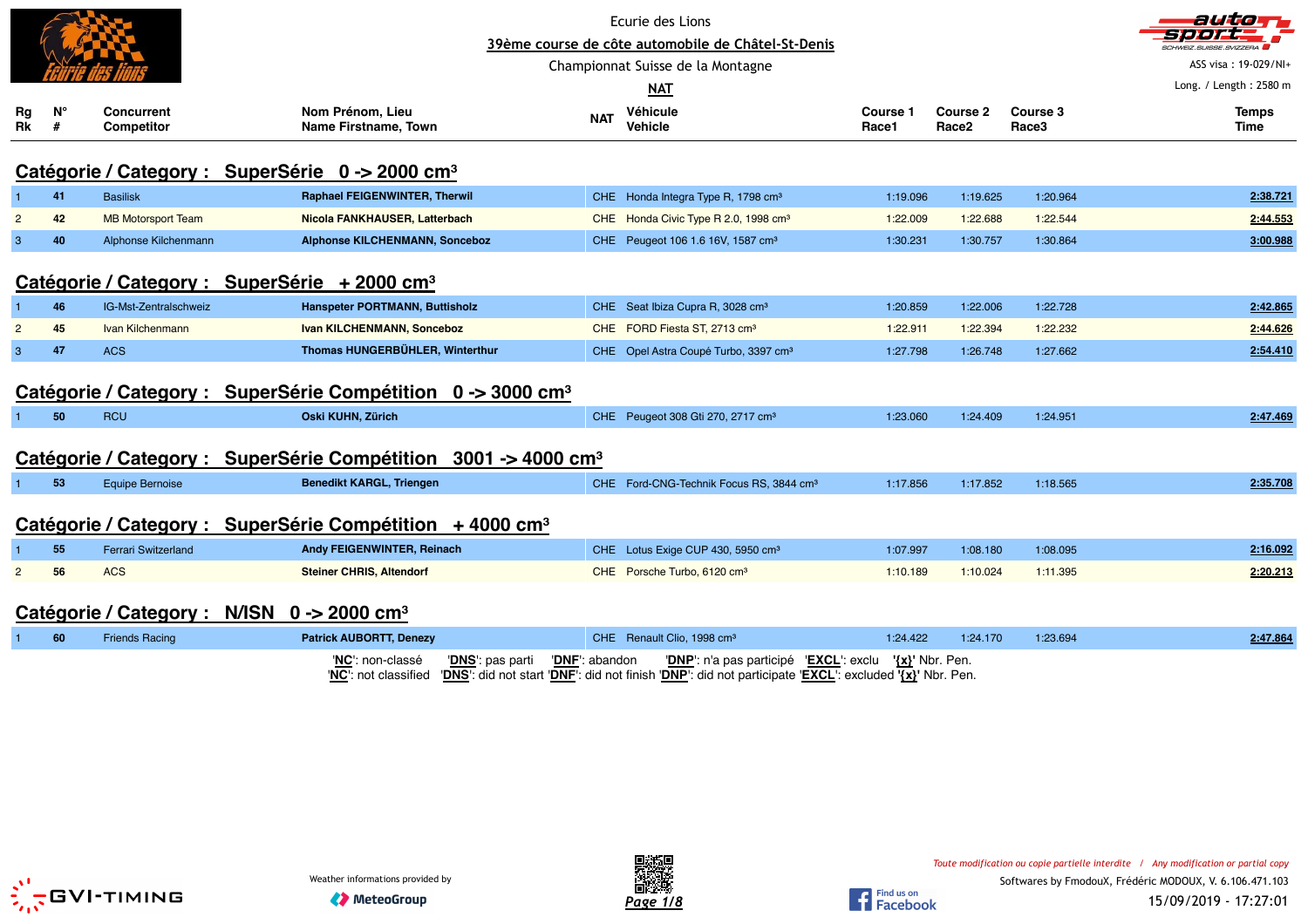|                |                  |                                                             |                                                                                                                                                                     |                | Ecurie des Lions                                       |                   |                          |                   | autom                  |
|----------------|------------------|-------------------------------------------------------------|---------------------------------------------------------------------------------------------------------------------------------------------------------------------|----------------|--------------------------------------------------------|-------------------|--------------------------|-------------------|------------------------|
|                |                  |                                                             |                                                                                                                                                                     |                | 39ème course de côte automobile de Châtel-St-Denis     |                   |                          |                   | ASS visa: 19-029/NI+   |
|                |                  |                                                             |                                                                                                                                                                     |                | Championnat Suisse de la Montagne                      |                   |                          |                   | Long. / Length: 2580 m |
|                |                  |                                                             |                                                                                                                                                                     |                | <u>NAT</u>                                             |                   |                          |                   |                        |
| Rg<br>Rk       | $N^{\circ}$<br># | <b>Concurrent</b><br><b>Competitor</b>                      | Nom Prénom, Lieu<br>Name Firstname, Town                                                                                                                            | <b>NAT</b>     | Véhicule<br><b>Vehicle</b>                             | Course 1<br>Race1 | <b>Course 2</b><br>Race2 | Course 3<br>Race3 | <b>Temps</b><br>Time   |
|                |                  | Catégorie / Category : N/ISN + 2000 cm <sup>3</sup>         |                                                                                                                                                                     |                |                                                        |                   |                          |                   |                        |
|                | 63               | Racing Club Airbag                                          | <b>Josef HALTER, Ennetmoos</b>                                                                                                                                      |                | CHE Mitsubishi Lancer EVO 7, 3395 cm <sup>3</sup>      | 1:10.447          | 1:09.341                 | 1:10.459          | 2:19.788               |
|                |                  | Catégorie / Category : A/ISA 0 -> 2000 cm <sup>3</sup>      |                                                                                                                                                                     |                |                                                        |                   |                          |                   |                        |
|                | 65               | <b>Gruyere Racing Team</b>                                  | <b>Yves BRACELLI, Veytaux</b>                                                                                                                                       |                | CHE Peugeot GTI, 1587 cm <sup>3</sup>                  | 1:16.923          | 1:16.315                 | 1:16.231          | 2:32.546               |
|                |                  | Catégorie / Category : A/ISA + 2000 cm <sup>3</sup>         |                                                                                                                                                                     |                |                                                        |                   |                          |                   |                        |
|                | 67               | <b>Equipe Bernoise</b>                                      | Heinz CHRISTEN, Grünenmatt                                                                                                                                          |                | CHE Abarth 500, 2325 cm <sup>3</sup>                   | 1:22.646          | 1:21.800                 | 1:21.767          | 2:43.567               |
|                |                  | Catégorie / Category : InterSwiss 0 -> 1400 cm <sup>3</sup> |                                                                                                                                                                     |                |                                                        |                   |                          |                   |                        |
|                | 70               | <b>Equipe Bernoise</b>                                      | Stephan MOSER, Düdingen                                                                                                                                             |                | CHE Toyota Yaris, 1340 cm <sup>3</sup>                 | 1:14.048          | 1:15.188                 | 1:14.360          | 2:28.408               |
|                |                  |                                                             | Catégorie / Category : InterSwiss 1401 -> 1600 cm <sup>3</sup>                                                                                                      |                |                                                        |                   |                          |                   |                        |
|                | 77               | <b>MB Motorsport Team</b>                                   | Martin BÜRKI, Uetendorf                                                                                                                                             |                | CHE VW Polo MB, 1598 cm <sup>3</sup>                   | 1:08.423          | 1:08.374                 | <b>DNS</b>        | 2:16.797               |
| $\overline{2}$ | 78               | <b>Team VWF</b>                                             | <b>Christophe OULEVAY, Chavornay</b>                                                                                                                                |                | CHE Volkswagen Scirocco, 1600 cm <sup>3</sup>          | 1:11.385          | 1:11.379                 | 1:11.605          | 2:22.764               |
| $\mathbf{3}$   | 75               | Rennclubuntertoggenburg                                     | <b>Beat OERTIG, Stehrenberg</b>                                                                                                                                     |                | CHE Peugeot 106 Maxi, 1587 cm <sup>3</sup>             | 1:13.996          | 1:14.722                 | 1:16.653          | 2:28.718               |
| $\overline{4}$ | 76               | <b>RCU</b>                                                  | Bonsera MICHEL, Oberhallau                                                                                                                                          |                | CHE Peugeot 106 GTI, 1587 cm <sup>3</sup>              | 1:16.546          | 1:17.704                 | 1:17.318          | 2:33.864               |
|                |                  |                                                             | Catégorie / Category : InterSwiss 1601 -> 2000 cm <sup>3</sup>                                                                                                      |                |                                                        |                   |                          |                   |                        |
|                | 86               | <b>RCU</b>                                                  | Jürg OCHSNER, Oberhallau                                                                                                                                            |                | CHE Opel Kadett C, 1998 cm <sup>3</sup>                | 1:07.728          | 1:07.925                 | 1:07.914          | 2:15.642               |
| $\overline{2}$ | 91               | <b>ACS</b>                                                  | <b>Ludovic MONNIER, villeneuve</b>                                                                                                                                  |                | CHE VW Golf, 2000 cm <sup>3</sup>                      | 1:08.912          | 1:08.634                 | 1:09.038          | 2:17.546               |
| $\mathbf{3}$   | 85               | <b>ACS</b>                                                  | Patrick HEDINGER, Wilchingen                                                                                                                                        |                | CHE Peugeot 205 GTI, 1998 cm <sup>3</sup>              | 1:09.310          | 1:08.606                 | 1:09.148          | 2:17.754               |
| $\overline{4}$ | 87               | W.M. Racing Car                                             | Philip NIEDERBERGER, Küssnacht am Rigi                                                                                                                              |                | CHE Opel Kadett C City, 1998 cm <sup>3</sup>           | 1:09.355          | 1:09.590                 | 1:09.022          | 2:18.377               |
| $\sqrt{5}$     | 83               | Gruyère Racing Team                                         | Hervé VILLOZ, Epagny                                                                                                                                                |                | CHE Renault Clio RS EVO, 1998 cm <sup>3</sup>          | 1:09.642          | 1:09.414                 | 1:09.753          | 2:19.056               |
| 6              | 84               | <b>Ecurie des Ordons</b>                                    | <b>Patrick VALLAT, Bure</b>                                                                                                                                         |                | CHE VW Golf 2, 1998 cm <sup>3</sup>                    | 1:10.353          | 1:11.273                 | 1:24.738          | 2:21.626               |
| $\overline{7}$ | 89               | Racing Club Airbag                                          | Sergio KUHN, Illnau                                                                                                                                                 |                | CHE Peugeot 206 S2000, 2000 cm <sup>3</sup>            | 1:12.184          | 1:12.274                 | 1:12.323          | 2:24.458               |
| 8              | 81               | <b>Racing Club Airbag</b>                                   | <b>Markus HOLLENSTEIN, Holderbank</b>                                                                                                                               |                | CHE VW Golf1 GTI, 1984 cm <sup>3</sup>                 | 1:13.814          | 1:13.646                 | 1:13.861          | 2:27.460               |
| 9              | 82               | <b>Equipe Brnoise</b>                                       | Patrick KÜPFER, Kaufdorf                                                                                                                                            |                | CHE Opel Corsa, 1997 cm <sup>3</sup>                   | 1:15.399          | 1:16.288                 | 1:14.994          | 2:30.393               |
|                |                  |                                                             | 'DNS': pas parti<br>'NC': non-classé<br>"NC": not classified "DNS": did not start "DNF": did not finish "DNP": did not participate 'EXCL": excluded '{x}' Nbr. Pen. | 'DNF': abandon | 'DNP': n'a pas participé 'EXCL': exclu '{x}' Nbr. Pen. |                   |                          |                   |                        |



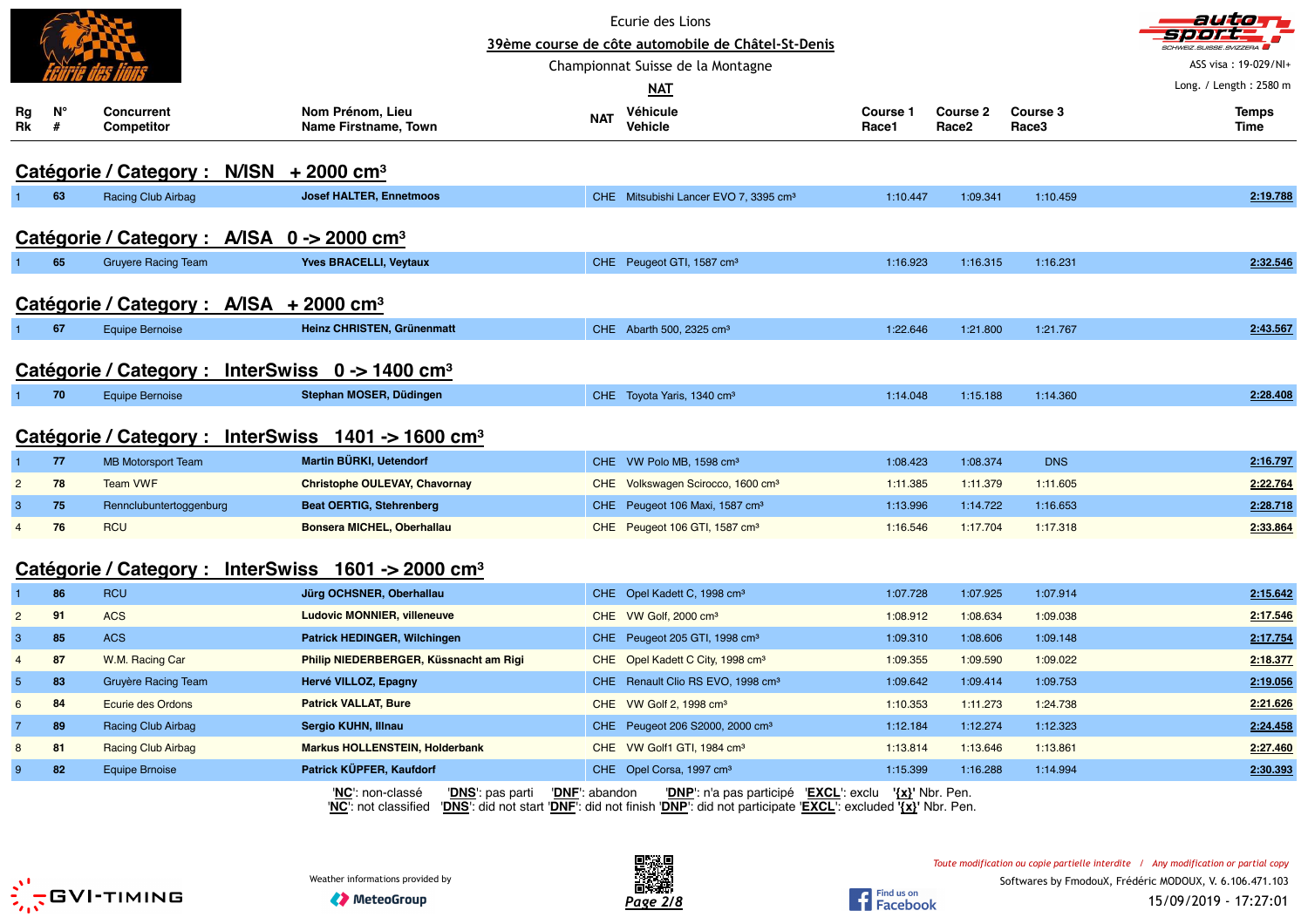

Championnat Suisse de la Montagne



ASS visa : 19-029/NI+

|                 |    |                          |                                          |            | <u>NAT</u>                             | Long. / Length: 2580 m |                                      |                   |                             |
|-----------------|----|--------------------------|------------------------------------------|------------|----------------------------------------|------------------------|--------------------------------------|-------------------|-----------------------------|
| Rg<br>Rk        | N' | Concurrent<br>Competitor | Nom Prénom, Lieu<br>Name Firstname, Town | <b>NAT</b> | Véhicule<br>Vehicle                    | Course<br>Race1        | <b>Course 2</b><br>Race <sub>2</sub> | Course 3<br>Race3 | <b>Temps</b><br><b>Time</b> |
| 10 <sup>1</sup> | 88 | Ecurie des ordons        | Yann SCHORDERET, La tour de treme        |            | CHE Renault Clio, 2000 cm <sup>3</sup> | 1:16.478               | 1:16.340                             | 1:16.504          | 2:32.818                    |
| 11              | 90 | : Ivan                   | Fantoni IVAN, gudo                       |            | CHE Vw golf 1 8v, 2000 cm <sup>3</sup> | 1:17.405               | 1:17.387                             | 1:17.277          | 2:34.664                    |

# **Catégorie / Category : InterSwiss 2001 -> 2500 cm<sup>³</sup>**

|             | 96  | IG MST-Zentralschweiz | <b>Banz ARMIN, Schachen</b>     | CHE Opel Kadett C 16 V, 2486 cm <sup>3</sup> | 1:07.950 | 1:09.145 | 1:08.599 | 2:16.549 |
|-------------|-----|-----------------------|---------------------------------|----------------------------------------------|----------|----------|----------|----------|
| $2^{\circ}$ | 97  | W.M. Racing Car       | Urs BANZ, Schachen              | CHE Opel Ascona B 16 V, 2490 cm <sup>3</sup> | 1:09.127 | 1:08.865 | 1:08.678 | 2:17.543 |
| 3           | 94  | Sägesser Motorsport   | <b>Rolf BURRI, Ruswil</b>       | CHE Opel Kadett C, 2486 cm <sup>3</sup>      | 1:12.188 | 1:12.564 | 1:12.344 | 2:24.532 |
|             | 9.5 | <b>RTZ</b>            | Andre ETTER, Blumenstein (3638) | CHE Opel Kadett C 8V, 2486 cm <sup>3</sup>   | 1:13.734 | 1:13.527 | 1:13.284 | 2:26.811 |
|             | 93  | Atelier de la Tzoumaz | <b>Ted SANTOS, Vuiteboeuf</b>   | CHE Seat Ibiza, 2040 cm <sup>3</sup>         | 1:15.745 | 1:15.155 | 1:15.225 | 2:30.380 |

# **Catégorie / Category : InterSwiss 2501 -> 3500 cm<sup>³</sup>**

|   | 104 | Acs                             | <b>Gerard NICOLAS, Forel</b>   | CHE Ford escort cosworth, 3395 cm <sup>3</sup>  | 1:05.490 | 1:06.096 | 1:05.887 | 2:11.377 |
|---|-----|---------------------------------|--------------------------------|-------------------------------------------------|----------|----------|----------|----------|
|   | 105 | <b>Rennclub Untertoggenburg</b> | Vanessa ZENKLUSEN, Hallau      | CHE Subaru Impreza Type R, 3485 cm <sup>3</sup> | 1:09.189 | 1:08.821 | 1:08.644 | 2:17.465 |
|   | 100 | Team VWF                        | Damien WEBER, Vuiteboeuf       | CHE BMW 323I, 2999 cm <sup>3</sup>              | 1:09.752 | 1:09.955 | 1:09.749 | 2:19.501 |
| 4 | 103 | Atelier de la Tsoumaz           | Alex MÉTROZ, Orsières          | CHE Ford Sierra Cosworth, 3390 cm <sup>3</sup>  | 1:13.323 | 1:12.116 | 1:11.577 | 2:23.693 |
|   | 102 | Club porsche 3 lacs             | David COMBY, La Chaux-de-Fonds | CHE Porsche Carrera, 3163 cm <sup>3</sup>       | 1:22.026 | 1:23.813 | 1:22.052 | 2:44.078 |

### **Catégorie / Category : InterSwiss + 3500 cm<sup>³</sup>**

| 107 | Frédéric Neff       | <b>Frédéric NEFF, Moutier</b>      | CHE Porsche 996 GT3 R. 3998 cm <sup>3</sup> | 1:03.865 | 1:03.530 | 1:04.536 | 2:07.395 |
|-----|---------------------|------------------------------------|---------------------------------------------|----------|----------|----------|----------|
| 108 | Club Porsche 3 lacs | Alexandre COMBY, La Chaux-de-Fonds | CHE Porsche 934/5, 4774 cm <sup>3</sup>     | 1:07.991 | 1:08.091 | 1:07.464 | 2:15.455 |

## **Catégorie / Category : Toyota GT86 [SBMJ/CSMJ] 0 -> 2000 cm<sup>³</sup>**

|              | 906 | Eventseelisberg | Pascal SIEGRIST, Strengelbach        | CHE Toyota GT86 Race, 1998 cm <sup>3</sup>               | 1:23.458        | 1:23.396 | 1:24.028 | 2:46.854 |
|--------------|-----|-----------------|--------------------------------------|----------------------------------------------------------|-----------------|----------|----------|----------|
| $\mathbf{2}$ | 905 | Eventseelisberg | Michael MÜLLER, Näfels               | CHE Toyota GT86 Race, 1998 cm <sup>3</sup>               | 1:24.128        | 1:23.989 | 1:23.568 | 2:47.557 |
|              | 903 | Eventseelisberg | <b>Rico THOMANN, Winterthur</b>      | CHE Toyota GT86 Race, 1998 cm <sup>3</sup>               | 1:24.358        | 1:24.236 | 1:23.747 | 2:47.983 |
|              | 902 | Eventseelisberg | Gianluca FORCELLA, St. Moritz        | CHE Toyota GT86 Race, 1998 cm <sup>3</sup>               | 1:24.438        | 1:24.397 | 1:24.629 | 2:48.835 |
|              | 907 | Eventseelisberg | <b>Marco GRILLI, Bettwil</b>         | CHE Toyota GT86 Race, 1998 cm <sup>3</sup>               | 1:24.974        | 1:24.691 | 1:25.456 | 2:49.665 |
|              |     |                 | 'DNS': pas parti<br>'NC': non-classé | 'DNP': n'a pas participé 'EXCL': exclu<br>'DNF': abandon | '{x}' Nbr. Pen. |          |          |          |

'**NC**': not classified '**DNS**': did not start '**DNF**': did not finish '**DNP**': did not participate '**EXCL**': excluded **'{x}'** Nbr. Pen.





Find us on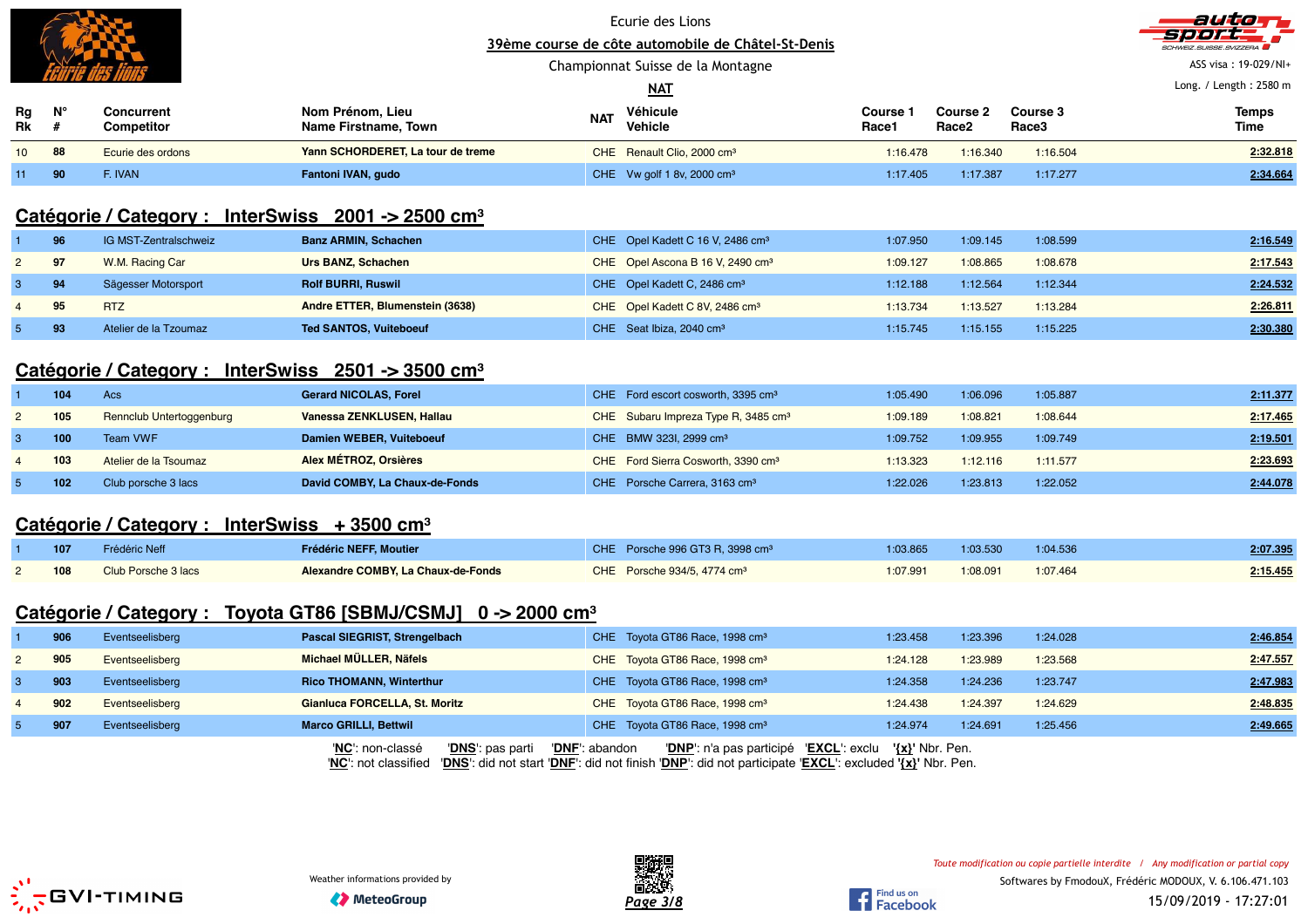|                 |                                                           |                                                              |                                                                      |                         | Ecurie des Lions                                                                                                                                                            |                   |                                      |                               | autom                           |  |  |  |  |
|-----------------|-----------------------------------------------------------|--------------------------------------------------------------|----------------------------------------------------------------------|-------------------------|-----------------------------------------------------------------------------------------------------------------------------------------------------------------------------|-------------------|--------------------------------------|-------------------------------|---------------------------------|--|--|--|--|
|                 |                                                           |                                                              |                                                                      |                         | 39ème course de côte automobile de Châtel-St-Denis                                                                                                                          |                   |                                      |                               |                                 |  |  |  |  |
|                 |                                                           |                                                              |                                                                      |                         | Championnat Suisse de la Montagne                                                                                                                                           |                   |                                      |                               | ASS visa: 19-029/NI+            |  |  |  |  |
|                 |                                                           |                                                              |                                                                      |                         | NAT                                                                                                                                                                         |                   |                                      |                               | Long. / Length: 2580 m          |  |  |  |  |
| Rg<br>Rk        | $N^{\circ}$<br>#                                          | <b>Concurrent</b><br>Competitor                              | Nom Prénom, Lieu<br>Name Firstname, Town                             | <b>NAT</b>              | Véhicule<br>Vehicle                                                                                                                                                         | Course 1<br>Race1 | <b>Course 2</b><br>Race <sub>2</sub> | Course 3<br>Race <sub>3</sub> | <b>Temps</b><br>Time            |  |  |  |  |
| 6               | 904                                                       | Eventseelisberg                                              | <b>Noah SUTER, Suhr</b>                                              |                         | CHE Toyota GT86 Race, 1998 cm <sup>3</sup>                                                                                                                                  | 1:26.153          | 1:27.864                             | 1:27.612                      | 2:53.765                        |  |  |  |  |
|                 | 901                                                       | Eventseelisberg                                              | Sandro MÜLLER, Arth                                                  |                         | CHE Toyota GT86 Race, 1998 cm <sup>3</sup>                                                                                                                                  | <b>DNP</b>        | <b>DNP</b>                           | <b>DNP</b>                    | $\frac{1}{2}$ and $\frac{1}{2}$ |  |  |  |  |
|                 | Catégorie / Category : Historic 0 -> 1600 cm <sup>3</sup> |                                                              |                                                                      |                         |                                                                                                                                                                             |                   |                                      |                               |                                 |  |  |  |  |
| 1               | 121                                                       | J. CLERC                                                     | Jean-Michel CLERC, Villars-sur-Ollon                                 |                         | CHE Lola T 540 US, 1600 cm <sup>3</sup>                                                                                                                                     | 1:22.722          | 1:22.018                             | 1:20.740                      | 2:42.758                        |  |  |  |  |
|                 |                                                           | Catégorie / Category : Historic 1601 -> 2000 cm <sup>3</sup> |                                                                      |                         |                                                                                                                                                                             |                   |                                      |                               |                                 |  |  |  |  |
|                 | 125                                                       | <b>Maurice Girard</b>                                        | <b>Maurice GIRARD, RUE</b>                                           |                         | CHE BMW 320 E 21, 1990 cm <sup>3</sup>                                                                                                                                      | 1:11.938          | 1:11.665                             | 1:11.836                      | 2:23.501                        |  |  |  |  |
| $\overline{2}$  | 123                                                       | <b>Ecurie Sporting</b>                                       | <b>Heribert BAERISWYL, Ependes</b>                                   |                         | CHE ALPINE RENAULT A310/4 GR4, 1860 cm <sup>3</sup>                                                                                                                         | 1:17.757          | 1:17.511                             | 1:17.581                      | 2:35.092                        |  |  |  |  |
| 3               | 124                                                       | <b>Ecurie Performance</b>                                    | Jean-Romain CRETEGNY, Romanel su Morges                              |                         | CHE Ford Escort RS2000, 1983 cm <sup>3</sup>                                                                                                                                | 1:22.581          | 1:23.679                             | 1:22.363                      | 2:44.944                        |  |  |  |  |
|                 |                                                           | Catégorie / Category : Historic + 2000 cm <sup>3</sup>       |                                                                      |                         |                                                                                                                                                                             |                   |                                      |                               |                                 |  |  |  |  |
|                 | 128                                                       | A. PFEFFERLÉ                                                 | Alain PFEFFERLÉ, Arbaz                                               |                         | CHE Porsche 935, 4192 cm <sup>3</sup>                                                                                                                                       | 1:07.529          | 1:06.037                             | 1:06.233                      | 2:12.270                        |  |  |  |  |
| $\overline{2}$  | 127                                                       | W. WAEBER                                                    | <b>Willy WAEBER, Berolle</b>                                         |                         | CHE Porsche SC Gr 4, 2994 cm <sup>3</sup>                                                                                                                                   | 1:12.892          | 1:12.138                             | 1:12.778                      | 2:24.916                        |  |  |  |  |
|                 |                                                           |                                                              | Catégorie / Category : Historic Competition + 2000 cm <sup>3</sup>   |                         |                                                                                                                                                                             |                   |                                      |                               |                                 |  |  |  |  |
| $\mathbf{1}$    | 130                                                       | Scuderia Buandra Hist. Racing                                | <b>Andreas BURKART, Rain</b>                                         |                         | CHE Talbot Darracq T150C, 3895 cm <sup>3</sup>                                                                                                                              | 1:50.754          | 1:48.918                             | 1:50.105                      | 3:39.023                        |  |  |  |  |
|                 |                                                           |                                                              | Catégorie / Category : Renault Classic Cup 0 -> 2000 cm <sup>3</sup> |                         |                                                                                                                                                                             |                   |                                      |                               |                                 |  |  |  |  |
| 1               | 858                                                       | <b>Equipe Bernoise</b>                                       | <b>Philipp KREBS, Uetendorf</b>                                      |                         | CHE Renault Clio, 1998 cm <sup>3</sup>                                                                                                                                      | 1:14.938          | 1:14.954                             | 1:15.484                      | 2:29.892                        |  |  |  |  |
| $\overline{2}$  | 886                                                       | Rennclup-Untertoggenburg                                     | Michael SCHLÄPFER, Teufen                                            |                         | CHE Renault Clio II Cup, 1998 cm <sup>3</sup>                                                                                                                               | 1:15.078          | 1:15.501                             | 1:15.562                      | 2:30.579                        |  |  |  |  |
| $\mathbf{3}$    | 861                                                       | <b>RTz</b>                                                   | Thomas ZÜRCHER, Thierachern                                          |                         | CHE Renault Clio III Cup Clio III Cup, 1998 cm <sup>3</sup>                                                                                                                 | 1:15.308          | 1:15.505                             | 1:15.493                      | 2:30.801                        |  |  |  |  |
| $\overline{4}$  | 893                                                       | M. WÄLCHLI                                                   | Marcel WÄLCHLI, Kirchdorf                                            |                         | CHE Renault Clio 3, 1998 cm <sup>3</sup>                                                                                                                                    | 1:15.850          | 1:16.122                             | 1:15.954                      | 2:31.804                        |  |  |  |  |
| $5\phantom{.0}$ | 890                                                       | S. INDERMÜHLE                                                | Sven INDERMÜHLE, Seftigen                                            |                         | CHE Renault Clio 3 Cup, 1998 cm <sup>3</sup>                                                                                                                                | 1:16.665          | 1:16.963                             | 1:16.745                      | 2:33.410                        |  |  |  |  |
| 6               | 881                                                       | <b>Equipe Bernoise</b>                                       | René SCHNIDRIG, Spiez                                                |                         | CHE Renault Clio Cup III, 1998 cm <sup>3</sup>                                                                                                                              | 1:16.759          | 1:17.363                             | 1:17.150                      | 2:33.909                        |  |  |  |  |
| $\overline{7}$  | 863                                                       | <b>Equipe Bernoise</b>                                       | Stephan ZBINDEN, Zollikofen                                          |                         | CHE Renault Clio RS III Cup, 1998 cm <sup>3</sup>                                                                                                                           | 1:17.250          | 1:16.898                             | 1:17.218                      | 2:34.116                        |  |  |  |  |
| 8               | 880                                                       | <b>Equipe Bernoise</b>                                       | <b>Marc BEYELER, Neuenegg</b>                                        |                         | CHE Renault Clio RS III Cup, 1998 cm <sup>3</sup>                                                                                                                           | 1:17.253          | 1:17.207                             | 1:17.060                      | 2:34.267                        |  |  |  |  |
|                 |                                                           |                                                              | 'NC': non-classé<br>'DNS': pas parti<br>'NC': not classified         | ' <b>DNF</b> ': abandon | ' <mark>EXCL</mark> ': exclu<br>' <b>DNP</b> ': n'a pas participé<br>'DNS': did not start 'DNF': did not finish 'DNP': did not participate 'EXCL': excluded '{x}' Nbr. Pen. | '{x}' Nbr. Pen.   |                                      |                               |                                 |  |  |  |  |



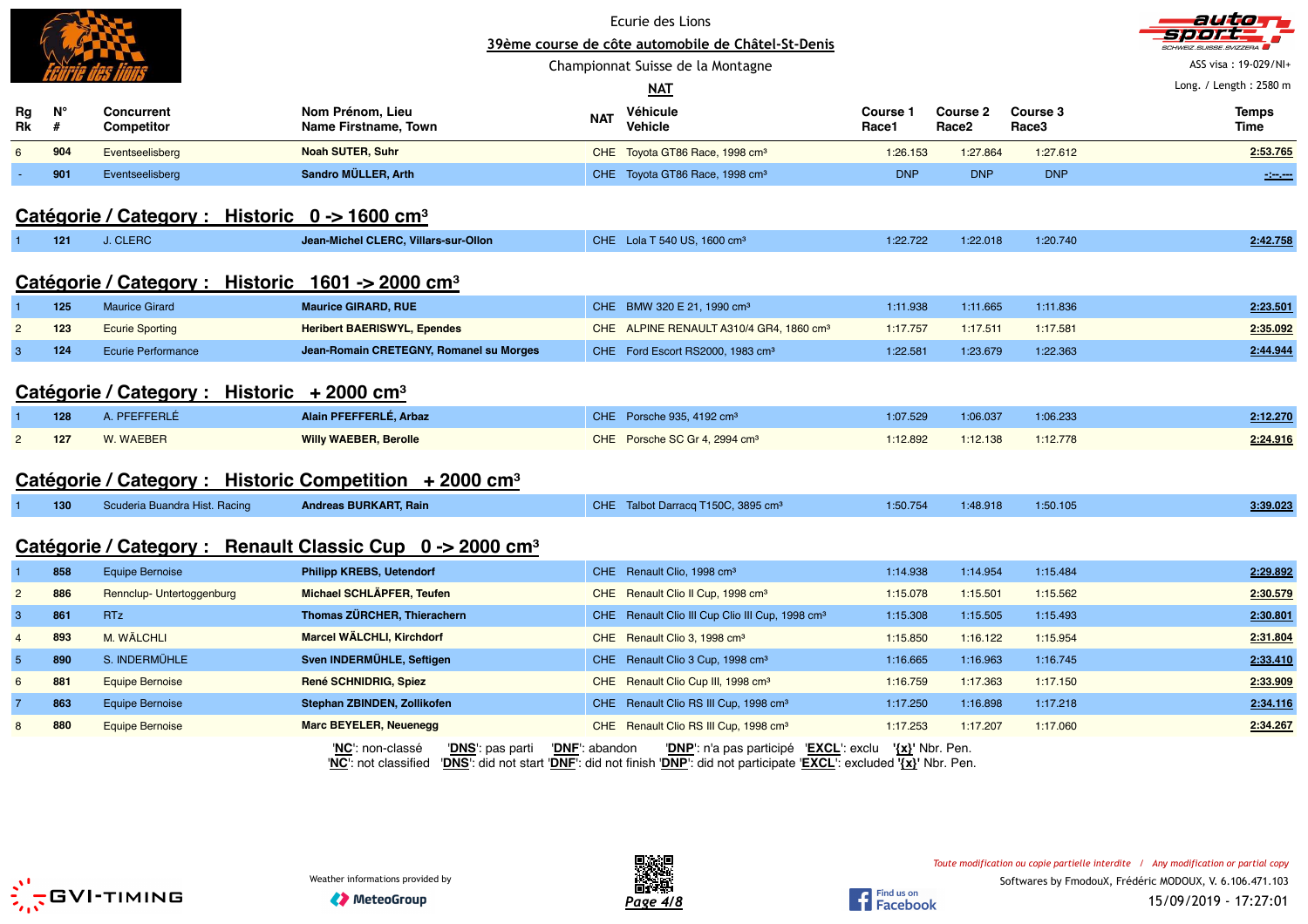

### Ecurie des Lions **39ème course de côte automobile de Châtel-St-Denis**

### Championnat Suisse de la Montagne

### **NAT**

autan

ASS visa : 19-029/NI+

Long. / Length : 2580 m

| Rg<br>Rk        | ы°  | Concurrent<br>Competitor | Nom Prénom, Lieu<br>Name Firstname, Town | <b>NAT</b> | Véhicule<br>Vehicle                               | Course<br>Race1 | <b>Course 2</b><br>Race2 | <b>Course 3</b><br>Race3 | <b>Temps</b><br>Time |
|-----------------|-----|--------------------------|------------------------------------------|------------|---------------------------------------------------|-----------------|--------------------------|--------------------------|----------------------|
|                 | 899 | P. GERBER                | <b>Patrick GERBER, Moosseedorf</b>       |            | CHE Renault Clio 2, 1998 cm <sup>3</sup>          | 1:17.360        | 1:17.723                 | 1:17.781                 | 2:35.083             |
| 10 <sup>1</sup> | 866 | <b>Hans Sigrist</b>      | <b>Hans SIGRIST, Rafz</b>                |            | CHE Renault Clio 2.0 RS, 1998 cm <sup>3</sup>     | 1:19.436        | 1:18.826                 | 1:18.959                 | 2:37.785             |
| 11              | 878 | Equipe Bernoise          | Angelo FIGUS, Bioggio                    |            | CHE Renault Clio RS III Cup, 1990 cm <sup>3</sup> | 1:19.891        | 1:20.303                 | <b>DNS</b>               | 2:40.194             |

## **Catégorie / Category : E1 0 -> 1600 cm<sup>³</sup>**

| 145 | <b>MB Motorsport Team</b> | Joel WERTHMÜLLER, Thun          | CHE Peugept 106, 1600 cm <sup>3</sup>                      | 1:12.029 | 1:11.610 | 1:11.663   | 2:23.273 |
|-----|---------------------------|---------------------------------|------------------------------------------------------------|----------|----------|------------|----------|
| 143 | <b>ACS</b>                | <b>Kuster MITCH, Muntelier</b>  | CHE Alfa Romeo Sprint Martini Racing, 1598 cm <sup>3</sup> | 1:12.142 | 1:11.294 | <b>DNS</b> | 2:23.436 |
| 141 | R. SAVOY                  | <b>Roger SAVOY, Attalens</b>    | CHE Suzuki Swift jpr, 1594 cm <sup>3</sup>                 | 1:14.987 | 1:14.487 | 1:13.608   | 2:28.095 |
| 142 | <b>MB Motorsport Team</b> | <b>Heinz GFELLER, Noflen</b>    | CHE Ford Fiesta ST, 1596 cm <sup>3</sup>                   | 1:21.961 | 1:21.207 | 1:21.758   | 2:42.965 |
| 144 | <b>ACS</b>                | Ole RAEMY, Brünisried           | CHE Lada 2101, 1598 cm <sup>3</sup>                        | 1:26.594 | 1:25.155 | 1:25.589   | 2:50.744 |
| 140 | <b>Ecurie des Lions</b>   | <b>Nicolas LEUTHOLD, Neyruz</b> | CHE Suzuki Swift Sport, 1586 cm <sup>3</sup>               | 1:29.526 | 1:29.075 | 1:29.093   | 2:58.168 |

# **Catégorie / Category : E1 1601 -> 2000 cm<sup>³</sup>**

|                 | 154 | Sébastien coquoz              | Sebastien COQUOZ, muraz                | CHE Opel kadett gte, 1998 cm <sup>3</sup>      |                                                           | 1:07.786            | 1:07.965   | 1:07.671   | 2:15.457                        |
|-----------------|-----|-------------------------------|----------------------------------------|------------------------------------------------|-----------------------------------------------------------|---------------------|------------|------------|---------------------------------|
| $\overline{2}$  | 158 | <b>Ecurie Sporting Romont</b> | <b>Jonas MAGNIN, Neyruz</b>            |                                                | CHE Honda Civic Rikli Motorsport, 2000 cm <sup>3</sup>    | 1:08.066            | 1:08.005   | 1:07.752   | 2:15.757                        |
| 3               | 157 | Ecurie des Ordons             | <b>Fabien HOULMANN, montmelon</b>      | CHE Peugeot 205, 2000 cm <sup>3</sup>          |                                                           | 1:08.786            | 1:09.105   | 1:09.655   | 2:17.891                        |
| 4               | 347 | <b>MB Motorsport Team</b>     | <b>Ruedi FUHRER, Brienz</b>            | CHE Honda CRX F20, 1997 cm <sup>3</sup>        |                                                           | 1:09.464            | 1:09.148   | 1:09.119   | 2:18.267                        |
| 5 <sub>1</sub>  | 156 | Ecurie 13 Etoiles Valais      | <b>Eddy TAPPAREL, Montana</b>          | CHE Opel Kadett C City, 2000 cm <sup>3</sup>   |                                                           | 1:09.982            | 1:10.585   | 1:09.929   | 2:19.911                        |
| $6\overline{6}$ | 152 | <b>Ecurie Basilisk</b>        | <b>Frédéric LEUENBERGER, Buus</b>      | CHE Renault Clio RS, 1998 cm <sup>3</sup>      |                                                           | 1:14.130            | 1:14.113   | 1:14.042   | 2:28.155                        |
|                 | 159 | EB.                           | <b>Thomas KAMMERMANN, Krauchthal</b>   | CHE VW Golf3 KitCar, 2000 cm <sup>3</sup>      |                                                           | 1:14.219            | 1:14.498   | 1:14.851   | 2:28.717                        |
| 8               | 160 | <b>J. GERSPACHER</b>          | Jürgen GERSPACHER, Fröhnd              | DEU VW Golf GTI III, 2000 cm <sup>3</sup>      |                                                           | 1:15.808            | 1:14.306   | 1:14.712   | 2:29.018                        |
| 9               | 153 | G. BITTO                      | Giuseppe BITTO, Le Mont-sur-Lausanne   |                                                | CHE Renault Clio RS Cup Clio RS Cup, 1998 cm <sup>3</sup> | 1:15.078            | 1:15.363   | 1:15.453   | 2:30.441                        |
| 10 <sup>1</sup> | 150 | Ecurie des ordons             | Gaetan BIAGGI, coeuve                  | CHE Vw golf 1, 1995 $cm3$                      |                                                           | 1:15.959            | 1:16.032   | 1:17.756   | 2:31.991                        |
| 11              | 148 | <b>ACS</b>                    | Jean-Bernard CLAUDE, La Chaux-de-Fonds | CHE Lotus Elise, 1796 cm <sup>3</sup>          |                                                           | 1:17.862            | 1:18.500   | 1:19.308   | 2:36.362                        |
| 12 <sup>2</sup> | 151 | <b>Ecurie Fun Racing</b>      | Michel-Roland JOYE, Vallorbe           | CHE Opel Kadett gsi 16V, 1997 cm <sup>3</sup>  |                                                           | 1:26.026            | 1:24.445   | 1:24.885   | 2:49.330                        |
| ۰.              | 149 | <b>MB Motorsport Team</b>     | Stefan GRÜNIG, Höfen                   | CHE VW Golf 8V Giftzwärg, 1993 cm <sup>3</sup> |                                                           | <b>DNP</b>          | <b>DNP</b> | <b>DNP</b> | $\frac{1}{2}$ and $\frac{1}{2}$ |
|                 |     |                               | 'NC': non-classé<br>'DNS': pas parti   | 'DNF': abandon                                 | 'DNP': n'a pas participé 'EXCL': exclu                    | $\{x\}$ ' Nbr. Pen. |            |            |                                 |

'**NC**': not classified '**DNS**': did not start '**DNF**': did not finish '**DNP**': did not participate '**EXCL**': excluded **'{x}'** Nbr. Pen.





Find us on **Find us on**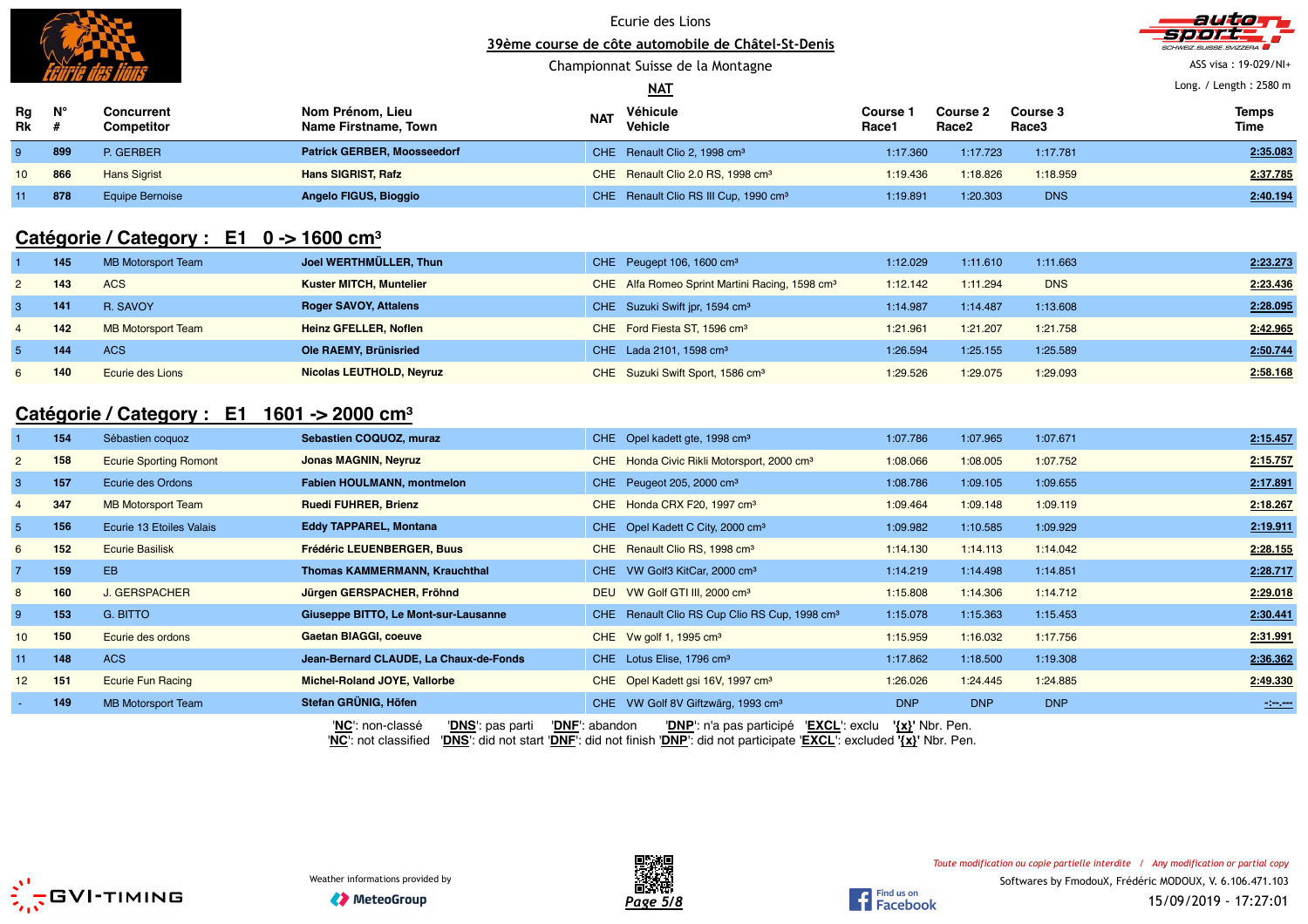|                 |                  |                                                                                    |                                          |                                             | Ecurie des Lions<br>39ème course de côte automobile de Châtel-St-Denis<br>Championnat Suisse de la Montagne<br><b>NAT</b>                                                      |                   |                                      |                   | autom<br>-7 <i>21212</i><br>ASS visa: 19-029/NI+<br>Long. / Length: 2580 m |
|-----------------|------------------|------------------------------------------------------------------------------------|------------------------------------------|---------------------------------------------|--------------------------------------------------------------------------------------------------------------------------------------------------------------------------------|-------------------|--------------------------------------|-------------------|----------------------------------------------------------------------------|
| Rg<br>Rk        | $N^{\circ}$<br># | <b>Concurrent</b><br>Competitor                                                    | Nom Prénom, Lieu<br>Name Firstname, Town | <b>NAT</b>                                  | Véhicule<br>Vehicle                                                                                                                                                            | Course 1<br>Race1 | <b>Course 2</b><br>Race <sub>2</sub> | Course 3<br>Race3 | <b>Temps</b><br>Time                                                       |
|                 |                  | Catégorie / Category : $E1$ 2001 -> 2500 cm <sup>3</sup>                           |                                          |                                             |                                                                                                                                                                                |                   |                                      |                   |                                                                            |
|                 | 164              | Ecurie des Ordons                                                                  | <b>Benoit FARINE, Boécourt</b>           |                                             | CHE Honda CRX, 2400 cm <sup>3</sup>                                                                                                                                            | 1:08.434          | 1:09.189                             | 1:08.921          | 2:17.355                                                                   |
| $\overline{2}$  | 163              | Ecurie des Lions                                                                   | <b>Benjamin NICOLE, St-Martin</b>        |                                             | CHE BMW 2002ti, 2301 cm <sup>3</sup>                                                                                                                                           | 1:12.390          | 1:12.812                             | 1:12.931          | 2:25.202                                                                   |
|                 | 358              | Catégorie / Category : $E1 \quad 2501 \rightarrow 3000 \text{ cm}^3$<br>Les Ordons | Nicolas JOLIDON, Glovelier               |                                             | CHE Bmw 130i, 2998 cm <sup>3</sup>                                                                                                                                             | 1:10.338          | 1:09.863                             | 1:10.834          | 2:20.201                                                                   |
| $\overline{2}$  | 170              | <b>Racing Club Airbag</b>                                                          | <b>Tom HUWILER, Altwis</b>               |                                             | CHE BMW E30 HRT 3.0, 2990 cm <sup>3</sup>                                                                                                                                      | 1:10.401          | 1:10.511                             | 1:11.184          | 2:20.912                                                                   |
| 3               | 168              | Ecurie des Lions                                                                   | Ronan PETIT, Saint-Légier                |                                             | CHE BMW Compact 323ti, 2990 cm <sup>3</sup>                                                                                                                                    | 1:12.728          | 1:11.913                             | 1:12.720          | 2:24.633                                                                   |
| $\overline{4}$  | 169              | Ecurie 13 Etoiles - Valais                                                         | <b>Lionel BOVIER, Vex</b>                |                                             | CHE BMW 325i e30, 2990 cm <sup>3</sup>                                                                                                                                         | 1:12.651          | 1:13.368                             | 1:12.874          | 2:25.525                                                                   |
| $5\phantom{1}$  | 167              | P. MURISIER                                                                        | <b>Pierre MURISIER, Chapelle</b>         |                                             | CHE Ford Fiesta, 2713 cm <sup>3</sup>                                                                                                                                          | 1:17.476          | 1:17.862                             | 1:16.648          | 2:34.124                                                                   |
|                 |                  | Catégorie / Category : $E1 \quad 3001 \rightarrow 3500 \text{ cm}^3$               |                                          |                                             |                                                                                                                                                                                |                   |                                      |                   |                                                                            |
|                 | 174              | Rennclub Untertoggenburg                                                           | Mario BERTOCCHI, Rickenbach              |                                             | CHE BMW E36, 3201 cm <sup>3</sup>                                                                                                                                              | 1:09.288          | 1:08.845                             | 1:08.763          | 2:17.608                                                                   |
| $\overline{2}$  | 173              | Ecurie des Lions                                                                   | Alain MARMORAT, La Roche                 |                                             | CHE Seat Leon Supercopa MK1, 3028 cm <sup>3</sup>                                                                                                                              | 1:14.052          | 1:14.111                             | 1:12.856          | 2:26.908                                                                   |
|                 |                  | Catégorie / Category : E1 3501 -> 6000 cm <sup>3</sup>                             |                                          |                                             |                                                                                                                                                                                |                   |                                      |                   |                                                                            |
|                 | 182              | <b>ACS</b>                                                                         | Romeo NÜSSLI, Tägerig                    |                                             | CHE Ford Escord Cosworth, 3910 cm <sup>3</sup>                                                                                                                                 | 1:04.084          | 1:05.638                             | 1:04.755          | 2:08.839                                                                   |
| $\overline{2}$  | 179              | <b>Ecurie Sporting</b>                                                             | <b>Richard WINIGER, Nierlet les bois</b> |                                             | CHE Porsche 991 GT3 CUP, 3800 cm <sup>3</sup>                                                                                                                                  | 1:08.246          | 1:06.631                             | 1:06.844          | 2:13.475                                                                   |
| 3               | 178              | <b>Ecurie Sporting</b>                                                             | <b>Fabrice WINIGER, Grolley</b>          |                                             | CHE Porsche 991 GT3 CUP, 3800 cm <sup>3</sup>                                                                                                                                  | 1:08.436          | 1:07.053                             | 1:07.241          | 2:14.294                                                                   |
| $\overline{4}$  | 180              | écurie des Lions                                                                   | Bertrand MILLASSON, Le Mt-Pélerin        |                                             | CHE Porsche 997 GT3 Cup, 3800 cm <sup>3</sup>                                                                                                                                  | 1:07.823          | 1:08.185                             | 1:08.176          | 2:15.999                                                                   |
| $5\phantom{.0}$ | 184              | A. REBORD                                                                          | <b>Aristide REBORD, Les valettes</b>     |                                             | CHE Bmw M3 Gt4, 3999 cm <sup>3</sup>                                                                                                                                           | 1:08.874          | 1:08.225                             | 1:08.242          | 2:16.467                                                                   |
| 6               | 176              | Squadra corse quadrifoglio                                                         | Aramis CEREGHETTI, Lopagno               |                                             | CHE BMW M5 e34, 3535 cm <sup>3</sup>                                                                                                                                           | 1:09.744          | 1:09.496                             | 1:09.861          | 2:19.240                                                                   |
| 7               | 175              | Gruyère racing team                                                                | Zanni DYLAN, La Roche                    |                                             | CHE Bmw 318i E30, 3534 cm <sup>3</sup>                                                                                                                                         | 1:12.130          | 1:12.408                             | 1:12.948          | 2:24.538                                                                   |
|                 | 181              | <b>MB Motorsport Team</b>                                                          | Pierre MÜRNER, Reichenbach im Kandertal  |                                             | CHE Porsche GT3 CUP, 3800 cm <sup>3</sup>                                                                                                                                      | <b>DNP</b>        | <b>DNP</b>                           | <b>DNP</b>        | $\sim$                                                                     |
|                 |                  |                                                                                    | 'NC': non-classé                         | 'DNF': abandon<br>' <b>DNS</b> ': pas parti | ' <b>DNP</b> ': n'a pas participé 'EXCL': exclu<br>'NC': not classified 'DNS': did not start 'DNF': did not finish 'DNP': did not participate 'EXCL': excluded '{x}' Nbr. Pen. |                   | '{x}' Nbr. Pen.                      |                   |                                                                            |



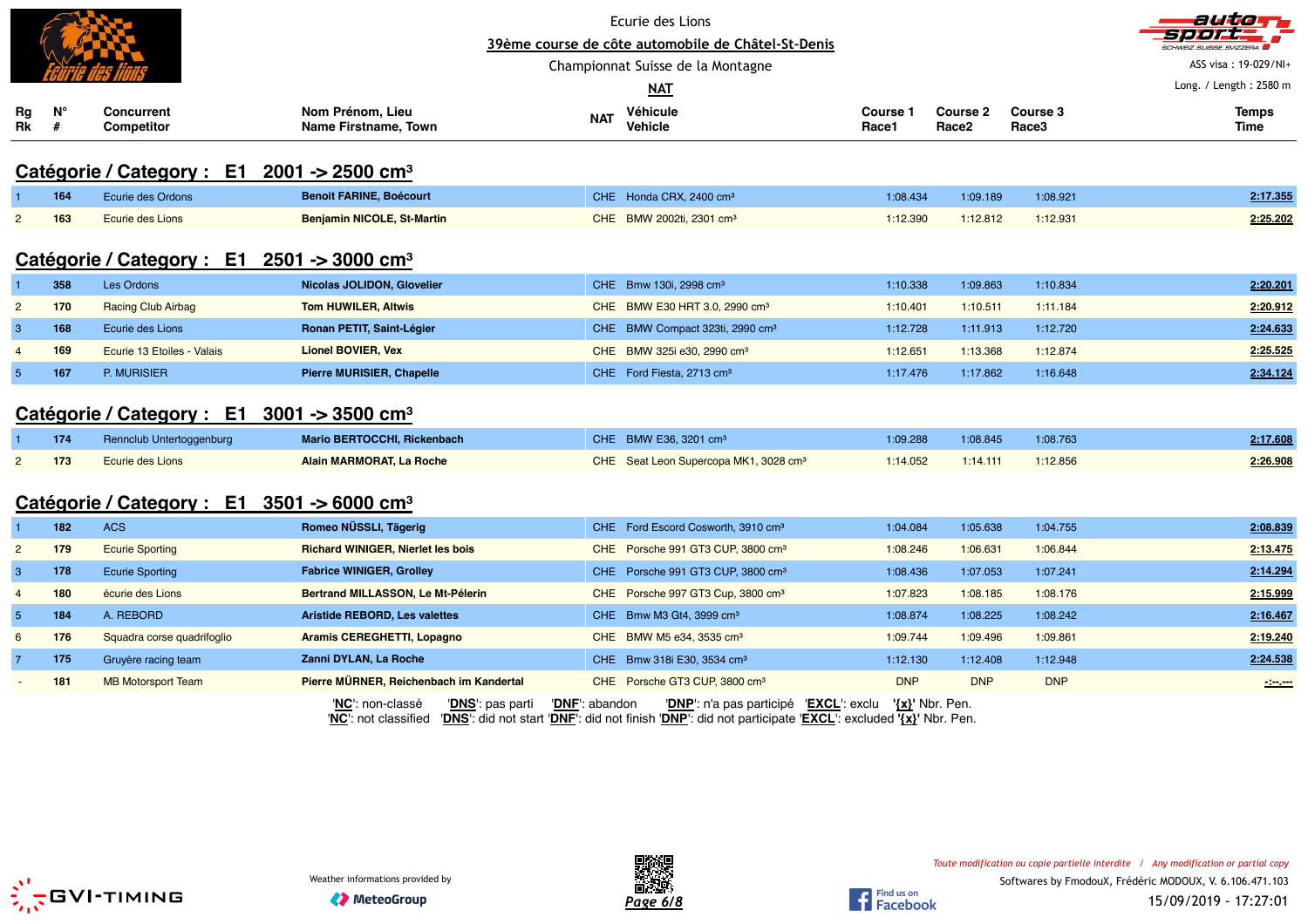|                      |                |                          |                                                               |                                                                  |                                    | Ecurie des Lions<br>39ème course de côte automobile de Châtel-St-Denis                                                                                           |                   |                                      |                   | autom                                             |
|----------------------|----------------|--------------------------|---------------------------------------------------------------|------------------------------------------------------------------|------------------------------------|------------------------------------------------------------------------------------------------------------------------------------------------------------------|-------------------|--------------------------------------|-------------------|---------------------------------------------------|
|                      |                |                          |                                                               |                                                                  |                                    | Championnat Suisse de la Montagne                                                                                                                                |                   |                                      |                   | SCHWEIZ, SUISSE, SVIZZERA<br>ASS visa: 19-029/NI+ |
|                      |                |                          |                                                               |                                                                  |                                    | <b>NAT</b>                                                                                                                                                       |                   |                                      |                   | Long. / Length: 2580 m                            |
| Rg<br>Rk             | N°<br>#        | Concurrent<br>Competitor |                                                               | Nom Prénom, Lieu<br>Name Firstname, Town                         | <b>NAT</b>                         | Véhicule<br>Vehicle                                                                                                                                              | Course 1<br>Race1 | <b>Course 2</b><br>Race <sub>2</sub> | Course 3<br>Race3 | <b>Temps</b><br>Time                              |
|                      |                |                          | Catégorie / Category : E1 + 6000 cm <sup>3</sup>              |                                                                  |                                    |                                                                                                                                                                  |                   |                                      |                   |                                                   |
|                      | 187            | N. WERVER                |                                                               | <b>Nicolas WERVER, Steige</b>                                    |                                    | FRA Porsche 997 GT2, 6120 cm <sup>3</sup>                                                                                                                        | 1:01.750          | 1:01.986                             | 1:02.839          | 2:03.736                                          |
|                      |                |                          | Catégorie / Category : TCR + 3000 cm <sup>3</sup>             |                                                                  |                                    |                                                                                                                                                                  |                   |                                      |                   |                                                   |
| $\blacktriangleleft$ | 190            | <b>Equipe Bernoise</b>   |                                                               | Peter STECK, Bowil                                               |                                    | CHE Opel Astra TCR, 3400 cm <sup>3</sup>                                                                                                                         | 1:10.457          | 1:09.827                             | 1:09.765          | 2:19.592                                          |
|                      |                |                          | Catégorie / Category : CN 2001 -> 3000 cm <sup>3</sup>        |                                                                  |                                    |                                                                                                                                                                  |                   |                                      |                   |                                                   |
| $\mathbf{1}$         | $\blacksquare$ | 13 Etoiles               |                                                               | Jean-Pierre BOVIER, Vex                                          |                                    | CHE Osella BMW Pa 20 S, 3000 cm <sup>3</sup>                                                                                                                     | 1:07.798          | 1:06.881                             | 1:07.187          | 2:14.068                                          |
|                      |                |                          | Catégorie / Category : E2 SportCars 0 -> 1150 cm <sup>3</sup> |                                                                  |                                    |                                                                                                                                                                  |                   |                                      |                   |                                                   |
| 1                    | 3              | Gruyère Racing Team      |                                                               | Joël GRAND, Chalais                                              |                                    | CHE Osella PA21.JRB, 999 cm <sup>3</sup>                                                                                                                         | 1:02.465          | 1:02.529                             | 1:02.247          | 2:04.712                                          |
|                      |                |                          |                                                               | Catégorie / Category : E2 SportCars 1151 -> 1600 cm <sup>3</sup> |                                    |                                                                                                                                                                  |                   |                                      |                   |                                                   |
|                      | $\overline{5}$ | Nebrosport               |                                                               | Scolaro ANTONINO, rapperswil                                     | <b>ITA</b>                         | OSELLA PA21/J, 1550 cm <sup>3</sup>                                                                                                                              | 1:04.012          | 1:03.216                             | 1:02.951          | 2:06.167                                          |
|                      |                |                          |                                                               | Catégorie / Category : E2 SportCars 1601 -> 2000 cm <sup>3</sup> |                                    |                                                                                                                                                                  |                   |                                      |                   |                                                   |
| 1.                   | $\overline{7}$ | <b>Equipe Bernoise</b>   |                                                               | Michel ZEMP, Langnau                                             |                                    | CHE Norma M20FC, 1998 cm <sup>3</sup>                                                                                                                            | 0:58.442          | 0:58.536                             | 0:58.169          | 1:56.611                                          |
|                      |                |                          |                                                               | Catégorie / Category : E2 SportCars 2001 -> 3000 cm <sup>3</sup> |                                    |                                                                                                                                                                  |                   |                                      |                   |                                                   |
| $\mathbf{1}$         | 11             | S. HUGENTOBLER           |                                                               | Simon HUGENTOBLER, suhr                                          |                                    | CHE Osella Pa30 Evo, 3000 cm <sup>3</sup>                                                                                                                        | 0:57.059          | 0:57.161                             | 0:57.291          | 1:54.220                                          |
|                      |                |                          | Catégorie / Category : E2 SportCars + 3000 cm <sup>3</sup>    |                                                                  |                                    |                                                                                                                                                                  |                   |                                      |                   |                                                   |
|                      | 15             | M. WAECHTER              |                                                               | <b>Marc WAECHTER, Baar</b>                                       |                                    | CHE Renault Sport R.S. 01, 6458 cm <sup>3</sup>                                                                                                                  | 1:04.046          | 1:03.855                             | 1:03.717          | 2:07.572                                          |
|                      |                |                          |                                                               | Catégorie / Category : E2 SingleSeater 0 -> 1400 cm <sup>3</sup> |                                    |                                                                                                                                                                  |                   |                                      |                   |                                                   |
| 1                    | 17             | Atelier de la Tzoumaz    |                                                               | Sabrina PIERROZ, Sion                                            |                                    | CHE Arcobaleno Monoplace Formule Europe, 1398                                                                                                                    | 1:07.801          | 1:07.647                             | 1:08.045          | 2:15.448                                          |
|                      |                |                          |                                                               | 'NC': non-classé<br>'NC': not classified                         | 'DNF': abandon<br>'DNS': pas parti | 'DNP': n'a pas participé 'EXCL': exclu '{x}' Nbr. Pen.<br>'DNS': did not start 'DNF': did not finish 'DNP': did not participate 'EXCL': excluded '{x}' Nbr. Pen. |                   |                                      |                   |                                                   |



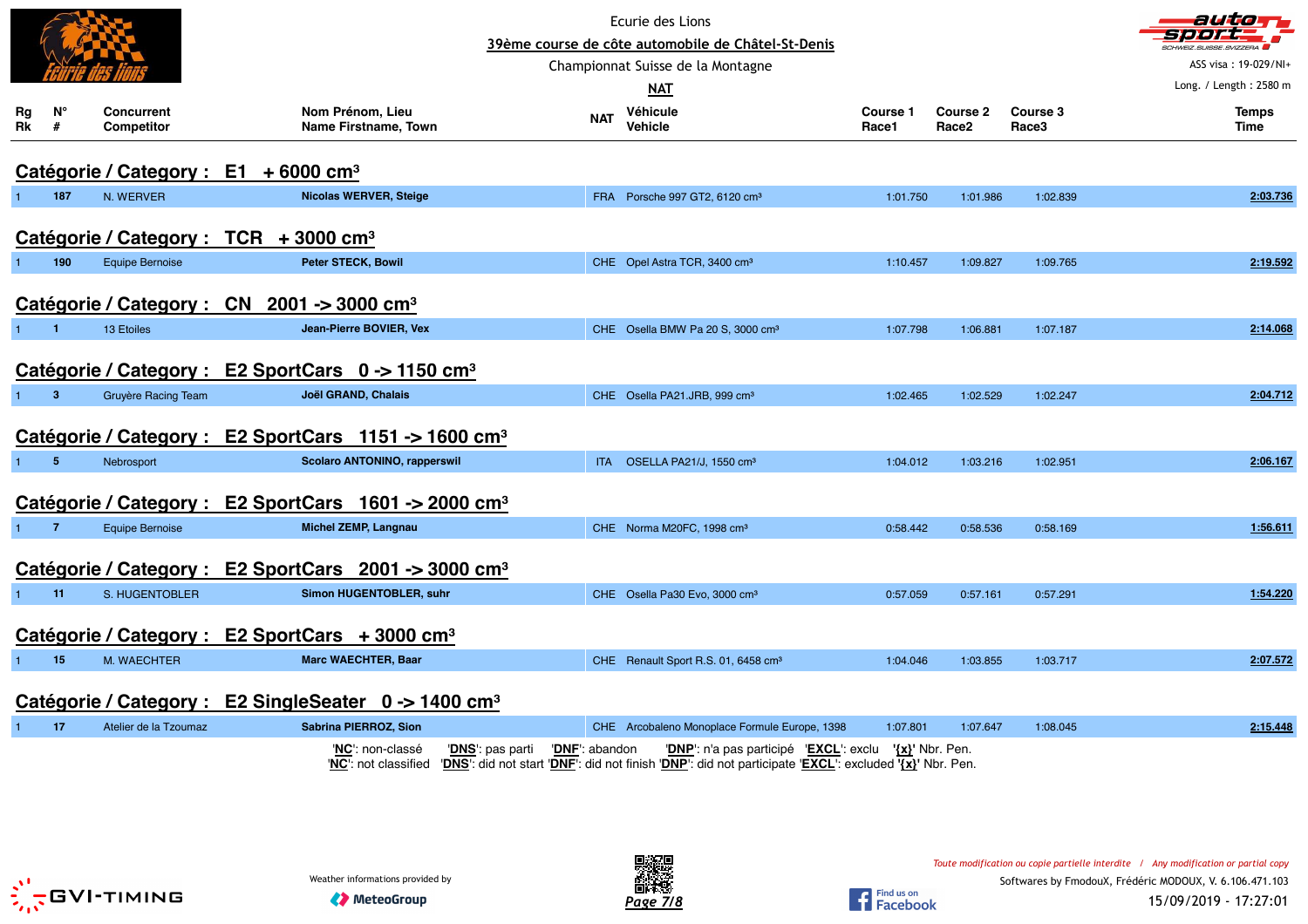|               |             |                                        |                                                   |            | Ecurie des Lions<br>39ème course de côte automobile de Châtel-St-Denis<br>Championnat Suisse de la Montagne<br><b>NAT</b> |                          |                               |                   | autom<br><b>CHWEIZ.SUISSE.SVIZZERA</b><br>ASS visa: 19-029/NI+<br>Long. / Length: 2580 m |
|---------------|-------------|----------------------------------------|---------------------------------------------------|------------|---------------------------------------------------------------------------------------------------------------------------|--------------------------|-------------------------------|-------------------|------------------------------------------------------------------------------------------|
| Rg<br>Rk      | $N^{\circ}$ | <b>Concurrent</b><br><b>Competitor</b> | Nom Prénom, Lieu<br>Name Firstname, Town          | <b>NAT</b> | Véhicule<br><b>Vehicle</b>                                                                                                | <b>Course 1</b><br>Race1 | Course 2<br>Race <sub>2</sub> | Course 3<br>Race3 | <b>Temps</b><br>Time                                                                     |
|               |             | Catégorie / Category:                  | E2 Single Seater $1401 \div 1600$ cm <sup>3</sup> |            |                                                                                                                           |                          |                               |                   |                                                                                          |
|               | 19          | Écurie des lions                       | Eric MOREL, Châtel-st-Denis                       | <b>CHE</b> | Tatuus Renault Monza, 1598 cm <sup>3</sup>                                                                                | 1:13.254                 | 1:13.860                      | 1:13.751          | 2:27.005                                                                                 |
|               |             | Catégorie / Category :                 | E2 Single Seater $1601 \div 2000$ cm <sup>3</sup> |            |                                                                                                                           |                          |                               |                   |                                                                                          |
|               | 21          | <b>Bödeli Racing Club</b>              | <b>Christian BALMER, Wilderswil</b>               | CHE.       | Tatuus FM 2000, 2000 cm <sup>3</sup>                                                                                      | 0:59.603                 | 0:58.838                      | 0:59.370          | 1:58.208                                                                                 |
| $\mathcal{P}$ | 22          | <b>Autersa Racing Team</b>             | Marcel MAURER, Längenbühl                         |            | CHE Formel Renault, 2000 cm <sup>3</sup>                                                                                  | 0:59.989                 | 0:59.802                      | <b>DNS</b>        | 1:59.791                                                                                 |
|               |             | Catégorie / Category :                 | E2 Single Seater $2001 \div 3000$ cm <sup>3</sup> |            |                                                                                                                           |                          |                               |                   |                                                                                          |
|               | 25          | Atelier tzoumaz                        | Eric BERGUERAND, CHARRAT                          |            | CHE Lola fa99, 3000 cm <sup>3</sup>                                                                                       | 0:53.643                 | 0:53.763                      | 0:53.370          | 1:47.013                                                                                 |
| 2             | 24          | <b>ACS</b>                             | <b>Robin FAUSTINI, Suhr</b>                       |            | CHE Reynard 97D, 3000 cm <sup>3</sup>                                                                                     | 0:58.788                 | 0:56.460                      | 0:57.067          | 1:53.527                                                                                 |

'**NC**': non-classé '**DNS**': pas parti '**DNF**': abandon '**DNP**': n'a pas participé '**EXCL**': exclu **'{x}'** Nbr. Pen. '**NC**': not classified '**DNS**': did not start '**DNF**': did not finish '**DNP**': did not participate '**EXCL**': excluded **'{x}'** Nbr. Pen.

**DC : C. Leuba : \_\_\_\_\_\_\_\_\_\_\_\_\_\_\_ Jury : A. Dupraz : \_\_\_\_\_\_\_\_\_\_\_\_\_\_\_ Chrono : F.Modoux : \_\_\_\_\_\_\_\_\_\_\_\_\_\_\_**





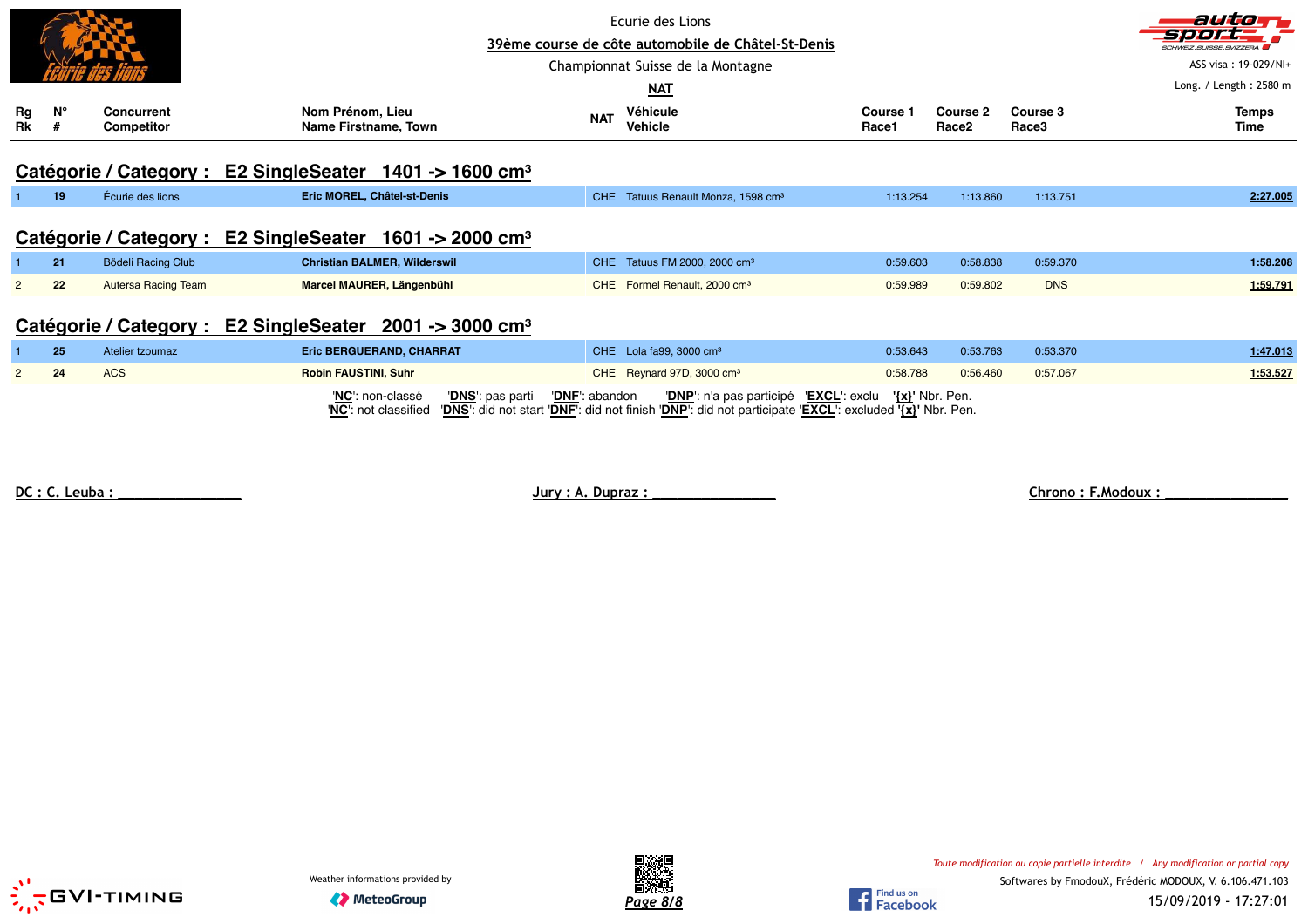



#### **Scratch NAT**



ASS visa : 19-029/NI+

Long. / Length : 2580 m

| Rg<br>Rk       | Grp                | N°<br>#        | <b>Concurrent</b><br><b>Competitor</b> | Nom Prénom, Lieu<br>Name Firstname, Town  | NAT        | Véhicule<br><b>Vehicle</b>                             | Course 1<br>Race1   | Course 2 Course 3<br>Race <sub>2</sub> | Race3      | <b>Temps</b><br>Time |
|----------------|--------------------|----------------|----------------------------------------|-------------------------------------------|------------|--------------------------------------------------------|---------------------|----------------------------------------|------------|----------------------|
| $\overline{1}$ | E <sub>2</sub> -SS | 25             | Atelier tzoumaz                        | <b>BERGUERAND Eric, CHARRAT</b>           |            | CHE Lola fa99, 3000 cm <sup>3</sup>                    | 0:53.643            | 0:53.763                               | 0:53.370   | 1:47.013             |
| $\overline{2}$ | E <sub>2</sub> -SS | 24             | <b>ACS</b>                             | <b>FAUSTINI Robin, Suhr</b>               |            | CHE Reynard 97D, 3000 cm <sup>3</sup>                  | 0:58.788            | 0:56.460                               | 0:57.067   | 1:53.527             |
| 3              | E <sub>2</sub> -SC | 11             | S. HUGENTOBLER                         | <b>HUGENTOBLER simon, suhr</b>            |            | CHE Osella Pa30 Evo, 3000 cm <sup>3</sup>              | 0:57.059            | 0:57.161                               | 0:57.291   | 1:54.220             |
| $\overline{4}$ | E <sub>2</sub> -SC | $\overline{7}$ | <b>Equipe Bernoise</b>                 | <b>ZEMP Michel, Langnau</b>               |            | CHE Norma M20FC, 1998 cm <sup>3</sup>                  | 0:58.442            | 0:58.536                               | 0:58.169   | 1:56.611             |
| $\sqrt{5}$     | <b>E2-SS</b>       | 21             | <b>Bödeli Racing Club</b>              | <b>BALMER Christian, Wilderswil</b>       |            | CHE Tatuus FM 2000, 2000 cm <sup>3</sup>               | 0:59.603            | 0:58.838                               | 0:59.370   | 1:58.208             |
| 6              | <b>E2-SS</b>       | 22             | <b>Autersa Racing Team</b>             | <b>MAURER Marcel, Längenbühl</b>          |            | CHE Formel Renault, 2000 cm <sup>3</sup>               | 0:59.989            | 0:59.802                               | <b>DNS</b> | 1:59.791             |
| $\overline{7}$ | E1                 | 187            | N. WERVER                              | <b>WERVER Nicolas, Steige</b>             | <b>FRA</b> | Porsche 997 GT2, 6120 cm <sup>3</sup>                  | 1:01.750            | 1:01.986                               | 1:02.839   | 2:03.736             |
| 8              | E <sub>2</sub> -SC | $3^{\circ}$    | <b>Gruyère Racing Team</b>             | <b>GRAND Joël, Chalais</b>                |            | CHE Osella PA21.JRB, 999 cm <sup>3</sup>               | 1:02.465            | 1:02.529                               | 1:02.247   | 2:04.712             |
| 9              | E <sub>2</sub> -SC | 5 <sub>1</sub> | Nebrosport                             | <b>ANTONINO Scolaro, rapperswil</b>       | ITA -      | OSELLA PA21/J, 1550 cm <sup>3</sup>                    | 1:04.012            | 1:03.216                               | 1:02.951   | 2:06.167             |
| 10             | IS.                | 107            | Frédéric Neff                          | <b>NEFF Frédéric, Moutier</b>             |            | CHE Porsche 996 GT3 R, 3998 cm <sup>3</sup>            | 1:03.865            | 1:03.530                               | 1:04.536   | 2:07.395             |
| 11             | E <sub>2</sub> -SC | 15             | M. WAECHTER                            | <b>WAECHTER Marc, Baar</b>                |            | CHE Renault Sport R.S. 01, 6458 cm <sup>3</sup>        | 1:04.046            | 1:03.855                               | 1:03.717   | 2:07.572             |
| 12             | E1                 | 182            | <b>ACS</b>                             | <b>NÜSSLI Romeo, Tägerig</b>              |            | CHE Ford Escord Cosworth, 3910 cm <sup>3</sup>         | 1:04.084            | 1:05.638                               | 1:04.755   | 2:08.839             |
| 13             | IS                 | 104            | Acs                                    | <b>NICOLAS Gerard, Forel</b>              |            | CHE Ford escort cosworth, 3395 cm <sup>3</sup>         | 1:05.490            | 1:06.096                               | 1:05.887   | 2:11.377             |
| 14             | <b>HIST</b>        | 128            | A. PFEFFERLÉ                           | PFEFFERLÉ Alain, Arbaz                    |            | CHE Porsche 935, 4192 cm <sup>3</sup>                  | 1:07.529            | 1:06.037                               | 1:06.233   | 2:12.270             |
| 15             | E1                 | 179            | <b>Ecurie Sporting</b>                 | <b>WINIGER Richard, Nierlet les bois</b>  |            | CHE Porsche 991 GT3 CUP, 3800 cm <sup>3</sup>          | 1:08.246            | 1:06.631                               | 1:06.844   | 2:13.475             |
| 16             | <b>CN</b>          | $\mathbf{1}$   | 13 Etoiles                             | <b>BOVIER Jean-Pierre, Vex</b>            |            | CHE Osella BMW Pa 20 S, 3000 cm <sup>3</sup>           | 1:07.798            | 1:06.881                               | 1:07.187   | 2:14.068             |
| 17             | E1                 | 178            | <b>Ecurie Sporting</b>                 | <b>WINIGER Fabrice, Grolley</b>           |            | CHE Porsche 991 GT3 CUP, 3800 cm <sup>3</sup>          | 1:08.436            | 1:07.053                               | 1:07.241   | 2:14.294             |
| 18             | E <sub>2</sub> -SS | 17             | Atelier de la Tzoumaz                  | PIERROZ Sabrina, Sion                     |            | CHE Arcobaleno Monoplace Formule Europe,               | 1:07.801            | 1:07.647                               | 1:08.045   | 2:15.448             |
| 19             | IS.                | 108            | Club Porsche 3 lacs                    | <b>COMBY Alexandre, La Chaux-de-Fonds</b> |            | CHE Porsche 934/5, 4774 cm <sup>3</sup>                | 1:07.991            | 1:08.091                               | 1:07.464   | 2:15.455             |
| 20             | E1                 | 154            | Sébastien coquoz                       | COQUOZ Sebastien, muraz                   |            | CHE Opel kadett gte, 1998 cm <sup>3</sup>              | 1:07.786            | 1:07.965                               | 1:07.671   | 2:15.457             |
| 21             | IS.                | 86             | <b>RCU</b>                             | <b>OCHSNER Jürg, Oberhallau</b>           |            | CHE Opel Kadett C, 1998 cm <sup>3</sup>                | 1:07.728            | 1:07.925                               | 1:07.914   | 2:15.642             |
| 22             | E1                 | 158            | <b>Ecurie Sporting Romont</b>          | <b>MAGNIN Jonas, Neyruz</b>               |            | CHE Honda Civic Rikli Motorsport, 2000 cm <sup>3</sup> | 1:08.066            | 1:08.005                               | 1:07.752   | 2:15.757             |
| 23             | E1                 | 180            | écurie des Lions                       | <b>MILLASSON Bertrand, Le Mt-Pélerin</b>  |            | CHE Porsche 997 GT3 Cup, 3800 cm <sup>3</sup>          | 1:07.823            | 1:08.185                               | 1:08.176   | 2:15.999             |
| 24             | <b>SSC</b>         | 55             | <b>Ferrari Switzerland</b>             | <b>FEIGENWINTER Andy, Reinach</b>         |            | CHE Lotus Exige CUP 430, 5950 cm <sup>3</sup>          | 1:07.997            | 1:08.180                               | 1:08.095   | 2:16.092             |
| 25             | E1                 | 184            | A. REBORD                              | <b>REBORD Aristide, Les valettes</b>      |            | CHE Bmw M3 Gt4, 3999 cm <sup>3</sup>                   | 1:08.874            | 1:08.225                               | 1:08.242   | 2:16.467             |
| 26             | IS.                | 96             | IG MST-Zentralschweiz                  | <b>ARMIN Banz, Schachen</b>               |            | CHE Opel Kadett C 16 V, 2486 cm <sup>3</sup>           | 1:07.950            | 1:09.145                               | 1:08.599   | 2:16.549             |
| 27             | IS                 | 77             | <b>MB Motorsport Team</b>              | <b>BÜRKI Martin, Uetendorf</b>            |            | CHE VW Polo MB, 1598 cm <sup>3</sup>                   | 1:08.423            | 1:08.374                               | <b>DNS</b> | 2:16.797             |
| 28             | E <sub>1</sub>     | 164            | Ecurie des Ordons                      | <b>FARINE Benoit, Boécourt</b>            |            | CHE Honda CRX, 2400 cm <sup>3</sup>                    | 1:08.434            | 1:09.189                               | 1:08.921   | 2:17.355             |
| 29             | IS                 | 105            | Rennclub Untertoggenburg               | <b>ZENKLUSEN Vanessa, Hallau</b>          |            | CHE Subaru Impreza Type R, 3485 cm <sup>3</sup>        | 1:09.189            | 1:08.821                               | 1:08.644   | 2:17.465             |
|                |                    |                | 'NC': non-classé                       | 'DNS': pas parti<br>'DNF': abandon        |            | 'DNP': n'a pas participé 'EXCL': exclu                 | $\{x\}$ ' Nbr. Pen. |                                        |            |                      |

'**NC**': not classified '**DNS**': did not start '**DNF**': did not finish '**DNP**': did not participate '**EXCL**': excluded **'{x}'** Nbr. Pen.





**◆ MeteoGroup**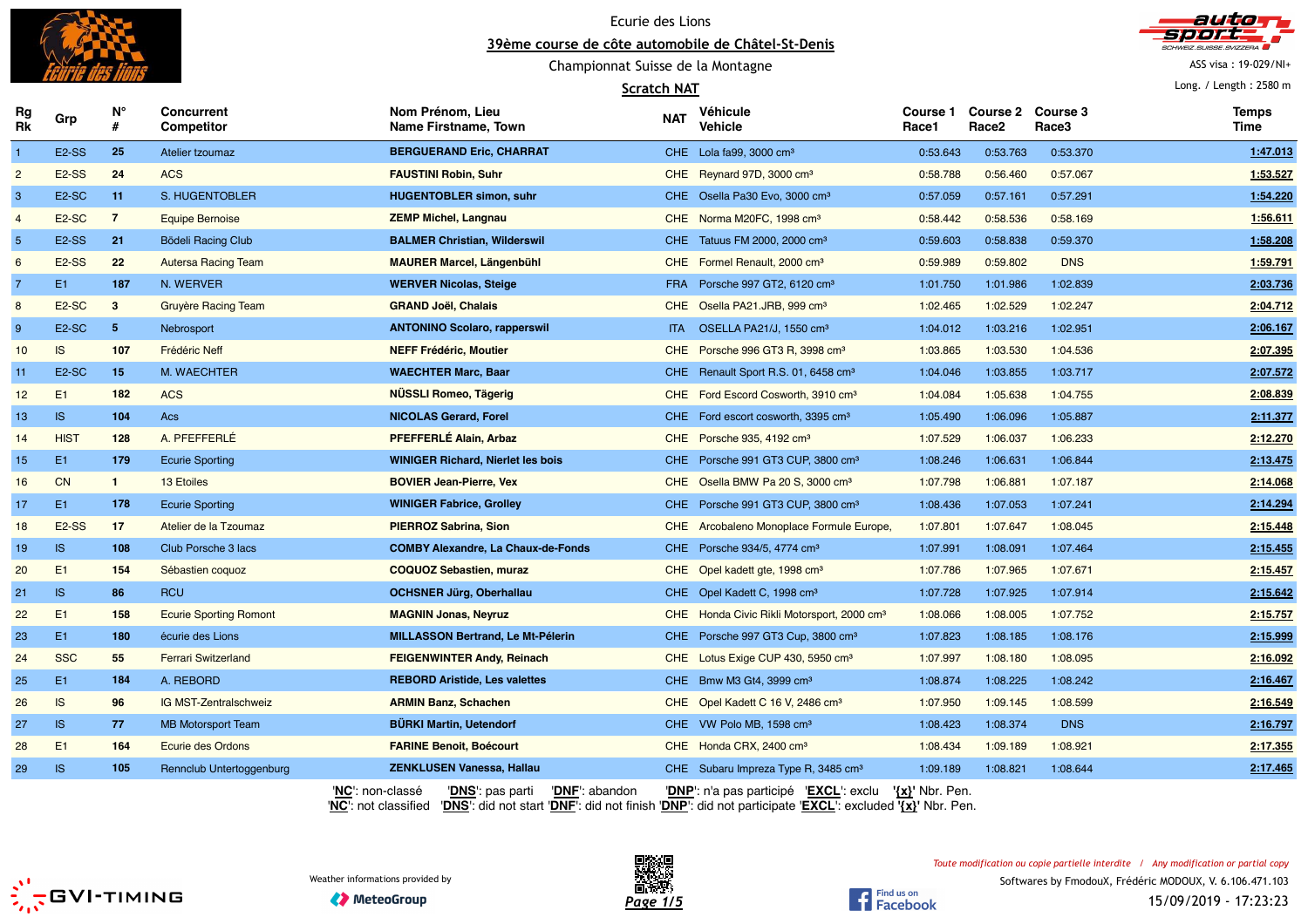



ASS visa : 19-029/NI+

Long. / Length : 2580 m

### Championnat Suisse de la Montagne

#### **Scratch NAT**

| Rg<br>Rk | Grp            | N°<br># | Concurrent<br><b>Competitor</b> | Nom Prénom, Lieu<br>Name Firstname, Town                            | <b>NAT</b> | Véhicule<br><b>Vehicle</b>                        | Course 1<br>Race1   | <b>Course 2</b><br>Race <sub>2</sub> | <b>Course 3</b><br>Race3 | <b>Temps</b><br><b>Time</b> |
|----------|----------------|---------|---------------------------------|---------------------------------------------------------------------|------------|---------------------------------------------------|---------------------|--------------------------------------|--------------------------|-----------------------------|
| 30       | IS             | 97      | W.M. Racing Car                 | <b>BANZ Urs, Schachen</b>                                           |            | CHE Opel Ascona B 16 V, 2490 cm <sup>3</sup>      | 1:09.127            | 1:08.865                             | 1:08.678                 | 2:17.543                    |
| 31       | <b>IS</b>      | 91      | <b>ACS</b>                      | <b>MONNIER Ludovic, villeneuve</b>                                  |            | CHE VW Golf, 2000 cm <sup>3</sup>                 | 1:08.912            | 1:08.634                             | 1:09.038                 | 2:17.546                    |
| 32       | E <sub>1</sub> | 174     | Rennclub Untertoggenburg        | <b>BERTOCCHI Mario, Rickenbach</b>                                  |            | CHE BMW E36, 3201 cm <sup>3</sup>                 | 1:09.288            | 1:08.845                             | 1:08.763                 | 2:17.608                    |
| 33       | IS             | 85      | <b>ACS</b>                      | <b>HEDINGER Patrick, Wilchingen</b>                                 |            | CHE Peugeot 205 GTI, 1998 cm <sup>3</sup>         | 1:09.310            | 1:08.606                             | 1:09.148                 | 2:17.754                    |
| 34       | E <sub>1</sub> | 157     | Ecurie des Ordons               | <b>HOULMANN fabien, montmelon</b>                                   |            | CHE Peugeot 205, 2000 cm <sup>3</sup>             | 1:08.786            | 1:09.105                             | 1:09.655                 | 2:17.891                    |
| 35       | E1             | 347     | <b>MB Motorsport Team</b>       | <b>FUHRER Ruedi, Brienz</b>                                         |            | CHE Honda CRX F20, 1997 cm <sup>3</sup>           | 1:09.464            | 1:09.148                             | 1:09.119                 | 2:18.267                    |
| 36       | <b>IS</b>      | 87      | W.M. Racing Car                 | NIEDERBERGER Philip, Küssnacht am Rigi                              |            | CHE Opel Kadett C City, 1998 cm <sup>3</sup>      | 1:09.355            | 1:09.590                             | 1:09.022                 | 2:18.377                    |
| 37       | IS             | 83      | <b>Gruyère Racing Team</b>      | <b>VILLOZ Hervé, Epagny</b>                                         |            | CHE Renault Clio RS EVO, 1998 cm <sup>3</sup>     | 1:09.642            | 1:09.414                             | 1:09.753                 | 2:19.056                    |
| 38       | E1             | 176     | Squadra corse quadrifoglio      | <b>CEREGHETTI Aramis, Lopagno</b>                                   |            | CHE BMW M5 e34, 3535 cm <sup>3</sup>              | 1:09.744            | 1:09.496                             | 1:09.861                 | 2:19.240                    |
| 39       | IS             | 100     | <b>Team VWF</b>                 | <b>WEBER Damien, Vuiteboeuf</b>                                     |            | CHE BMW 323I, 2999 cm <sup>3</sup>                | 1:09.752            | 1:09.955                             | 1:09.749                 | 2:19.501                    |
| 40       | <b>TCR</b>     | 190     | Equipe Bernoise                 | <b>STECK Peter, Bowil</b>                                           |            | CHE Opel Astra TCR, 3400 cm <sup>3</sup>          | 1:10.457            | 1:09.827                             | 1:09.765                 | 2:19.592                    |
| 41       | N/ISN          | 63      | <b>Racing Club Airbag</b>       | <b>HALTER Josef, Ennetmoos</b>                                      |            | CHE Mitsubishi Lancer EVO 7, 3395 cm <sup>3</sup> | 1:10.447            | 1:09.341                             | 1:10.459                 | 2:19.788                    |
| 42       | E1             | 156     | Ecurie 13 Etoiles Valais        | <b>TAPPAREL Eddy, Montana</b>                                       |            | CHE Opel Kadett C City, 2000 cm <sup>3</sup>      | 1:09.982            | 1:10.585                             | 1:09.929                 | 2:19.911                    |
| 43       | E1             | 358     | <b>Les Ordons</b>               | <b>JOLIDON Nicolas, Glovelier</b>                                   |            | CHE Bmw 130i, 2998 cm <sup>3</sup>                | 1:10.338            | 1:09.863                             | 1:10.834                 | 2:20.201                    |
| 44       | <b>SSC</b>     | 56      | <b>ACS</b>                      | <b>CHRIS Steiner, Altendorf</b>                                     |            | CHE Porsche Turbo, 6120 cm <sup>3</sup>           | 1:10.189            | 1:10.024                             | 1:11.395                 | 2:20.213                    |
| 45       | E1             | 170     | <b>Racing Club Airbag</b>       | <b>HUWILER Tom, Altwis</b>                                          |            | CHE BMW E30 HRT 3.0, 2990 cm <sup>3</sup>         | 1:10.401            | 1:10.511                             | 1:11.184                 | 2:20.912                    |
| 46       | <b>IS</b>      | 84      | Ecurie des Ordons               | <b>VALLAT Patrick, Bure</b>                                         |            | CHE VW Golf 2, 1998 cm <sup>3</sup>               | 1:10.353            | 1:11.273                             | 1:24.738                 | 2:21.626                    |
| 47       | <b>IS</b>      | 78      | <b>Team VWF</b>                 | <b>OULEVAY Christophe, Chavornay</b>                                |            | CHE Volkswagen Scirocco, 1600 cm <sup>3</sup>     | 1:11.385            | 1:11.379                             | 1:11.605                 | 2:22.764                    |
| 48       | E1             | 145     | <b>MB Motorsport Team</b>       | WERTHMÜLLER Joel, Thun                                              |            | CHE Peugept 106, 1600 cm <sup>3</sup>             | 1:12.029            | 1:11.610                             | 1:11.663                 | 2:23.273                    |
| 49       | E1             | 143     | <b>ACS</b>                      | <b>MITCH Kuster, Muntelier</b>                                      |            | CHE Alfa Romeo Sprint Martini Racing, 1598        | 1:12.142            | 1:11.294                             | <b>DNS</b>               | 2:23.436                    |
| 50       | <b>HIST</b>    | 125     | <b>Maurice Girard</b>           | <b>GIRARD Maurice, RUE</b>                                          |            | CHE BMW 320 E 21, 1990 cm <sup>3</sup>            | 1:11.938            | 1:11.665                             | 1:11.836                 | 2:23.501                    |
| 51       | IS             | 103     | Atelier de la Tsoumaz           | <b>MÉTROZ Alex, Orsières</b>                                        |            | CHE Ford Sierra Cosworth, 3390 cm <sup>3</sup>    | 1:13.323            | 1:12.116                             | 1:11.577                 | 2:23.693                    |
| 52       | <b>IS</b>      | 89      | <b>Racing Club Airbag</b>       | <b>KUHN Sergio, Illnau</b>                                          |            | CHE Peugeot 206 S2000, 2000 cm <sup>3</sup>       | 1:12.184            | 1:12.274                             | 1:12.323                 | 2:24.458                    |
| 53       | <b>IS</b>      | 94      | Sägesser Motorsport             | <b>BURRI Rolf, Ruswil</b>                                           |            | CHE Opel Kadett C, 2486 cm <sup>3</sup>           | 1:12.188            | 1:12.564                             | 1:12.344                 | 2:24.532                    |
| 54       | E <sub>1</sub> | 175     | Gruyère racing team             | DYLAN Zanni, La Roche                                               |            | CHE Bmw 318i E30, 3534 cm <sup>3</sup>            | 1:12.130            | 1:12.408                             | 1:12.948                 | 2:24.538                    |
| 55       | E1             | 168     | Ecurie des Lions                | <b>PETIT Ronan, Saint-Légier</b>                                    |            | CHE BMW Compact 323ti, 2990 cm <sup>3</sup>       | 1:12.728            | 1:11.913                             | 1:12.720                 | 2:24.633                    |
| 56       | <b>HIST</b>    | 127     | W. WAEBER                       | <b>WAEBER Willy, Berolle</b>                                        |            | CHE Porsche SC Gr 4, 2994 cm <sup>3</sup>         | 1:12.892            | 1:12.138                             | 1:12.778                 | 2:24.916                    |
| 57       | E <sub>1</sub> | 163     | <b>Ecurie des Lions</b>         | <b>NICOLE Benjamin, St-Martin</b>                                   |            | CHE BMW 2002ti, 2301 cm <sup>3</sup>              | 1:12.390            | 1:12.812                             | 1:12.931                 | 2:25.202                    |
| 58       | E1             | 169     | Ecurie 13 Etoiles - Valais      | <b>BOVIER Lionel, Vex</b>                                           |            | CHE BMW 325i e30, 2990 cm <sup>3</sup>            | 1:12.651            | 1:13.368                             | 1:12.874                 | 2:25.525                    |
|          |                |         |                                 | 'NC': non-classé<br>'DNS <sup>'</sup> : pas parti<br>'DNF': abandon |            | 'DNP': n'a pas participé 'EXCL': exclu            | $\{x\}$ ' Nbr. Pen. |                                      |                          |                             |





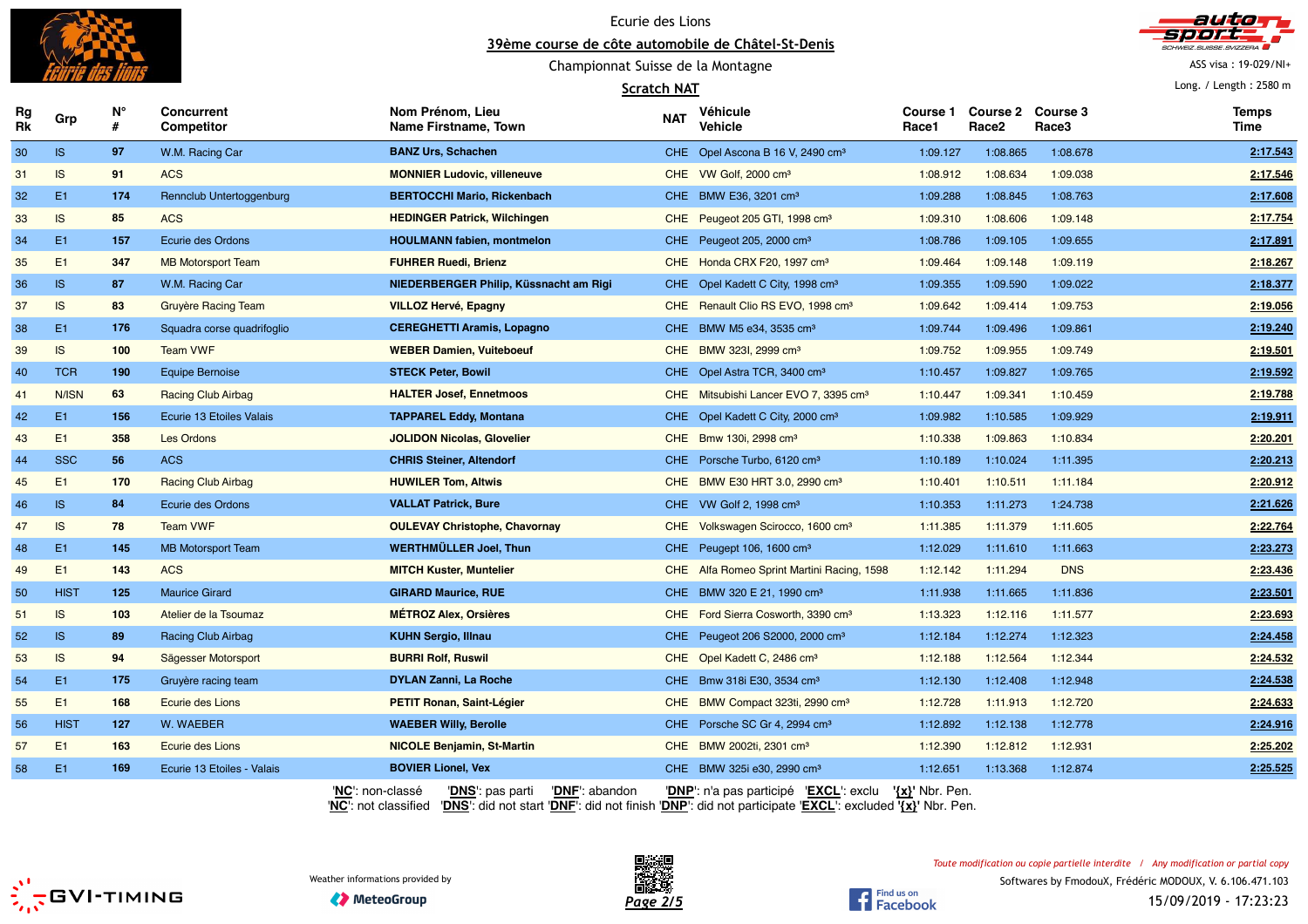



ASS visa : 19-029/NI+

Long. / Length : 2580 m

### Championnat Suisse de la Montagne

#### **Scratch NAT**

| Rg<br><b>RK</b> | Grp                | N°<br># | Concurrent<br>Competitor   | Nom Prénom, Lieu<br>Name Firstname, Town                                                                                                                                                                | <b>NAT</b> | Véhicule<br><b>Vehicle</b>                             | Course 1<br>Race1 | <b>Course 2</b><br>Race <sub>2</sub> | Course 3<br>Race3 | <b>Temps</b><br>Time |
|-----------------|--------------------|---------|----------------------------|---------------------------------------------------------------------------------------------------------------------------------------------------------------------------------------------------------|------------|--------------------------------------------------------|-------------------|--------------------------------------|-------------------|----------------------|
| 59              | IS                 | 95      | RTZ                        | ETTER Andre, Blumenstein (3638)                                                                                                                                                                         |            | CHE Opel Kadett C 8V, 2486 cm <sup>3</sup>             | 1:13.734          | 1:13.527                             | 1:13.284          | 2:26.811             |
| 60              | E1                 | 173     | <b>Ecurie des Lions</b>    | <b>MARMORAT Alain, La Roche</b>                                                                                                                                                                         |            | CHE Seat Leon Supercopa MK1, 3028 cm <sup>3</sup>      | 1:14.052          | 1:14.111                             | 1:12.856          | 2:26.908             |
| 61              | E <sub>2</sub> -SS | 19      | Écurie des lions           | <b>MOREL Eric, Châtel-st-Denis</b>                                                                                                                                                                      |            | CHE Tatuus Renault Monza, 1598 cm <sup>3</sup>         | 1:13.254          | 1:13.860                             | 1:13.751          | 2:27.005             |
| 62              | IS                 | 81      | <b>Racing Club Airbag</b>  | <b>HOLLENSTEIN Markus, Holderbank</b>                                                                                                                                                                   |            | CHE VW Golf1 GTI, 1984 cm <sup>3</sup>                 | 1:13.814          | 1:13.646                             | 1:13.861          | 2:27.460             |
| 63              | E <sub>1</sub>     | 141     | R. SAVOY                   | <b>SAVOY Roger, Attalens</b>                                                                                                                                                                            |            | CHE Suzuki Swift jpr, 1594 cm <sup>3</sup>             | 1:14.987          | 1:14.487                             | 1:13.608          | 2:28.095             |
| 64              | E1                 | 152     | <b>Ecurie Basilisk</b>     | <b>LEUENBERGER Frédéric, Buus</b>                                                                                                                                                                       |            | CHE Renault Clio RS, 1998 cm <sup>3</sup>              | 1:14.130          | 1:14.113                             | 1:14.042          | 2:28.155             |
| 65              | IS                 | 70      | <b>Equipe Bernoise</b>     | <b>MOSER Stephan, Düdingen</b>                                                                                                                                                                          |            | CHE Toyota Yaris, 1340 cm <sup>3</sup>                 | 1:14.048          | 1:15.188                             | 1:14.360          | 2:28.408             |
| 66              | E1                 | 159     | <b>EB</b>                  | <b>KAMMERMANN Thomas, Krauchthal</b>                                                                                                                                                                    |            | CHE VW Golf3 KitCar, 2000 cm <sup>3</sup>              | 1:14.219          | 1:14.498                             | 1:14.851          | 2:28.717             |
| 67              | IS                 | 75      | Rennclubuntertoggenburg    | <b>OERTIG Beat, Stehrenberg</b>                                                                                                                                                                         |            | CHE Peugeot 106 Maxi, 1587 cm <sup>3</sup>             | 1:13.996          | 1:14.722                             | 1:16.653          | 2:28.718             |
| 68              | E1                 | 160     | J. GERSPACHER              | GERSPACHER Jürgen, Fröhnd                                                                                                                                                                               |            | DEU VW Golf GTI III, 2000 cm <sup>3</sup>              | 1:15.808          | 1:14.306                             | 1:14.712          | 2:29.018             |
| 69              | <b>RCC</b>         | 858     | <b>Equipe Bernoise</b>     | <b>KREBS Philipp, Uetendorf</b>                                                                                                                                                                         |            | CHE Renault Clio, 1998 cm <sup>3</sup>                 | 1:14.938          | 1:14.954                             | 1:15.484          | 2:29.892             |
| 70              | IS                 | 93      | Atelier de la Tzoumaz      | <b>SANTOS Ted, Vuiteboeuf</b>                                                                                                                                                                           |            | CHE Seat Ibiza, 2040 cm <sup>3</sup>                   | 1:15.745          | 1:15.155                             | 1:15.225          | 2:30.380             |
| 71              | IS                 | 82      | <b>Equipe Brnoise</b>      | <b>KÜPFER Patrick, Kaufdorf</b>                                                                                                                                                                         |            | CHE Opel Corsa, 1997 cm <sup>3</sup>                   | 1:15.399          | 1:16.288                             | 1:14.994          | 2:30.393             |
| 72              | E1                 | 153     | G. BITTO                   | <b>BITTO Giuseppe, Le Mont-sur-Lausanne</b>                                                                                                                                                             |            | CHE Renault Clio RS Cup Clio RS Cup, 1998              | 1:15.078          | 1:15.363                             | 1:15.453          | 2:30.441             |
| 73              | <b>RCC</b>         | 886     | Rennclup- Untertoggenburg  | <b>SCHLÄPFER Michael, Teufen</b>                                                                                                                                                                        |            | CHE Renault Clio II Cup, 1998 cm <sup>3</sup>          | 1:15.078          | 1:15.501                             | 1:15.562          | 2:30.579             |
| 74              | <b>RCC</b>         | 861     | <b>RTz</b>                 | <b>ZÜRCHER Thomas, Thierachern</b>                                                                                                                                                                      |            | CHE Renault Clio III Cup Clio III Cup, 1998 c          | 1:15.308          | 1:15.505                             | 1:15.493          | 2:30.801             |
| 75              | <b>RCC</b>         | 893     | M. WÄLCHLI                 | WÄLCHLI Marcel, Kirchdorf                                                                                                                                                                               |            | CHE Renault Clio 3, 1998 cm <sup>3</sup>               | 1:15.850          | 1:16.122                             | 1:15.954          | 2:31.804             |
| 76              | E1                 | 150     | Ecurie des ordons          | <b>BIAGGI gaetan, coeuve</b>                                                                                                                                                                            |            | CHE Vw golf 1, 1995 cm <sup>3</sup>                    | 1:15.959          | 1:16.032                             | 1:17.756          | 2:31.991             |
| 77              | A/ISA              | 65      | <b>Gruyere Racing Team</b> | <b>BRACELLI Yves, Veytaux</b>                                                                                                                                                                           |            | CHE Peugeot GTI, 1587 cm <sup>3</sup>                  | 1:16.923          | 1:16.315                             | 1:16.231          | 2:32.546             |
| 78              | IS                 | 88      | Ecurie des ordons          | <b>SCHORDERET Yann, La tour de treme</b>                                                                                                                                                                |            | CHE Renault Clio, 2000 cm <sup>3</sup>                 | 1:16.478          | 1:16.340                             | 1:16.504          | 2:32.818             |
| 79              | <b>RCC</b>         | 890     | S. INDERMÜHLE              | <b>INDERMÜHLE Sven, Seftigen</b>                                                                                                                                                                        |            | CHE Renault Clio 3 Cup, 1998 cm <sup>3</sup>           | 1:16.665          | 1:16.963                             | 1:16.745          | 2:33.410             |
| 80              | IS                 | 76      | <b>RCU</b>                 | <b>MICHEL Bonsera, Oberhallau</b>                                                                                                                                                                       |            | CHE Peugeot 106 GTI, 1587 cm <sup>3</sup>              | 1:16.546          | 1:17.704                             | 1:17.318          | 2:33.864             |
| 81              | <b>RCC</b>         | 881     | <b>Equipe Bernoise</b>     | <b>SCHNIDRIG René, Spiez</b>                                                                                                                                                                            |            | CHE Renault Clio Cup III, 1998 cm <sup>3</sup>         | 1:16.759          | 1:17.363                             | 1:17.150          | 2:33.909             |
| 82              | <b>RCC</b>         | 863     | <b>Equipe Bernoise</b>     | <b>ZBINDEN Stephan, Zollikofen</b>                                                                                                                                                                      |            | CHE Renault Clio RS III Cup, 1998 cm <sup>3</sup>      | 1:17.250          | 1:16.898                             | 1:17.218          | 2:34.116             |
| 83              | E1                 | 167     | P. MURISIER                | <b>MURISIER Pierre, Chapelle</b>                                                                                                                                                                        |            | CHE Ford Fiesta, 2713 cm <sup>3</sup>                  | 1:17.476          | 1:17.862                             | 1:16.648          | 2:34.124             |
| 84              | <b>RCC</b>         | 880     | <b>Equipe Bernoise</b>     | <b>BEYELER Marc, Neuenegg</b>                                                                                                                                                                           |            | CHE Renault Clio RS III Cup, 1998 cm <sup>3</sup>      | 1:17.253          | 1:17.207                             | 1:17.060          | 2:34.267             |
| 85              | IS                 | 90      | F. IVAN                    | <b>IVAN fantoni, qudo</b>                                                                                                                                                                               |            | CHE Vw golf 1 8v, 2000 cm <sup>3</sup>                 | 1:17.405          | 1:17.387                             | 1:17.277          | 2:34.664             |
| 86              | <b>RCC</b>         | 899     | P. GERBER                  | <b>GERBER Patrick, Moosseedorf</b>                                                                                                                                                                      |            | CHE Renault Clio 2, 1998 cm <sup>3</sup>               | 1:17.360          | 1:17.723                             | 1:17.781          | 2:35.083             |
| 87              | <b>HIST</b>        | 123     | <b>Ecurie Sporting</b>     | <b>BAERISWYL Heribert, Ependes</b>                                                                                                                                                                      |            | CHE ALPINE RENAULT A310/4 GR4, 1860 c                  | 1:17.757          | 1:17.511                             | 1:17.581          | 2:35.092             |
|                 |                    |         |                            | 'DNF': abandon<br>' <b>NC</b> ': non-classé<br>' <b>DNS</b> ': pas parti<br>'NC': not classified 'DNS': did not start 'DNF': did not finish 'DNP': did not participate 'EXCL': excluded '{x}' Nbr. Pen. |            | 'DNP': n'a pas participé 'EXCL': exclu '{x}' Nbr. Pen. |                   |                                      |                   |                      |



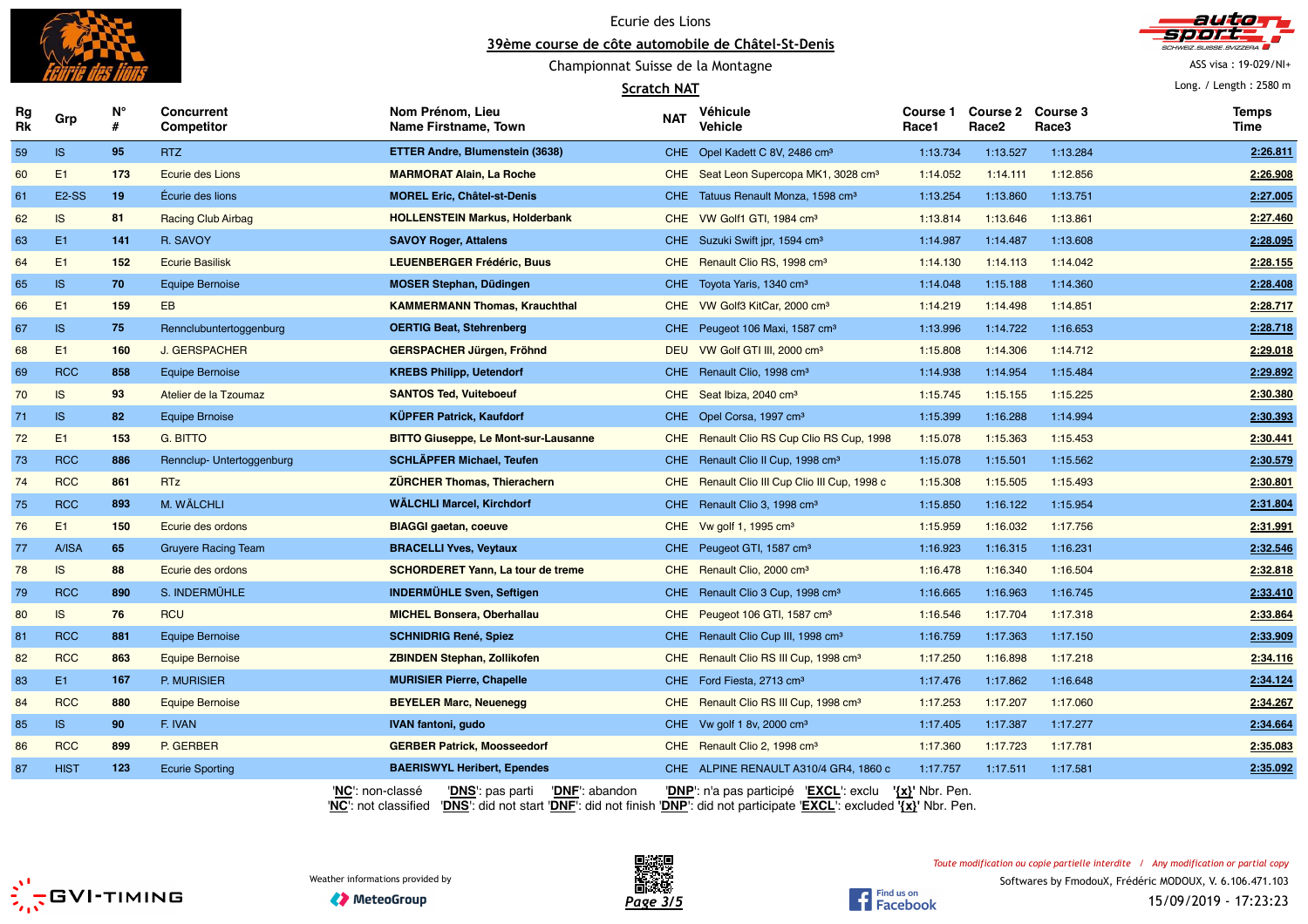

Ecurie des Lions





#### **Scratch NAT**



ASS visa : 19-029/NI+

Long. / Length : 2580 m

| Rg<br>Rk | Grp            | Ν°  | <b>Concurrent</b><br>Competitor | Nom Prénom, Lieu<br>Name Firstname, Town                            | <b>NAT</b> | Véhicule<br><b>Vehicle</b>                          | <b>Course 1</b><br>Race1 | Course 2 Course 3<br>Race <sub>2</sub> | Race3      | <b>Temps</b><br>Time |
|----------|----------------|-----|---------------------------------|---------------------------------------------------------------------|------------|-----------------------------------------------------|--------------------------|----------------------------------------|------------|----------------------|
| 88       | <b>SSC</b>     | 53  | <b>Equipe Bernoise</b>          | <b>KARGL Benedikt, Triengen</b>                                     |            | CHE Ford-CNG-Technik Focus RS, 3844 cm <sup>3</sup> | 1:17.856                 | 1:17.852                               | 1:18.565   | 2:35.708             |
| 89       | E <sub>1</sub> | 148 | <b>ACS</b>                      | <b>CLAUDE Jean-Bernard, La Chaux-de-Fonds</b>                       |            | CHE Lotus Elise, 1796 cm <sup>3</sup>               | 1:17.862                 | 1:18.500                               | 1:19.308   | 2:36.362             |
| 90       | <b>RCC</b>     | 866 | <b>Hans Sigrist</b>             | <b>SIGRIST Hans, Rafz</b>                                           |            | CHE Renault Clio 2.0 RS, 1998 cm <sup>3</sup>       | 1:19.436                 | 1:18.826                               | 1:18.959   | 2:37.785             |
| 91       | <b>SuperS</b>  | 41  | <b>Basilisk</b>                 | <b>FEIGENWINTER Raphael, Therwil</b>                                |            | CHE Honda Integra Type R, 1798 cm <sup>3</sup>      | 1:19.096                 | 1:19.625                               | 1:20.964   | 2:38.721             |
| 92       | <b>RCC</b>     | 878 | <b>Equipe Bernoise</b>          | <b>FIGUS Angelo, Bioggio</b>                                        |            | CHE Renault Clio RS III Cup, 1990 cm <sup>3</sup>   | 1:19.891                 | 1:20.303                               | <b>DNS</b> | 2:40.194             |
| 93       | <b>HIST</b>    | 121 | J. CLERC                        | <b>CLERC Jean-Michel, Villars-sur-Ollon</b>                         |            | CHE Lola T 540 US, 1600 cm <sup>3</sup>             | 1:22.722                 | 1:22.018                               | 1:20.740   | 2:42.758             |
| 94       | <b>SuperS</b>  | 46  | IG-Mst-Zentralschweiz           | <b>PORTMANN Hanspeter, Buttisholz</b>                               |            | CHE Seat Ibiza Cupra R, 3028 cm <sup>3</sup>        | 1:20.859                 | 1:22.006                               | 1:22.728   | 2:42.865             |
| 95       | E1             | 142 | <b>MB Motorsport Team</b>       | <b>GFELLER Heinz, Noflen</b>                                        |            | CHE Ford Fiesta ST, 1596 cm <sup>3</sup>            | 1:21.961                 | 1:21.207                               | 1:21.758   | 2:42.965             |
| 96       | A/ISA          | 67  | <b>Equipe Bernoise</b>          | <b>CHRISTEN Heinz, Grünenmatt</b>                                   |            | CHE Abarth 500, 2325 cm <sup>3</sup>                | 1:22.646                 | 1:21.800                               | 1:21.767   | 2:43.567             |
| 97       | IS             | 102 | Club porsche 3 lacs             | <b>COMBY David, La Chaux-de-Fonds</b>                               |            | CHE Porsche Carrera, 3163 cm <sup>3</sup>           | 1:22.026                 | 1:23.813                               | 1:22.052   | 2:44.078             |
| 98       | <b>SuperS</b>  | 42  | <b>MB Motorsport Team</b>       | <b>FANKHAUSER Nicola, Latterbach</b>                                |            | CHE Honda Civic Type R 2.0, 1998 cm <sup>3</sup>    | 1:22.009                 | 1:22.688                               | 1:22.544   | 2:44.553             |
| 99       | <b>SuperS</b>  | 45  | Ivan Kilchenmann                | <b>KILCHENMANN Ivan, Sonceboz</b>                                   |            | CHE FORD Fiesta ST, 2713 cm <sup>3</sup>            | 1:22.911                 | 1:22.394                               | 1:22.232   | 2:44.626             |
| 100      | <b>HIST</b>    | 124 | <b>Ecurie Performance</b>       | <b>CRETEGNY Jean-Romain, Romanel su Morges</b>                      |            | CHE Ford Escort RS2000, 1983 cm <sup>3</sup>        | 1:22.581                 | 1:23.679                               | 1:22.363   | 2:44.944             |
| 101      | GT86           | 906 | Eventseelisberg                 | <b>SIEGRIST Pascal, Strengelbach</b>                                |            | CHE Toyota GT86 Race, 1998 cm <sup>3</sup>          | 1:23.458                 | 1:23.396                               | 1:24.028   | 2:46.854             |
| 102      | <b>SSC</b>     | 50  | <b>RCU</b>                      | <b>KUHN Oski, Zürich</b>                                            |            | CHE Peugeot 308 Gti 270, 2717 cm <sup>3</sup>       | 1:23.060                 | 1:24.409                               | 1:24.951   | 2:47.469             |
| 103      | <b>GT86</b>    | 905 | Eventseelisberg                 | <b>MÜLLER Michael, Näfels</b>                                       |            | CHE Toyota GT86 Race, 1998 cm <sup>3</sup>          | 1:24.128                 | 1:23.989                               | 1:23.568   | 2:47.557             |
| 104      | N/ISN          | 60  | <b>Friends Racing</b>           | <b>AUBORTT Patrick, Denezy</b>                                      |            | CHE Renault Clio, 1998 cm <sup>3</sup>              | 1:24.422                 | 1:24.170                               | 1:23.694   | 2:47.864             |
| 105      | GT86           | 903 | Eventseelisberg                 | <b>THOMANN Rico, Winterthur</b>                                     |            | CHE Toyota GT86 Race, 1998 cm <sup>3</sup>          | 1:24.358                 | 1:24.236                               | 1:23.747   | 2:47.983             |
| 106      | GT86           | 902 | Eventseelisberg                 | <b>FORCELLA Gianluca, St. Moritz</b>                                |            | CHE Toyota GT86 Race, 1998 cm <sup>3</sup>          | 1:24.438                 | 1:24.397                               | 1:24.629   | 2:48.835             |
| 107      | E <sub>1</sub> | 151 | <b>Ecurie Fun Racing</b>        | <b>JOYE Michel-Roland, Vallorbe</b>                                 |            | CHE Opel Kadett gsi 16V, 1997 cm <sup>3</sup>       | 1:26.026                 | 1:24.445                               | 1:24.885   | 2:49.330             |
| 108      | GT86           | 907 | Eventseelisberg                 | <b>GRILLI Marco, Bettwil</b>                                        |            | CHE Toyota GT86 Race, 1998 cm <sup>3</sup>          | 1:24.974                 | 1:24.691                               | 1:25.456   | 2:49.665             |
| 109      | E1             | 144 | <b>ACS</b>                      | <b>RAEMY Ole, Brünisried</b>                                        |            | CHE Lada 2101, 1598 cm <sup>3</sup>                 | 1:26.594                 | 1:25.155                               | 1:25.589   | 2:50.744             |
| 110      | GT86           | 904 | Eventseelisberg                 | <b>SUTER Noah, Suhr</b>                                             |            | CHE Toyota GT86 Race, 1998 cm <sup>3</sup>          | 1:26.153                 | 1:27.864                               | 1:27.612   | 2:53.765             |
| 111      | <b>SuperS</b>  | 47  | <b>ACS</b>                      | <b>HUNGERBÜHLER Thomas, Winterthur</b>                              |            | CHE Opel Astra Coupé Turbo, 3397 cm <sup>3</sup>    | 1:27.798                 | 1:26.748                               | 1:27.662   | 2:54.410             |
| 112      | E <sub>1</sub> | 140 | Ecurie des Lions                | <b>LEUTHOLD Nicolas, Neyruz</b>                                     |            | CHE Suzuki Swift Sport, 1586 cm <sup>3</sup>        | 1:29.526                 | 1:29.075                               | 1:29.093   | 2:58.168             |
| 113      | <b>SuperS</b>  | 40  | Alphonse Kilchenmann            | <b>KILCHENMANN Alphonse, Sonceboz</b>                               |            | CHE Peugeot 106 1.6 16V, 1587 cm <sup>3</sup>       | 1:30.231                 | 1:30.757                               | 1:30.864   | 3:00.988             |
| 114      | <b>Hist</b>    | 130 | Scuderia Buandra Hist. Racing   | <b>BURKART Andreas, Rain</b>                                        |            | CHE Talbot Darracq T150C, 3895 cm <sup>3</sup>      | 1:50.754                 | 1:48.918                               | 1:50.105   | 3:39.023             |
|          | E1             | 149 | <b>MB Motorsport Team</b>       | <b>GRÜNIG Stefan, Höfen</b>                                         |            | CHE VW Golf 8V Giftzwärg, 1993 cm <sup>3</sup>      | <b>DNP</b>               | <b>DNP</b>                             | <b>DNP</b> | $-2$ and $-$         |
|          | E <sub>1</sub> | 181 | <b>MB Motorsport Team</b>       | <b>MURNER Pierre, Reichenbach im Kandertal</b>                      |            | CHE Porsche GT3 CUP, 3800 cm <sup>3</sup>           | <b>DNP</b>               | <b>DNP</b>                             | <b>DNP</b> | $\frac{1}{2}$        |
|          |                |     |                                 | 'NC': non-classé<br>'DNS <sup>'</sup> : pas parti<br>'DNF': abandon |            | 'DNP': n'a pas participé 'EXCL': exclu              | ' $\{x\}$ ' Nbr. Pen.    |                                        |            |                      |

'**NC**': not classified '**DNS**': did not start '**DNF**': did not finish '**DNP**': did not participate '**EXCL**': excluded **'{x}'** Nbr. Pen.





Find us on<br>Facebook

**◆ MeteoGroup**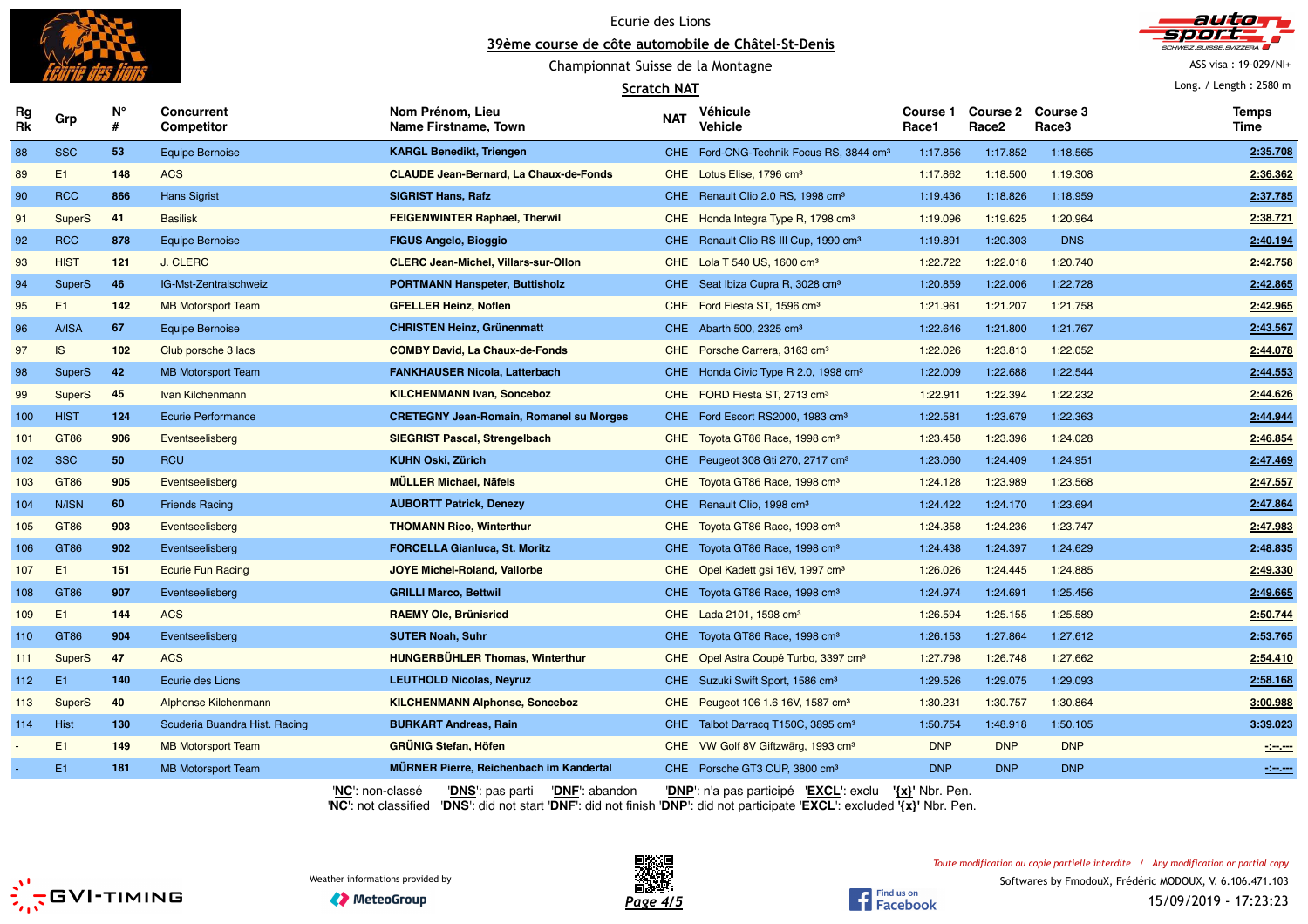|          |      |     |                                 | Ecurie des Lions<br>39ème course de côte automobile de Châtel-St-Denis<br>Championnat Suisse de la Montagne<br><b>Scratch NAT</b>                                                     |            |                                                        |                          |                            |            | autom.<br>Seers<br>SCHWEIZ.SUISSE.SVIZZERA<br>ASS visa: 19-029/NI+<br>Long. / Length: 2580 m |
|----------|------|-----|---------------------------------|---------------------------------------------------------------------------------------------------------------------------------------------------------------------------------------|------------|--------------------------------------------------------|--------------------------|----------------------------|------------|----------------------------------------------------------------------------------------------|
| Rg<br>Rk | Grp  | N°  | <b>Concurrent</b><br>Competitor | Nom Prénom, Lieu<br>Name Firstname, Town                                                                                                                                              | <b>NAT</b> | Véhicule<br>Vehicle                                    | <b>Course 1</b><br>Race1 | Course 2 Course 3<br>Race2 | Race3      | <b>Temps</b><br>Time                                                                         |
|          | GT86 | 901 | Eventseelisberg                 | MÜLLER Sandro, Arth                                                                                                                                                                   |            | CHE Toyota GT86 Race, 1998 cm <sup>3</sup>             | <b>DNP</b>               | <b>DNP</b>                 | <b>DNP</b> | <b>STATE</b>                                                                                 |
|          |      |     |                                 | 'DNF': abandon<br>'DNS': pas parti<br>'NC': non-classé<br>"NC": not classified "DNS": did not start "DNF": did not finish "DNP": did not participate "EXCL": excluded '{x}' Nbr. Pen. |            | 'DNP': n'a pas participé 'EXCL': exclu '{x}' Nbr. Pen. |                          |                            |            |                                                                                              |

**DC : C. Leuba : \_\_\_\_\_\_\_\_\_\_\_\_\_\_\_ Jury : A. Dupraz : \_\_\_\_\_\_\_\_\_\_\_\_\_\_\_ Chrono : F.Modoux : \_\_\_\_\_\_\_\_\_\_\_\_\_\_\_**







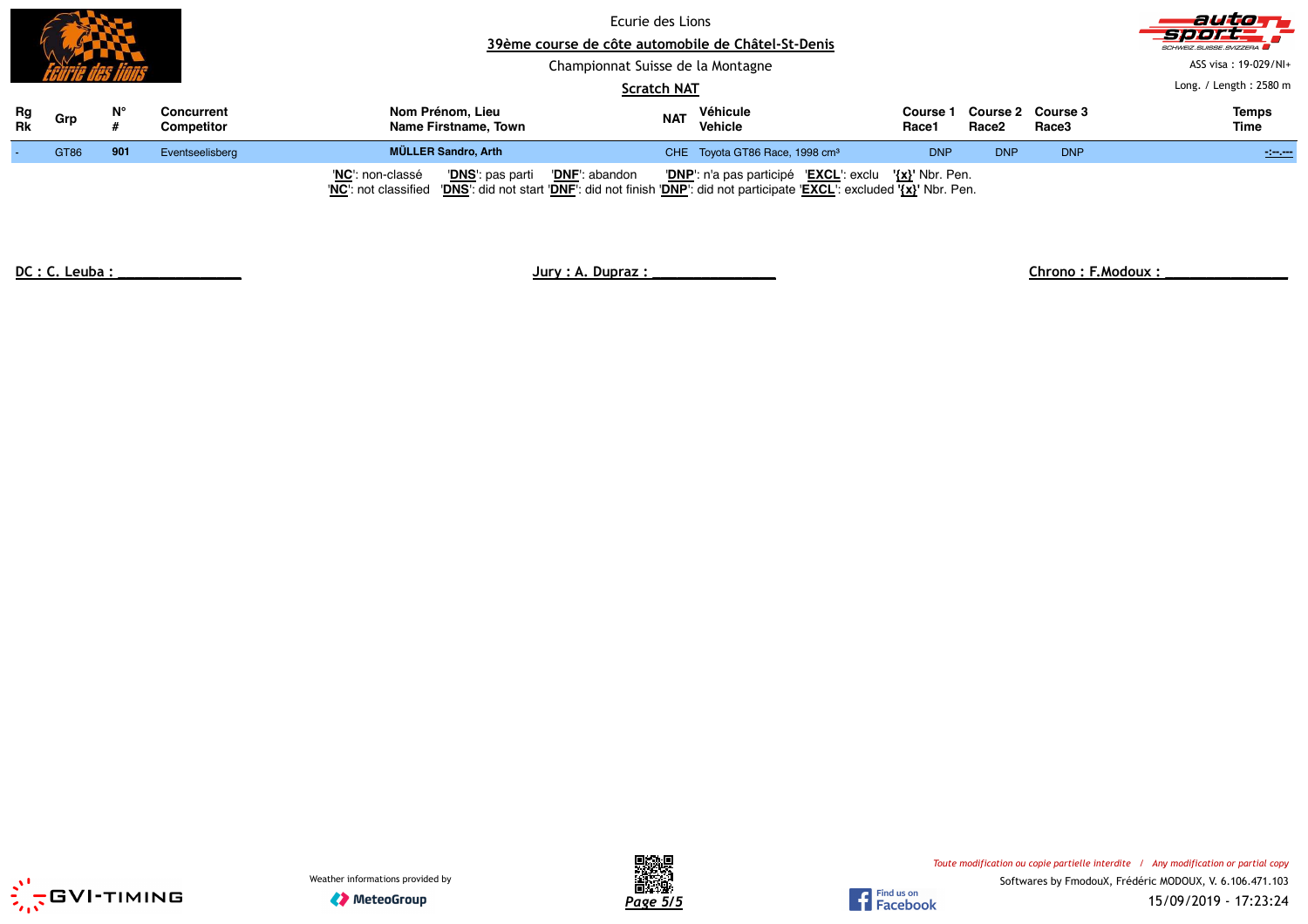|                |         |                                                             |                                                                         |            | Ecurie des Lions<br>39ème course de côte automobile de Châtel-St-Denis<br>Championnat Suisse de la Montagne<br><b>Essais NAT</b> |                      |                      |                      |                      | autio<br>7 = 1 = 1 <del>=</del><br>SCHWEIZ.SUISSE.SVIZZERA | ASS visa: 19-029/NI+<br>Long. / Length: 2580 m |
|----------------|---------|-------------------------------------------------------------|-------------------------------------------------------------------------|------------|----------------------------------------------------------------------------------------------------------------------------------|----------------------|----------------------|----------------------|----------------------|------------------------------------------------------------|------------------------------------------------|
| Rg<br>Rk       | N°<br># | <b>Concurrent</b><br><b>Competitor</b>                      | Nom Prénom, Lieu<br><b>Name Firstname, Town</b>                         | <b>NAT</b> | Véhicule<br>Vehicle                                                                                                              | Essai 1<br>Training1 | Essai 2<br>Training2 | Essai 3<br>Training3 | Essai 4<br>Training4 | Essai 5<br>Training5                                       | <b>Temps</b><br>Time                           |
|                |         | Catégorie / Category : SuperSérie 0 -> 2000 cm <sup>3</sup> |                                                                         |            |                                                                                                                                  |                      |                      |                      |                      |                                                            |                                                |
|                | 41      | <b>Basilisk</b>                                             | <b>Raphael FEIGENWINTER, Therwil</b>                                    |            | CHE Honda Integra Type R, 1798 cm <sup>3</sup>                                                                                   | 1:22.556             | 1:20.791             | 1:20.215             | <b>DNS</b>           | 1:20.198                                                   | 1:20.198                                       |
| $\overline{2}$ | 42      | <b>MB Motorsport Team</b>                                   | Nicola FANKHAUSER, Latterbach                                           |            | CHE Honda Civic Type R 2.0, 1998 cm <sup>3</sup>                                                                                 | 1:26.113             | 1:23.968             | 1:22.995             | 1:22.702             | 1:22.045                                                   | 1:22.045                                       |
| $\mathbf{3}$   | 40      | Alphonse Kilchenmann                                        | <b>Alphonse KILCHENMANN, Sonceboz</b>                                   |            | CHE Peugeot 106 1.6 16V, 1587 cm <sup>3</sup>                                                                                    | 1:33.025             | 1:32.106             | 1:30.680             | 1:32.217             | 1:29.987                                                   | 1:29.987                                       |
|                |         | Catégorie / Category :                                      | SuperSérie $+2000$ cm <sup>3</sup>                                      |            |                                                                                                                                  |                      |                      |                      |                      |                                                            |                                                |
|                | 45      | Ivan Kilchenmann                                            | Ivan KILCHENMANN, Sonceboz                                              |            | CHE FORD Fiesta ST, 2713 cm <sup>3</sup>                                                                                         | 1:24.728             | 1:23.663             | 1:22.942             | 1:24.178             | 1:22.818                                                   | 1:22.818                                       |
|                | 46      | IG-Mst-Zentralschweiz                                       | Hanspeter PORTMANN, Buttisholz                                          | <b>CHE</b> | Seat Ibiza Cupra R, 3028 cm <sup>3</sup>                                                                                         | 1:31.524             | 1:24.635             | 1:24.651             | 1:24.904             | 1:27.111                                                   | 1:24.635                                       |
| 3              | 47      | <b>ACS</b>                                                  | Thomas HUNGERBÜHLER, Winterthur                                         |            | CHE Opel Astra Coupé Turbo, 3397 cm <sup>3</sup>                                                                                 | 1:29.605             | 1:29.440             | 1:26.893             | <b>DNS</b>           | 1:28.401                                                   | 1:26.893                                       |
|                |         |                                                             | Catégorie / Category : SuperSérie Compétition 0 -> 3000 cm <sup>3</sup> |            |                                                                                                                                  |                      |                      |                      |                      |                                                            |                                                |
|                | 50      | <b>RCU</b>                                                  | Oski KUHN, Zürich                                                       |            | CHE Peugeot 308 Gti 270, 2717 cm <sup>3</sup>                                                                                    | 1:26.861             | 1:23.904             | 1:23.864             | 1:26.337             | 1:24.014                                                   | 1:23.864                                       |
|                |         | Catégorie / Category :                                      | <b>SuperSérie Compétition</b><br>$3001 - 4000$ cm <sup>3</sup>          |            |                                                                                                                                  |                      |                      |                      |                      |                                                            |                                                |
|                | 53      | <b>Equipe Bernoise</b>                                      | <b>Benedikt KARGL, Triengen</b>                                         |            | CHE Ford-CNG-Technik Focus RS, 3844 cm <sup>3</sup>                                                                              | 1:22.713             | 1:20.157             | 1:19.923             | 1:23.458             | 1:19.951                                                   | 1:19.923                                       |
|                |         | Catégorie / Category :                                      | SuperSérie Compétition $+4000$ cm <sup>3</sup>                          |            |                                                                                                                                  |                      |                      |                      |                      |                                                            |                                                |
|                | 55      | <b>Ferrari Switzerland</b>                                  | Andy FEIGENWINTER, Reinach                                              |            | CHE Lotus Exige CUP 430, 5950 cm <sup>3</sup>                                                                                    | 1:09.962             | 1:09.934             | 1:10.016             | <b>DNS</b>           | 1:09.294                                                   | 1:09.294                                       |
| $\overline{2}$ | 56      | <b>ACS</b>                                                  | <b>Steiner CHRIS, Altendorf</b>                                         |            | CHE Porsche Turbo, 6120 cm <sup>3</sup>                                                                                          | 1:17.771             | <b>DNF</b>           | 1:14.497             | <b>DNS</b>           | 1:16.551                                                   | 1:14.497                                       |
|                |         | Catégorie / Category :                                      | N/ISN $0 \rightarrow 2000$ cm <sup>3</sup>                              |            |                                                                                                                                  |                      |                      |                      |                      |                                                            |                                                |
|                | 60      | <b>Friends Racing</b>                                       | <b>Patrick AUBORTT, Denezy</b>                                          |            | CHE Renault Clio, 1998 cm <sup>3</sup>                                                                                           | 1:27.836             | 1:25.485             | 1:25.760             | 1:27.881             | 1:26.275                                                   | 1:25.485                                       |

| - 60 | <b>Friends Racing</b> | <b>Patrick AUBORTT, Denezy</b> | CHE Renault Clio, 1998 cm <sup>3</sup>                                                                     | 1:27.836 | 1:25.485 | 1:25.760 | 1:27.881 | 1:26.275 | 1:25.485 |
|------|-----------------------|--------------------------------|------------------------------------------------------------------------------------------------------------|----------|----------|----------|----------|----------|----------|
|      |                       |                                | "NC": non-classé "DNS": pas parti "DNF": abandon "DNP": n'a pas participé "EXCL": exclu $\{x\}'$ Nbr. Pen. |          |          |          |          |          |          |





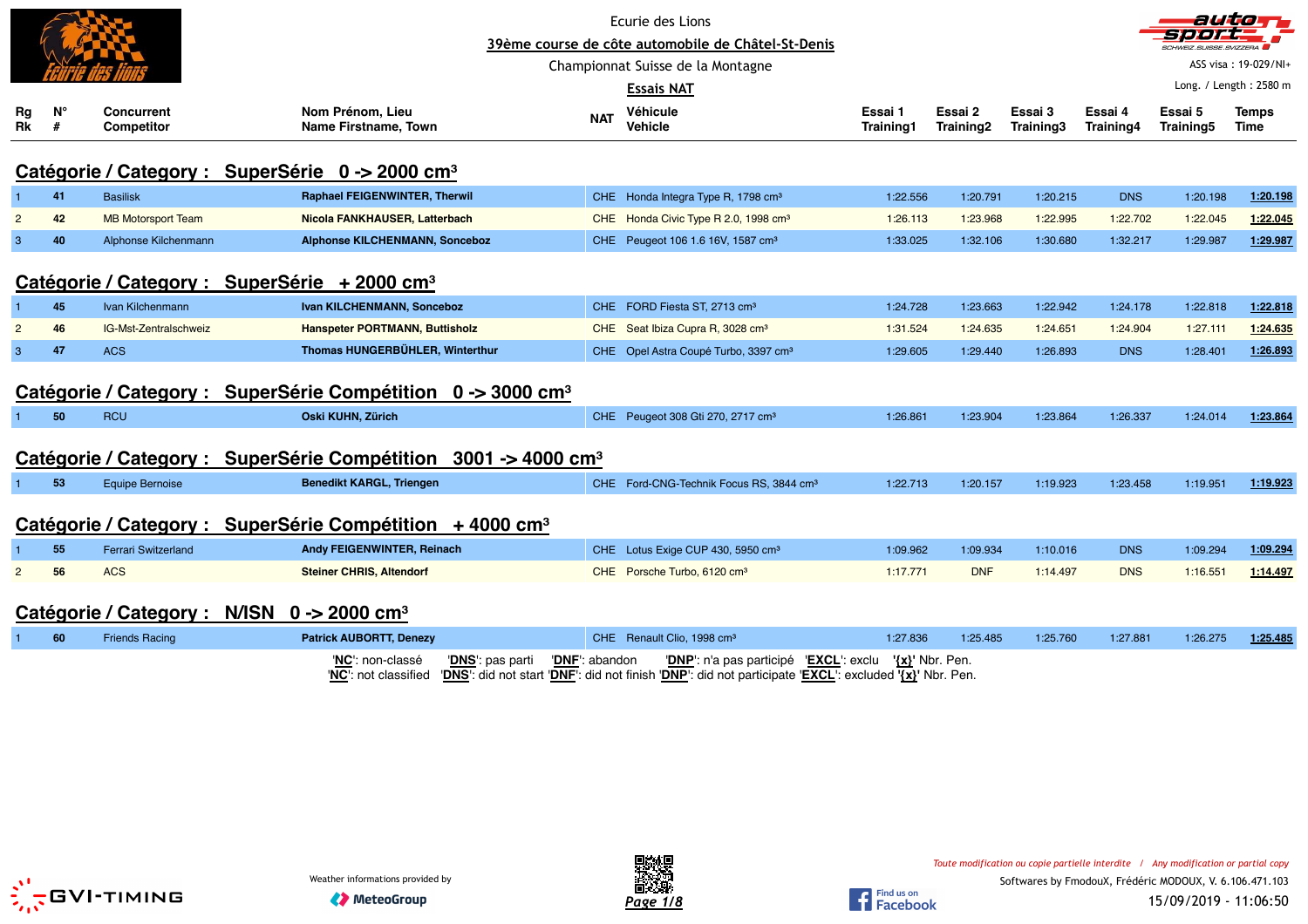|                  |         |                                                             |                                                                |                | Ecurie des Lions<br>39ème course de côte automobile de Châtel-St-Denis                                                                                                |                      |                      |                      |                      |                      | autom                       |
|------------------|---------|-------------------------------------------------------------|----------------------------------------------------------------|----------------|-----------------------------------------------------------------------------------------------------------------------------------------------------------------------|----------------------|----------------------|----------------------|----------------------|----------------------|-----------------------------|
|                  |         |                                                             |                                                                |                | Championnat Suisse de la Montagne                                                                                                                                     |                      |                      |                      |                      |                      | ASS visa: 19-029/NI+        |
|                  |         |                                                             |                                                                |                | Essais NAT                                                                                                                                                            |                      |                      |                      |                      |                      | Long. / Length: 2580 m      |
| Rg<br>$R\bar{k}$ | N°<br># | <b>Concurrent</b><br><b>Competitor</b>                      | Nom Prénom, Lieu<br>Name Firstname, Town                       | <b>NAT</b>     | Véhicule<br><b>Vehicle</b>                                                                                                                                            | Essai 1<br>Training1 | Essai 2<br>Training2 | Essai 3<br>Training3 | Essai 4<br>Training4 | Essai 5<br>Training5 | <b>Temps</b><br><b>Time</b> |
|                  |         | Catégorie / Category : N/ISN                                | $+2000$ cm <sup>3</sup>                                        |                |                                                                                                                                                                       |                      |                      |                      |                      |                      |                             |
|                  | 63      | Racing Club Airbag                                          | <b>Josef HALTER, Ennetmoos</b>                                 |                | CHE Mitsubishi Lancer EVO 7, 3395 cm <sup>3</sup>                                                                                                                     | 1:12.274             | 1:10.275             | 1:11.288             | <b>DNS</b>           | 1:12.420             | 1:10.275                    |
|                  |         | Catégorie / Category : A/ISA 0 -> 2000 cm <sup>3</sup>      |                                                                |                |                                                                                                                                                                       |                      |                      |                      |                      |                      |                             |
|                  | 65      | <b>Gruyere Racing Team</b>                                  | <b>Yves BRACELLI, Veytaux</b>                                  |                | CHE Peugeot GTI, 1587 cm <sup>3</sup>                                                                                                                                 | 1:18.616             | 1:16.881             | 1:16.870             | 1:17.869             | 1:17.938             | 1:16.870                    |
|                  |         | Catégorie / Category : A/ISA + 2000 cm <sup>3</sup>         |                                                                |                |                                                                                                                                                                       |                      |                      |                      |                      |                      |                             |
|                  | 67      | <b>Equipe Bernoise</b>                                      | <b>Heinz CHRISTEN, Grünenmatt</b>                              |                | CHE Abarth 500, 2325 cm <sup>3</sup>                                                                                                                                  | 1:24.845             | 1:23.303             | 1:22.332             | 1:23.997             | 1:27.487             | 1:22.332                    |
|                  |         | Catégorie / Category : InterSwiss 0 -> 1400 cm <sup>3</sup> |                                                                |                |                                                                                                                                                                       |                      |                      |                      |                      |                      |                             |
|                  | 70      | <b>Equipe Bernoise</b>                                      | Stephan MOSER, Düdingen                                        |                | CHE Toyota Yaris, 1340 cm <sup>3</sup>                                                                                                                                | 1:18.658             | 1:16.255             | 1:15.600             | 1:17.872             | 1:15.957             | 1:15.600                    |
|                  |         |                                                             | Catégorie / Category : InterSwiss 1401 -> 1600 cm <sup>3</sup> |                |                                                                                                                                                                       |                      |                      |                      |                      |                      |                             |
| 1                | 77      | <b>MB Motorsport Team</b>                                   | Martin BÜRKI, Uetendorf                                        |                | CHE VW Polo MB, 1598 cm <sup>3</sup>                                                                                                                                  | 1:09.066             | <b>DNF</b>           | <b>DNS</b>           | 1:09.764             | <b>DNS</b>           | 1:09.066                    |
| $\overline{2}$   | 78      | <b>Team VWF</b>                                             | <b>Christophe OULEVAY, Chavornay</b>                           |                | CHE Volkswagen Scirocco, 1600 cm <sup>3</sup>                                                                                                                         | 1:14.768             | 1:11.624             | 1:12.202             | 1:14.152             | 1:11.196             | 1:11.196                    |
| $\mathbf{3}$     | 75      | Rennclubuntertoggenburg                                     | <b>Beat OERTIG, Stehrenberg</b>                                |                | CHE Peugeot 106 Maxi, 1587 cm <sup>3</sup>                                                                                                                            | 1:15.821             | 1:16.160             | 1:16.116             | 1:17.223             | 1:15.126             | 1:15.126                    |
| $\overline{4}$   | 76      | <b>RCU</b>                                                  | Bonsera MICHEL, Oberhallau                                     |                | CHE Peugeot 106 GTI, 1587 cm <sup>3</sup>                                                                                                                             | 1:20.638             | 1:19.257             | 1:18.108             | 1:19.068             | 1:16.011             | 1:16.011                    |
|                  |         |                                                             | Catégorie / Category : InterSwiss 1601 -> 2000 cm <sup>3</sup> |                |                                                                                                                                                                       |                      |                      |                      |                      |                      |                             |
|                  | 86      | <b>RCU</b>                                                  | Jürg OCHSNER, Oberhallau                                       |                | CHE Opel Kadett C, 1998 cm <sup>3</sup>                                                                                                                               | 1:10.480             | 1:09.924             | 1:09.378             | 1:09.535             | 1:08.197             | 1:08.197                    |
| $\overline{2}$   | 91      | <b>ACS</b>                                                  | <b>Ludovic MONNIER, villeneuve</b>                             |                | CHE VW Golf, 2000 cm <sup>3</sup>                                                                                                                                     | 1:10.706             | 1:09.888             | 1:09.548             | 1:10.281             | 1:08.400             | 1:08.400                    |
| $\mathbf{3}$     | 85      | <b>ACS</b>                                                  | Patrick HEDINGER, Wilchingen                                   |                | CHE Peugeot 205 GTI, 1998 cm <sup>3</sup>                                                                                                                             | 1:13.167             | 1:10.670             | 1:10.356             | 1:09.848             | 1:09.047             | 1:09.047                    |
| $\overline{4}$   | 83      | <b>Gruyère Racing Team</b>                                  | Hervé VILLOZ, Epagny                                           |                | CHE Renault Clio RS EVO, 1998 cm <sup>3</sup>                                                                                                                         | 1:12.704             | 1:10.167             | 1:10.736             | 1:10.316             | 1:09.665             | 1:09.665                    |
| 5                | 87      | W.M. Racing Car                                             | Philip NIEDERBERGER, Küssnacht am Rigi                         |                | CHE Opel Kadett C City, 1998 cm <sup>3</sup>                                                                                                                          | 1:13.596             | 1:11.353             | 1:11.506             | 1:12.437             | 1:10.540             | 1:10.540                    |
| 6                | 84      | <b>Ecurie des Ordons</b>                                    | <b>Patrick VALLAT, Bure</b>                                    |                | CHE VW Golf 2, 1998 cm <sup>3</sup>                                                                                                                                   | 1:12.101             | 1:11.704             | 1:11.166             | 1:15.560             | 1:10.719             | 1:10.719                    |
| $\overline{7}$   | 89      | <b>Racing Club Airbag</b>                                   | Sergio KUHN, Illnau                                            |                | CHE Peugeot 206 S2000, 2000 cm <sup>3</sup>                                                                                                                           | 1:15.131             | 1:13.883             | 1:13.202             | 1:12.707             | 1:11.844             | 1:11.844                    |
| 8                | 81      | <b>Racing Club Airbag</b>                                   | <b>Markus HOLLENSTEIN, Holderbank</b>                          |                | CHE VW Golf1 GTI, 1984 cm <sup>3</sup>                                                                                                                                | 1:16.520             | 1:15.045             | 1:14.573             | 1:13.901             | 1:13.736             | 1:13.736                    |
| 9                | 88      | Ecurie des ordons                                           | Yann SCHORDERET, La tour de treme                              |                | CHE Renault Clio, 2000 cm <sup>3</sup>                                                                                                                                | 1:19.430             | 1:18.571             | 1:17.495             | 1:18.011             | 1:15.988             | 1:15.988                    |
|                  |         |                                                             | 'NC': non-classé<br>'DNS': pas parti                           | 'DNF': abandon | 'DNP': n'a pas participé 'EXCL': exclu<br>"NC": not classified "DNS": did not start "DNF": did not finish "DNP": did not participate "EXCL": excluded '{x}" Nbr. Pen. |                      | '{x}' Nbr. Pen.      |                      |                      |                      |                             |



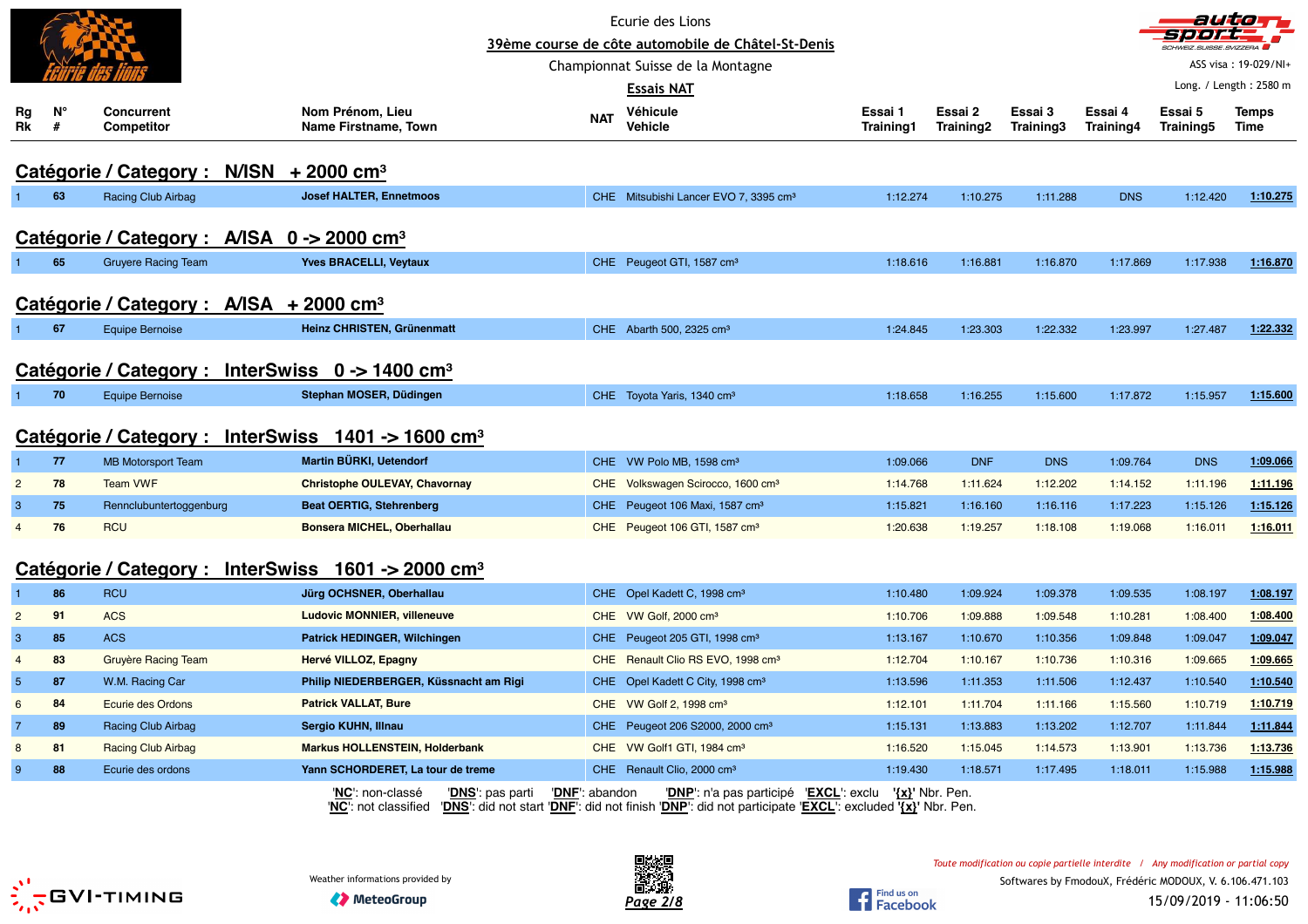Championnat Suisse de la Montagne



ASS visa : 19-029/NI+

|                 |    |                          |                                          |            | <b>Essais NAT</b>                    |                      |                      |                      |                      | Long. / Length: 2580 m |               |
|-----------------|----|--------------------------|------------------------------------------|------------|--------------------------------------|----------------------|----------------------|----------------------|----------------------|------------------------|---------------|
| Rg<br>Rk        | N' | Concurrent<br>Competitor | Nom Prénom, Lieu<br>Name Firstname, Town | <b>NAT</b> | Véhicule<br>Vehicle                  | Essai 1<br>Training1 | Essai 2<br>Training2 | Essai 3<br>Training3 | Essai 4<br>Training4 | Essai 5<br>Training5   | Temps<br>Time |
| 10 <sup>1</sup> | 82 | <b>Equipe Brnoise</b>    | <b>Patrick KÜPFER, Kaufdorf</b>          |            | CHE Opel Corsa, 1997 cm <sup>3</sup> | 1:20.910             | 1:16.630             | 1:16.519             | 1:17.555             | 1:16.060               | 1:16.060      |
| 11              | 90 | : Ivan                   | Fantoni IVAN, gudo                       |            | CHE Vw golf 1 8v, 2000 $cm3$         | 1:20.635             | 1:19.296             | 1:18.694             | 1:21.018             | 1:17.775               | 1:17.775      |

## **Catégorie / Category : InterSwiss 2001 -> 2500 cm<sup>³</sup>**

|             | 96 | IG MST-Zentralschweiz | <b>Banz ARMIN, Schachen</b>     | CHE Opel Kadett C 16 V, 2486 cm <sup>3</sup> | 1:13.169 | 1:11.458 | 1:13.457 | 1:09.700 | 1:08.079 | 1:08.079 |
|-------------|----|-----------------------|---------------------------------|----------------------------------------------|----------|----------|----------|----------|----------|----------|
| $2^{\circ}$ | 97 | W.M. Racing Car       | Urs BANZ, Schachen              | CHE Opel Ascona B 16 V, 2490 cm <sup>3</sup> | 1:10.796 | 1:09.673 | 1:09.510 | 1:08.999 | .08.636  | 1:08.636 |
| 3           | 94 | Sägesser Motorsport   | <b>Rolf BURRI, Ruswil</b>       | CHE Opel Kadett C, 2486 cm <sup>3</sup>      | 1:14.672 | 1:13.177 | 1:13.906 | 1:14.909 | 1:12.488 | 1:12.488 |
| 4           | 95 | <b>RTZ</b>            | Andre ETTER, Blumenstein (3638) | CHE Opel Kadett C 8V, 2486 cm <sup>3</sup>   | 1:17.463 | 1:14.277 | 1:13.667 | 1:20.840 | 1:14.315 | 1:13.667 |
|             | 93 | Atelier de la Tzoumaz | <b>Ted SANTOS, Vuiteboeuf</b>   | CHE Seat Ibiza, 2040 cm <sup>3</sup>         | 1:17.674 | 1:16.942 | 1:16.339 | 1:16.865 | 1:15.254 | 1:15.254 |

## **Catégorie / Category : InterSwiss 2501 -> 3500 cm<sup>³</sup>**

| 104 | Acs                      | <b>Gerard NICOLAS, Forel</b>   | CHE Ford escort cosworth, 3395 cm <sup>3</sup>  | 1:08.111 | 1:05.979 | 1:06.912 | 1:08.330 | 1:05.505 | 1:05.505 |
|-----|--------------------------|--------------------------------|-------------------------------------------------|----------|----------|----------|----------|----------|----------|
| 100 | <b>Team VWF</b>          | Damien WEBER, Vuiteboeuf       | CHE BMW 3231, 2999 cm <sup>3</sup>              | 1:12.513 | 1:11.054 | 1:09.995 | 1:12.140 | 1:09.599 | 1:09.599 |
| 105 | Rennclub Untertoggenburg | Vanessa ZENKLUSEN, Hallau      | CHE Subaru Impreza Type R, 3485 cm <sup>3</sup> | 1:12.904 | 1:11.616 | 1:11.354 | 1:11.396 | 1:10.225 | 1:10.225 |
| 103 | Atelier de la Tsoumaz    | Alex MÉTROZ, Orsières          | CHE Ford Sierra Cosworth, 3390 cm <sup>3</sup>  | 1:14.232 | 1:13.928 | 1:13.634 | 1:15.548 | 1:13.405 | 1:13.405 |
| 102 | Club porsche 3 lacs      | David COMBY, La Chaux-de-Fonds | CHE Porsche Carrera, 3163 cm <sup>3</sup>       | 1:24.750 | 1:24.380 | 1:23.737 | 1:23.117 | 1:21.837 | 1:21.837 |

### **Catégorie / Category : InterSwiss + 3500 cm<sup>³</sup>**

| 107 | Frédéric Neff       | Frédéric NEFF, Moutier             | CHE Porsche 996 GT3 R, 3998 cm <sup>3</sup> | 1:06.279 | 1:05.129 | 1:05.263 | 1:04.855 | 1:04.602 | 1:04.602 |
|-----|---------------------|------------------------------------|---------------------------------------------|----------|----------|----------|----------|----------|----------|
| 108 | Club Porsche 3 lacs | Alexandre COMBY, La Chaux-de-Fonds | CHE Porsche 934/5, 4774 cm <sup>3</sup>     | 1:12.155 | 1:10.588 | 1:10.231 | 1:11.926 | 1:09.409 | 1:09.409 |

### **Catégorie / Category : Toyota GT86 [SBMJ/CSMJ] 0 -> 2000 cm<sup>³</sup>**

|   | 905 | Eventseelisberg | Michael MÜLLER, Näfels               | CHE Toyota GT86 Race, 1998 cm <sup>3</sup>          | 1:29.868                           | 1:25.754 | 1:25.411 | 1:26.678 | 1:23.924 | 1:23.924 |
|---|-----|-----------------|--------------------------------------|-----------------------------------------------------|------------------------------------|----------|----------|----------|----------|----------|
|   | 906 | Eventseelisberg | <b>Pascal SIEGRIST, Strengelbach</b> | CHE Toyota GT86 Race, 1998 cm <sup>3</sup>          | 1:28.623                           | 1:26.087 | 1:25.170 | 1:24.473 | 1:23.961 | 1:23.961 |
|   | 902 | Eventseelisberg | <b>Gianluca FORCELLA, St. Moritz</b> | CHE Toyota GT86 Race, 1998 cm <sup>3</sup>          | 1:28.084                           | 1:27.151 | 1:26.446 | 1:48.693 | 1:24.364 | 1:24.364 |
| 4 | 903 | Eventseelisberg | <b>Rico THOMANN, Winterthur</b>      | CHE Toyota GT86 Race, 1998 cm <sup>3</sup>          | 1:30.257                           | 1:26.962 | 1:25.941 | 1:42.360 | 1:24.440 | 1:24.440 |
|   | 907 | Eventseelisberg | <b>Marco GRILLI, Bettwil</b>         | CHE Toyota GT86 Race, 1998 cm <sup>3</sup>          | 1:29.947                           | 1:27.422 | 1:27.554 | 1:27.834 | 1:25.026 | 1:25.026 |
|   |     |                 | 'DNS': pas parti<br>'NC': non-classé | 'DNF': abandon<br>' <b>DNP</b> ': n'a pas participé | <b>EXCL</b> : exclu '{x}' Nbr. Pen |          |          |          |          |          |

'**NC**': not classified '**DNS**': did not start '**DNF**': did not finish '**DNP**': did not participate '**EXCL**': excluded **'{x}'** Nbr. Pen.





Find us on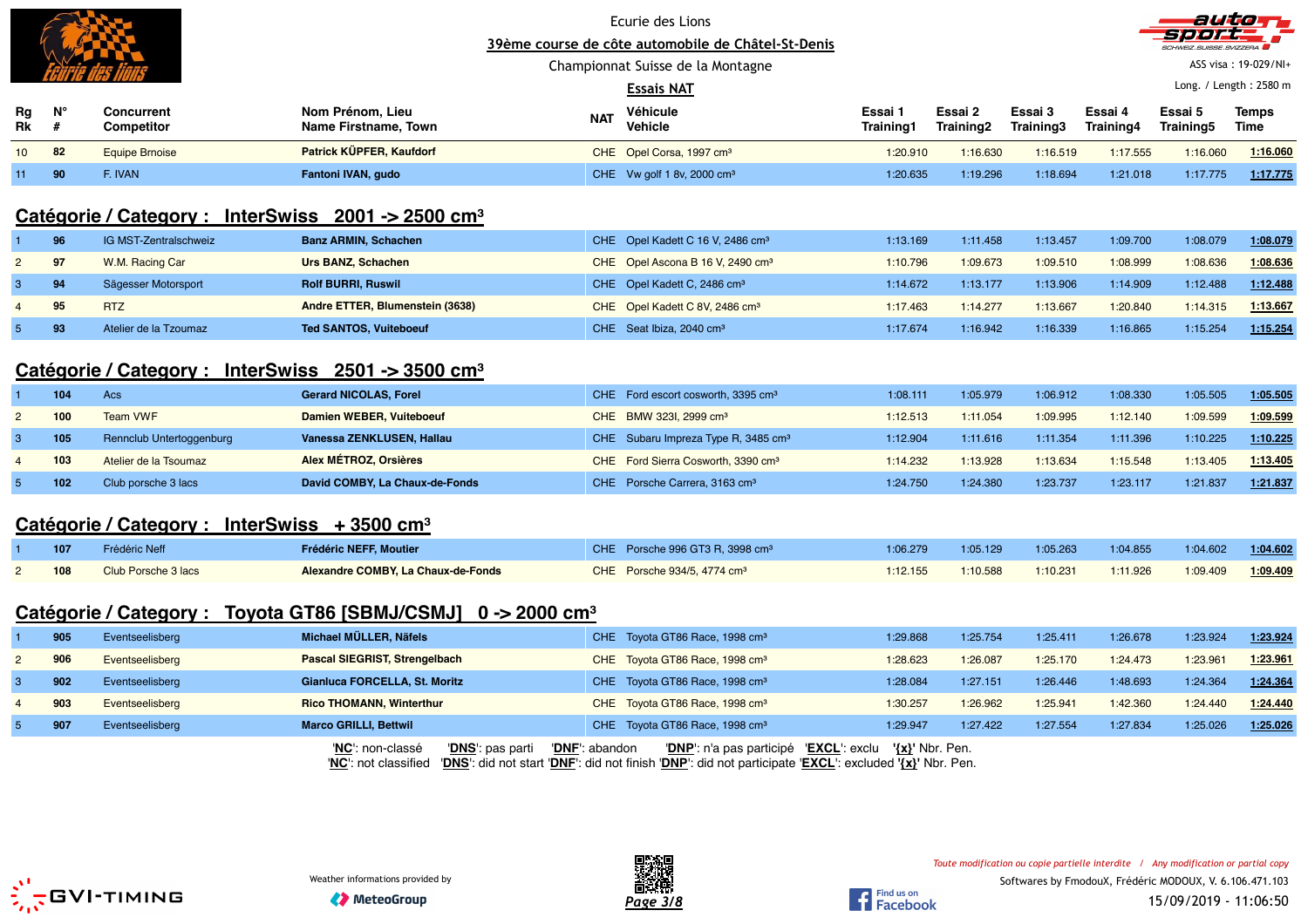|                |         |                                                                   |                                                                      |                | Ecurie des Lions<br>39ème course de côte automobile de Châtel-St-Denis                                                                                    |                             |                      |                      |                      | autio                |                        |
|----------------|---------|-------------------------------------------------------------------|----------------------------------------------------------------------|----------------|-----------------------------------------------------------------------------------------------------------------------------------------------------------|-----------------------------|----------------------|----------------------|----------------------|----------------------|------------------------|
|                |         |                                                                   |                                                                      |                | Championnat Suisse de la Montagne                                                                                                                         |                             |                      |                      |                      |                      | ASS visa: 19-029/NI+   |
|                |         |                                                                   |                                                                      |                | <b>Essais NAT</b>                                                                                                                                         |                             |                      |                      |                      |                      | Long. / Length: 2580 m |
| Rg<br>Rk       | Ν°<br># | Concurrent<br><b>Competitor</b>                                   | Nom Prénom, Lieu<br><b>Name Firstname, Town</b>                      | <b>NAT</b>     | Véhicule<br><b>Vehicle</b>                                                                                                                                | Essai 1<br><b>Training1</b> | Essai 2<br>Training2 | Essai 3<br>Training3 | Essai 4<br>Training4 | Essai 5<br>Training5 | <b>Temps</b><br>Time   |
| 6              | 901     | Eventseelisberg                                                   | Sandro MÜLLER, Arth                                                  |                | CHE Toyota GT86 Race, 1998 cm <sup>3</sup>                                                                                                                | 1:30.905                    | 1:26.705             | 1:25.251             | <b>DNF</b>           | <b>DNS</b>           | 1:25.251               |
|                | 904     | Eventseelisberg                                                   | <b>Noah SUTER, Suhr</b>                                              |                | CHE Toyota GT86 Race, 1998 cm <sup>3</sup>                                                                                                                | 1:36.239                    | 1:34.130             | 1:30.826             | 1:30.864             | 1:26.267             | 1:26.267               |
|                |         | Catégorie / Category : Historic $0 \rightarrow 1600 \text{ cm}^3$ |                                                                      |                |                                                                                                                                                           |                             |                      |                      |                      |                      |                        |
|                | 121     | J. CLERC                                                          | Jean-Michel CLERC, Villars-sur-Ollon                                 |                | CHE Lola T 540 US, 1600 cm <sup>3</sup>                                                                                                                   | 1:28.404                    | 1:24.718             | 1:23.301             | 1:38.241             | 1:22.377             | 1:22.377               |
|                |         | Catégorie / Category : Historic 1601 -> 2000 cm <sup>3</sup>      |                                                                      |                |                                                                                                                                                           |                             |                      |                      |                      |                      |                        |
|                | 125     | <b>Maurice Girard</b>                                             | <b>Maurice GIRARD, RUE</b>                                           |                | CHE BMW 320 E 21, 1990 cm <sup>3</sup>                                                                                                                    | 1:13.273                    | 1:12.867             | 1:13.465             | 1:14.705             | 1:12.156             | 1:12.156               |
| $\overline{2}$ | 123     | <b>Ecurie Sporting</b>                                            | <b>Heribert BAERISWYL, Ependes</b>                                   |                | CHE ALPINE RENAULT A310/4 GR4, 1860 cm <sup>3</sup>                                                                                                       | 1:19.355                    | 1:18.746             | 1:18.950             | 1:22.221             | 1:18.560             | 1:18.560               |
| $\mathbf{3}$   | 124     | <b>Ecurie Performance</b>                                         | Jean-Romain CRETEGNY, Romanel su Morges                              |                | CHE Ford Escort RS2000, 1983 cm <sup>3</sup>                                                                                                              | 1:26.924                    | 1:24.884             | 1:25.073             | 1:27.529             | 1:24.312             | 1:24.312               |
|                |         | Catégorie / Category : Historic + 2000 cm <sup>3</sup>            |                                                                      |                |                                                                                                                                                           |                             |                      |                      |                      |                      |                        |
|                | 128     | A. PFEFFERLÉ                                                      | Alain PFEFFERLÉ, Arbaz                                               |                | CHE Porsche 935, 4192 cm <sup>3</sup>                                                                                                                     | 1:09.871                    | <b>DNF</b>           | <b>DNS</b>           | <b>DNS</b>           | <b>DNS</b>           | 1:09.871               |
| $\overline{2}$ | 127     | W. WAEBER                                                         | <b>Willy WAEBER, Berolle</b>                                         |                | CHE Porsche SC Gr 4, 2994 cm <sup>3</sup>                                                                                                                 | 1:17.038                    | 1:13.152             | 1:13.018             | 1:15.510             | 1:13.411             | 1:13.018               |
|                |         |                                                                   | Catégorie / Category : Historic Competition + 2000 cm <sup>3</sup>   |                |                                                                                                                                                           |                             |                      |                      |                      |                      |                        |
| 1.             | 130     | Scuderia Buandra Hist. Racing                                     | <b>Andreas BURKART, Rain</b>                                         |                | CHE Talbot Darracq T150C, 3895 cm <sup>3</sup>                                                                                                            | 1:53.671                    | 1:49.536             | 1:50.486             | <b>DNS</b>           | 1:53.256             | 1:49.536               |
|                |         |                                                                   | Catégorie / Category : Renault Classic Cup 0 -> 2000 cm <sup>3</sup> |                |                                                                                                                                                           |                             |                      |                      |                      |                      |                        |
|                | 886     | Rennclup- Untertoggenburg                                         | Michael SCHLÄPFER, Teufen                                            |                | CHE Renault Clio II Cup, 1998 cm <sup>3</sup>                                                                                                             | 1:17.773                    | 1:17.028             | 1:16.237             | 1:18.623             | 1:15.890             | 1:15.890               |
| $\overline{2}$ | 858     | <b>Equipe Bernoise</b>                                            | <b>Philipp KREBS, Uetendorf</b>                                      |                | CHE Renault Clio, 1998 cm <sup>3</sup>                                                                                                                    | 1:17.520                    | 1:16.138             | 1:15.899             | 1:17.630             | <b>DNS</b>           | 1:15.899               |
| $\mathbf{3}$   | 861     | <b>RTz</b>                                                        | Thomas ZÜRCHER, Thierachern                                          |                | CHE Renault Clio III Cup Clio III Cup, 1998 cm <sup>3</sup>                                                                                               | 1:16.985                    | 1:16.447             | 1:15.987             | 1:16.601             | 1:16.172             | 1:15.987               |
| $\overline{4}$ | 893     | M. WÄLCHLI                                                        | <b>Marcel WÄLCHLI, Kirchdorf</b>                                     |                | CHE Renault Clio 3, 1998 cm <sup>3</sup>                                                                                                                  | 1:18.961                    | 1:17.327             | 1:16.816             | 1:17.718             | 1:16.175             | 1:16.175               |
| $\sqrt{5}$     | 881     | <b>Equipe Bernoise</b>                                            | René SCHNIDRIG, Spiez                                                |                | CHE Renault Clio Cup III, 1998 cm <sup>3</sup>                                                                                                            | 1:17.523                    | 1:17.142             | 1:16.755             | 1:18.308             | 1:16.784             | 1:16.755               |
| 6              | 863     | <b>Equipe Bernoise</b>                                            | Stephan ZBINDEN, Zollikofen                                          | <b>CHE</b>     | Renault Clio RS III Cup, 1998 cm <sup>3</sup>                                                                                                             | 1:18.234                    | 1:17.039             | 1:17.233             | 1:17.756             | 1:16.870             | 1:16.870               |
|                | 890     | S. INDERMÜHLE                                                     | Sven INDERMÜHLE, Seftigen                                            |                | CHE Renault Clio 3 Cup, 1998 cm <sup>3</sup>                                                                                                              | 1:19.907                    | 1:20.455             | 1:18.341             | 1:21.032             | 1:17.034             | 1:17.034               |
| 8              | 880     | <b>Equipe Bernoise</b>                                            | <b>Marc BEYELER, Neuenegg</b>                                        |                | CHE Renault Clio RS III Cup, 1998 cm <sup>3</sup>                                                                                                         | 1:19.766                    | 1:18.270             | 1:17.640             | 1:19.500             | 1:18.228             | 1:17.640               |
|                |         |                                                                   | 'NC': non-classé<br>'DNS': pas parti<br>'NC': not classified         | 'DNF': abandon | ' <b>DNP</b> ': n'a pas participé 'EXCL': exclu<br>'DNS': did not start 'DNF': did not finish 'DNP': did not participate 'EXCL': excluded '{x}' Nbr. Pen. |                             | $\{x\}$ ' Nbr. Pen.  |                      |                      |                      |                        |



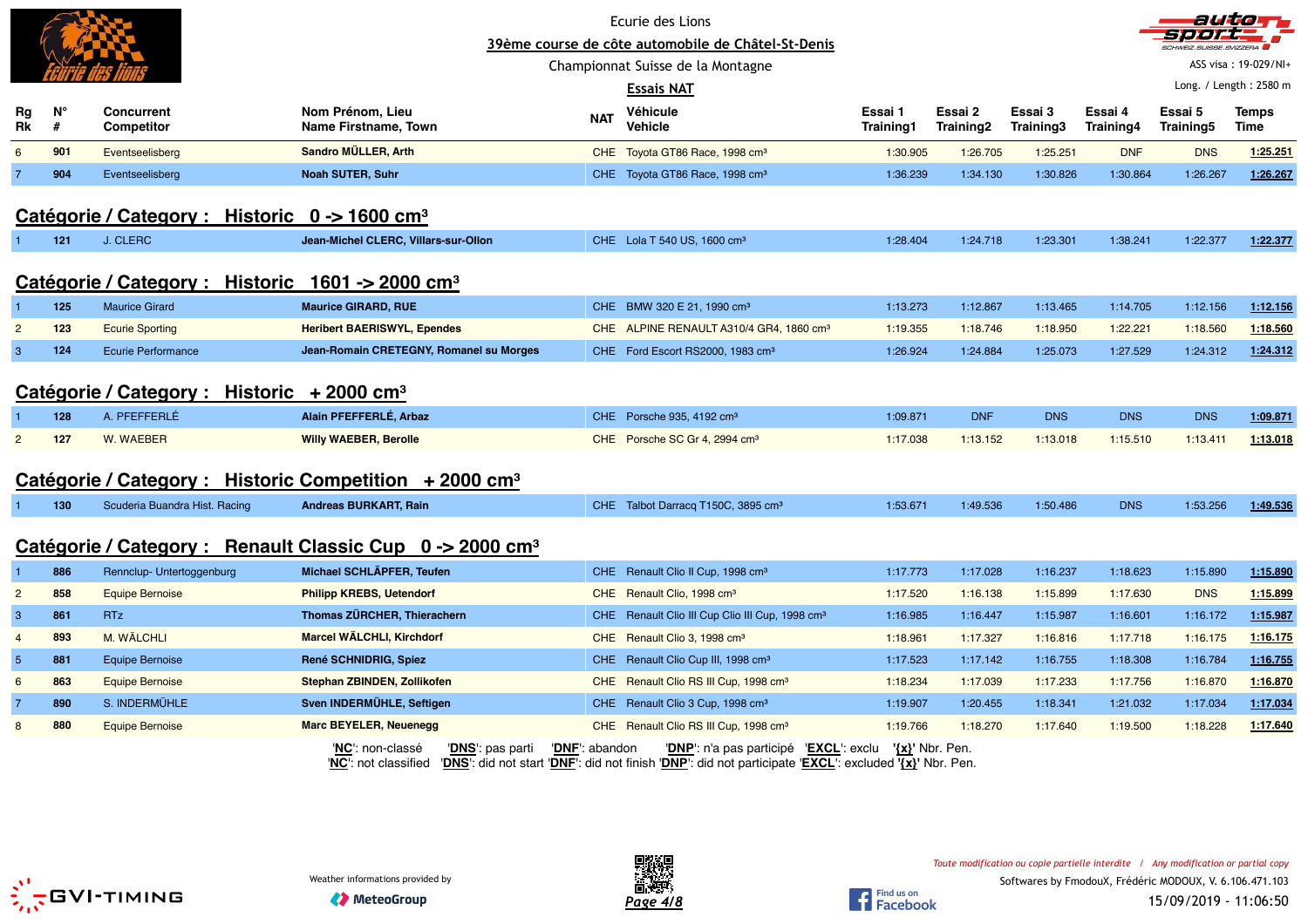

Championnat Suisse de la Montagne



ASS visa : 19-029/NI+

|          |             |                          |                                          |            | <b>Essais NAT</b>                                 |                      |                      |                      |                      |                      | Long. / Length: 2580 m |
|----------|-------------|--------------------------|------------------------------------------|------------|---------------------------------------------------|----------------------|----------------------|----------------------|----------------------|----------------------|------------------------|
| Rg<br>Rk | $N^{\circ}$ | Concurrent<br>Competitor | Nom Prénom, Lieu<br>Name Firstname, Town | <b>NAT</b> | Véhicule<br><b>Vehicle</b>                        | Essai 1<br>Training1 | Essai 2<br>Training2 | Essai 3<br>Training3 | Essai 4<br>Training4 | Essai 5<br>Training5 | Temps<br>Time          |
|          | 899         | P. GERBER                | <b>Patrick GERBER, Moosseedorf</b>       |            | CHE Renault Clio 2, 1998 cm <sup>3</sup>          | 1:23.942             | 1:21.542             | 1:19.836             | 1:22.266             | 1:18.840             | 1:18.840               |
| $10-10$  | 866         | <b>Hans Sigrist</b>      | <b>Hans SIGRIST, Rafz</b>                |            | CHE Renault Clio 2.0 RS, 1998 cm <sup>3</sup>     | 1:20.721             | 1:20.752             | 1:19.129             | 1:24.024             | 1:18.985             | 1:18.985               |
|          | 878         | Equipe Bernoise          | Angelo FIGUS, Bioggio                    |            | CHE Renault Clio RS III Cup, 1990 cm <sup>3</sup> | 1:33.204             | 1:24.712             | 1:22.724             | 1:25.541             | 1:22.303             | 1:22.303               |

# **Catégorie / Category : E1 0 -> 1600 cm<sup>³</sup>**

|   | 143 | <b>ACS</b>                | <b>Kuster MITCH, Muntelier</b> | CHE Alfa Romeo Sprint Martini Racing, 1598 cm <sup>3</sup> | 1:11.601 | <b>DNS</b> | <b>DNS</b> | 1:13.102 | 1:12.274 | 1:11.601 |
|---|-----|---------------------------|--------------------------------|------------------------------------------------------------|----------|------------|------------|----------|----------|----------|
|   | 145 | <b>MB Motorsport Team</b> | Joel WERTHMÜLLER, Thun         | CHE Peugept 106, 1600 cm <sup>3</sup>                      | 1:19.098 | <b>DNF</b> | 1:16.600   | 1:15.308 | 1:13.081 | 1:13.081 |
|   | 141 | R. SAVOY                  | <b>Roger SAVOY, Attalens</b>   | CHE Suzuki Swift jpr, 1594 cm <sup>3</sup>                 | 1:16.598 | 1:15.270   | 1:15.650   | 1:17.951 | 1:15.785 | 1:15.270 |
|   | 142 | <b>MB Motorsport Team</b> | <b>Heinz GFELLER, Noflen</b>   | CHE Ford Fiesta ST, 1596 cm <sup>3</sup>                   | 1:23.429 | 1:21.943   | 1:22.225   | 1:23.464 | 1:21.721 | 1:21.721 |
|   | 144 | <b>ACS</b>                | Ole RAEMY, Brünisried          | CHE Lada 2101, 1598 cm <sup>3</sup>                        | 1:29.574 | 1:26.939   | 1:28.109   | 1:29.062 | 1:26.886 | 1:26.886 |
| 6 | 140 | Ecurie des Lions          | Nicolas LEUTHOLD, Neyruz       | CHE Suzuki Swift Sport, 1586 cm <sup>3</sup>               | 1:37.563 | 1:32.379   | 1:31.701   | 1:31.872 | 1:28.531 | 1:28.531 |

### **Catégorie / Category : E1 1601 -> 2000 cm<sup>³</sup>**

|                 | 154 | Sébastien coquoz              | Sebastien COQUOZ, muraz                | CHE Opel kadett gte, 1998 cm <sup>3</sup>                           | 1:10.190            | 1:09.183   | 1:08.184   | 1:10.901 | 1:09.345 | 1:08.184 |
|-----------------|-----|-------------------------------|----------------------------------------|---------------------------------------------------------------------|---------------------|------------|------------|----------|----------|----------|
| $\mathbf{2}$    | 158 | <b>Ecurie Sporting Romont</b> | <b>Jonas MAGNIN, Neyruz</b>            | CHE Honda Civic Rikli Motorsport, 2000 cm <sup>3</sup>              | 1:11.873            | 1:10.980   | 1:08.476   | 1:10.630 | 1:08.399 | 1:08.399 |
| 3               | 157 | Ecurie des Ordons             | <b>Fabien HOULMANN, montmelon</b>      | CHE Peugeot 205, 2000 cm <sup>3</sup>                               | 1:10.863            | 1:10.053   | 1:09.414   | 1:10.793 | 1:10.244 | 1:09.414 |
| 4               | 347 | <b>MB Motorsport Team</b>     | <b>Ruedi FUHRER, Brienz</b>            | CHE Honda CRX F20, 1997 cm <sup>3</sup>                             | 1:11.482            | 1:09.982   | 1:09.930   | 1:11.498 | 1:09.595 | 1:09.595 |
| 5 <sup>1</sup>  | 156 | Ecurie 13 Etoiles Valais      | Eddy TAPPAREL, Montana                 | CHE Opel Kadett C City, 2000 cm <sup>3</sup>                        | 1:11.446            | 1:11.213   | 1:10.453   | 1:10.445 | 1:10.222 | 1:10.222 |
| 6               | 152 | <b>Ecurie Basilisk</b>        | <b>Frédéric LEUENBERGER, Buus</b>      | CHE Renault Clio RS, 1998 cm <sup>3</sup>                           | 1:17.181            | 1:17.198   | 1:15.701   | 1:15.047 | 1:14.613 | 1:14.613 |
|                 | 159 | EB                            | <b>Thomas KAMMERMANN, Krauchthal</b>   | CHE VW Golf3 KitCar, 2000 cm <sup>3</sup>                           | 1:20.842            | 1:19.148   | 1:17.458   | 1:15.949 | 1:15.120 | 1:15.120 |
| 8               | 160 | <b>J. GERSPACHER</b>          | Jürgen GERSPACHER, Fröhnd              | VW Golf GTI III, 2000 cm <sup>3</sup><br><b>DEU</b>                 | 1:19.718            | 1:17.030   | 1:15.939   | 1:16.986 | 1:15.796 | 1:15.796 |
| 9               | 150 | Ecurie des ordons             | Gaetan BIAGGI, coeuve                  | CHE Vw golf 1, 1995 $cm3$                                           | 1:18.385            | 1:18.177   | 1:16.973   | 1:16.092 | 1:16.137 | 1:16.092 |
| 10 <sup>°</sup> | 153 | <b>G. BITTO</b>               | Giuseppe BITTO, Le Mont-sur-Lausanne   | CHE Renault Clio RS Cup Clio RS Cup, 1998 cm <sup>3</sup>           | 1:21.972            | 1:18.893   | 1:18.391   | 1:22.715 | 1:16.682 | 1:16.682 |
| 11              | 149 | <b>MB Motorsport Team</b>     | Stefan GRÜNIG, Höfen                   | CHE VW Golf 8V Giftzwärg, 1993 cm <sup>3</sup>                      | 1:18.104            | <b>DNF</b> | <b>DNS</b> | 1:17.299 | 1:17.070 | 1:17.070 |
| 12 <sup>2</sup> | 148 | <b>ACS</b>                    | Jean-Bernard CLAUDE, La Chaux-de-Fonds | CHE Lotus Elise, 1796 cm <sup>3</sup>                               | 1:24.649            | 1:22.062   | 1:18.622   | 1:20.204 | 1:17.637 | 1:17.637 |
| 13              | 151 | Ecurie Fun Racing             | Michel-Roland JOYE, Vallorbe           | CHE Opel Kadett gsi 16V, 1997 cm <sup>3</sup>                       | 1:27.551            | 1:31.657   | 1:26.242   | 1:27.376 | 1:26.595 | 1:26.242 |
|                 |     |                               | 'DNS': pas parti<br>'NC': non-classé   | 'DNF': abandon<br>'EXCL': exclu<br><b>'DNP'</b> : n'a pas participé | $\{x\}$ ' Nbr. Pen. |            |            |          |          |          |

'**NC**': not classified '**DNS**': did not start '**DNF**': did not finish '**DNP**': did not participate '**EXCL**': excluded **'{x}'** Nbr. Pen.





Find us on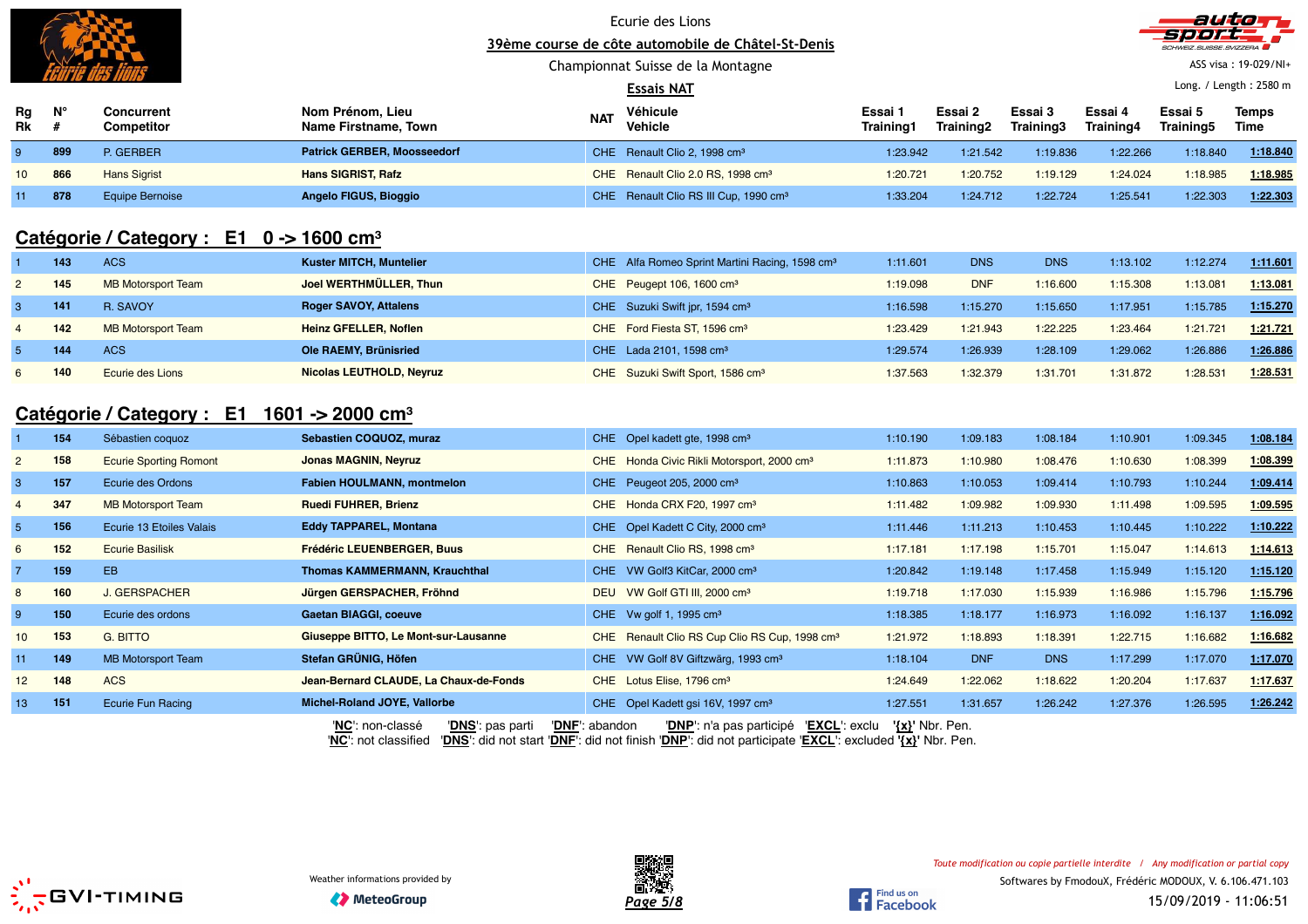|                 |             |                                                                      |                                          |                                             | Ecurie des Lions<br>39ème course de côte automobile de Châtel-St-Denis                                                                                                                  |                  |                 |           |           |            | auticen                |
|-----------------|-------------|----------------------------------------------------------------------|------------------------------------------|---------------------------------------------|-----------------------------------------------------------------------------------------------------------------------------------------------------------------------------------------|------------------|-----------------|-----------|-----------|------------|------------------------|
|                 |             |                                                                      |                                          |                                             | Championnat Suisse de la Montagne                                                                                                                                                       |                  |                 |           |           |            | ASS visa: 19-029/NI+   |
|                 |             |                                                                      |                                          |                                             | Essais NAT                                                                                                                                                                              |                  |                 |           |           |            | Long. / Length: 2580 m |
| Rg              | $N^{\circ}$ | Concurrent                                                           | Nom Prénom, Lieu                         |                                             | Véhicule                                                                                                                                                                                | Essai 1          | Essai 2         | Essai 3   | Essai 4   | Essai 5    | Temps                  |
| Rk              | #           | Competitor                                                           | <b>Name Firstname, Town</b>              | <b>NAT</b>                                  | <b>Vehicle</b>                                                                                                                                                                          | <b>Training1</b> | Training2       | Training3 | Training4 | Training5  | Time                   |
|                 |             | Catégorie / Category : E1 2001 -> 2500 cm <sup>3</sup>               |                                          |                                             |                                                                                                                                                                                         |                  |                 |           |           |            |                        |
|                 | 164         | Ecurie des Ordons                                                    | <b>Benoit FARINE, Boécourt</b>           |                                             | CHE Honda CRX, 2400 cm <sup>3</sup>                                                                                                                                                     | 1:10.935         | 1:09.630        | 1:09.170  | 1:09.300  | 1:09.060   | 1:09.060               |
| $\overline{2}$  | 163         | Ecurie des Lions                                                     | <b>Benjamin NICOLE, St-Martin</b>        |                                             | CHE BMW 2002ti, 2301 cm <sup>3</sup>                                                                                                                                                    | 1:13.331         | 1:13.935        | 1:12.996  | 1:13.851  | 1:12.753   | 1:12.753               |
|                 |             | Catégorie / Category : $E1 \quad 2501 \rightarrow 3000 \text{ cm}^3$ |                                          |                                             |                                                                                                                                                                                         |                  |                 |           |           |            |                        |
|                 | 358         | Les Ordons                                                           | Nicolas JOLIDON, Glovelier               |                                             | CHE Bmw 130i, 2998 cm <sup>3</sup>                                                                                                                                                      | 1:14.231         | 1:13.475        | 1:12.677  | 1:12.639  | 1:11.004   | 1:11.004               |
| $\overline{2}$  | 170         | <b>Racing Club Airbag</b>                                            | <b>Tom HUWILER, Altwis</b>               |                                             | CHE BMW E30 HRT 3.0, 2990 cm <sup>3</sup>                                                                                                                                               | 1:14.432         | 1:12.690        | 1:12.489  | 1:12.124  | 1:11.360   | 1:11.360               |
| 3               | 168         | Ecurie des Lions                                                     | Ronan PETIT, Saint-Légier                |                                             | CHE BMW Compact 323ti, 2990 cm <sup>3</sup>                                                                                                                                             | 1:13.658         | 1:14.692        | 1:12.913  | 1:15.164  | 1:12.814   | 1:12.814               |
| $\overline{4}$  | 169         | Ecurie 13 Etoiles - Valais                                           | <b>Lionel BOVIER, Vex</b>                |                                             | CHE BMW 325i e30, 2990 cm <sup>3</sup>                                                                                                                                                  | 1:15.855         | 1:14.208        | 1:14.096  | 1:13.503  | 1:12.834   | 1:12.834               |
| $5\phantom{.0}$ | 167         | P. MURISIER                                                          | <b>Pierre MURISIER, Chapelle</b>         |                                             | CHE Ford Fiesta, 2713 cm <sup>3</sup>                                                                                                                                                   | 1:17.116         | 1:17.130        | 1:17.737  | 1:17.728  | 1:17.899   | 1:17.116               |
|                 |             | Catégorie / Category : $E1 \quad 3001 \rightarrow 3500 \text{ cm}^3$ |                                          |                                             |                                                                                                                                                                                         |                  |                 |           |           |            |                        |
|                 | 174         | Rennclub Untertoggenburg                                             | <b>Mario BERTOCCHI, Rickenbach</b>       |                                             | CHE BMW E36, 3201 cm <sup>3</sup>                                                                                                                                                       | 1:09.951         | 1:09.596        | 1:09.946  | 1:09.358  | 1:08.949   | 1:08.949               |
| $\overline{2}$  | 173         | Ecurie des Lions                                                     | Alain MARMORAT, La Roche                 |                                             | CHE Seat Leon Supercopa MK1, 3028 cm <sup>3</sup>                                                                                                                                       | 1:15.114         | 1:14.364        | 1:15.341  | 1:15.953  | 1:14.461   | 1:14.364               |
|                 |             | Catégorie / Category : $E1$ 3501 -> 6000 cm <sup>3</sup>             |                                          |                                             |                                                                                                                                                                                         |                  |                 |           |           |            |                        |
|                 | 182         | <b>ACS</b>                                                           | Romeo NÜSSLI, Tägerig                    |                                             | CHE Ford Escord Cosworth, 3910 cm <sup>3</sup>                                                                                                                                          | 1:07.576         | 1:06.124        | 1:04.667  | 1:12.884  | 2:36.065   | 1:04.667               |
| $\overline{2}$  | 178         | <b>Ecurie Sporting</b>                                               | <b>Fabrice WINIGER, Grolley</b>          |                                             | CHE Porsche 991 GT3 CUP, 3800 cm <sup>3</sup>                                                                                                                                           | 1:11.639         | 1:10.901        | 1:10.361  | 1:12.108  | 1:08.232   | 1:08.232               |
| 3               | 179         | <b>Ecurie Sporting</b>                                               | <b>Richard WINIGER, Nierlet les bois</b> |                                             | CHE Porsche 991 GT3 CUP, 3800 cm <sup>3</sup>                                                                                                                                           | 1:10.660         | 1:09.733        | 1:08.403  | 1:10.970  | 1:08.433   | 1:08.403               |
| $\overline{4}$  | 180         | écurie des Lions                                                     | Bertrand MILLASSON, Le Mt-Pélerin        |                                             | CHE Porsche 997 GT3 Cup, 3800 cm <sup>3</sup>                                                                                                                                           | 1:12.366         | 1:09.706        | 1:10.125  | 1:18.525  | 1:08.624   | 1:08.624               |
| $5\overline{5}$ | 184         | A. REBORD                                                            | <b>Aristide REBORD, Les valettes</b>     |                                             | CHE Bmw M3 Gt4, 3999 cm <sup>3</sup>                                                                                                                                                    | 1:09.604         | 1:09.696        | 1:09.038  | 1:14.255  | 1:10.701   | 1:09.038               |
| 6               | 176         | Squadra corse quadrifoglio                                           | <b>Aramis CEREGHETTI, Lopagno</b>        | <b>CHE</b>                                  | BMW M5 e34, 3535 cm <sup>3</sup>                                                                                                                                                        | 1:10.360         | 1:10.010        | 1:09.666  | 1:11.836  | 1:09.499   | 1:09.499               |
| $\overline{7}$  | 181         | <b>MB Motorsport Team</b>                                            | Pierre MÜRNER, Reichenbach im Kandertal  |                                             | CHE Porsche GT3 CUP, 3800 cm <sup>3</sup>                                                                                                                                               | 1:12.315         | 1:11.141        | 1:09.521  | 1:15.577  | <b>DNF</b> | 1:09.521               |
| 8               | 175         | Gruyère racing team                                                  | Zanni DYLAN, La Roche                    |                                             | CHE Bmw 318i E30, 3534 cm <sup>3</sup>                                                                                                                                                  | 1:22.480         | 1:15.760        | 1:14.054  | 1:18.471  | 1:13.102   | 1:13.102               |
|                 |             |                                                                      | 'NC': non-classé                         | 'DNF': abandon<br>' <b>DNS</b> ': pas parti | " <b>DNP</b> ": n'a pas participé " <b>EXCL</b> ": exclu<br>'NC': not classified 'DNS': did not start 'DNF': did not finish 'DNP': did not participate 'EXCL': excluded '{x}' Nbr. Pen. |                  | '{x}' Nbr. Pen. |           |           |            |                        |



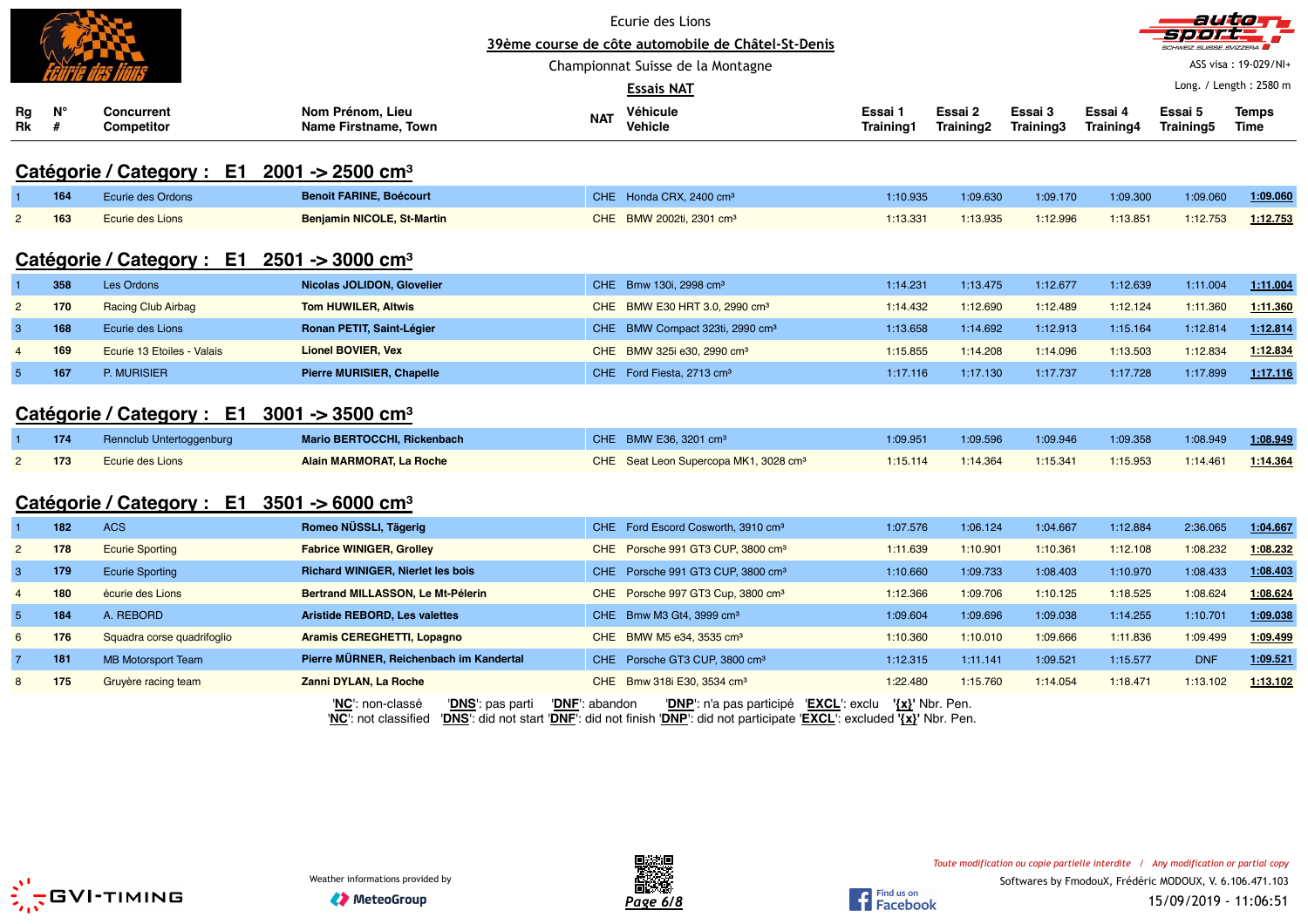|                 |                |                                 |                                                                                |                | Ecurie des Lions<br>39ème course de côte automobile de Châtel-St-Denis                                                                                           |                      |                      |                      |                      | SCHWEIZ.SUISSE.SVIZZERA | autom                  |
|-----------------|----------------|---------------------------------|--------------------------------------------------------------------------------|----------------|------------------------------------------------------------------------------------------------------------------------------------------------------------------|----------------------|----------------------|----------------------|----------------------|-------------------------|------------------------|
|                 |                |                                 |                                                                                |                | Championnat Suisse de la Montagne                                                                                                                                |                      |                      |                      |                      |                         | ASS visa: 19-029/NI-   |
|                 |                |                                 |                                                                                |                | Essais NAT                                                                                                                                                       |                      |                      |                      |                      |                         | Long. / Length: 2580 m |
| Rg<br><b>Rk</b> | N°<br>#        | <b>Concurrent</b><br>Competitor | Nom Prénom, Lieu<br>Name Firstname, Town                                       | <b>NAT</b>     | Véhicule<br>Vehicle                                                                                                                                              | Essai 1<br>Training1 | Essai 2<br>Training2 | Essai 3<br>Training3 | Essai 4<br>Training4 | Essai 5<br>Training5    | <b>Temps</b><br>Time   |
|                 |                |                                 | Catégorie / Category : E1 + 6000 cm <sup>3</sup>                               |                |                                                                                                                                                                  |                      |                      |                      |                      |                         |                        |
|                 | 187            | N. WERVER                       | <b>Nicolas WERVER, Steige</b>                                                  |                | FRA Porsche 997 GT2, 6120 cm <sup>3</sup>                                                                                                                        | 1:05.617             | 1:03.767             | 1:03.152             | 1:03.399             | 1:03.274                | 1:03.152               |
|                 |                |                                 | Catégorie / Category : $TCR + 3000 \text{ cm}^3$                               |                |                                                                                                                                                                  |                      |                      |                      |                      |                         |                        |
|                 | 190            | <b>Equipe Bernoise</b>          | Peter STECK, Bowil                                                             |                | CHE Opel Astra TCR, 3400 cm <sup>3</sup>                                                                                                                         | 1:12.851             | 1:14.561             | 1:12.140             | 1:11.457             | 1:13.480                | 1:11.457               |
|                 |                |                                 | Catégorie / Category : CN 2001 -> 3000 cm <sup>3</sup>                         |                |                                                                                                                                                                  |                      |                      |                      |                      |                         |                        |
| $\mathbf{1}$    | $\blacksquare$ | 13 Etoiles                      | Jean-Pierre BOVIER, Vex                                                        |                | CHE Osella BMW Pa 20 S, 3000 cm <sup>3</sup>                                                                                                                     | 1:10.529             | 1:09.393             | 1:06.713             | <b>DNS</b>           | 1:06.236                | 1:06.236               |
|                 |                |                                 | Catégorie / Category : E2 SportCars 0 -> 1150 cm <sup>3</sup>                  |                |                                                                                                                                                                  |                      |                      |                      |                      |                         |                        |
|                 | $\overline{3}$ | <b>Gruyère Racing Team</b>      | Joël GRAND, Chalais                                                            |                | CHE Osella PA21.JRB, 999 cm <sup>3</sup>                                                                                                                         | 1:09.754             | 1:05.077             | 1:04.400             | 1:06.297             | 1:04.237                | 1:04.237               |
|                 |                |                                 | Catégorie / Category : E2 SportCars 1151 -> 1600 cm <sup>3</sup>               |                |                                                                                                                                                                  |                      |                      |                      |                      |                         |                        |
| -1              | -5             | Nebrosport                      | <b>Scolaro ANTONINO, rapperswil</b>                                            |                | ITA OSELLA PA21/J, 1550 cm <sup>3</sup>                                                                                                                          | 1:07.032             | 1:06.315             | 1:04.404             | 1:09.938             | 1:04.950                | 1:04.404               |
|                 |                | Catégorie / Category :          | E2 SportCars $1601 \rightarrow 2000$ cm <sup>3</sup>                           |                |                                                                                                                                                                  |                      |                      |                      |                      |                         |                        |
|                 | $\overline{7}$ | <b>Equipe Bernoise</b>          | <b>Michel ZEMP, Langnau</b>                                                    |                | CHE Norma M20FC, 1998 cm <sup>3</sup>                                                                                                                            | 1:01.510             | 1:00.101             | 0:59.724             | 1:00.109             | 0:59.806                | 0:59.724               |
|                 |                |                                 | Catégorie / Category : E2 SportCars 2001 -> 3000 cm <sup>3</sup>               |                |                                                                                                                                                                  |                      |                      |                      |                      |                         |                        |
| $\mathbf{1}$    | 11             | S. HUGENTOBLER                  | Simon HUGENTOBLER, suhr                                                        |                | CHE Osella Pa30 Evo, 3000 cm <sup>3</sup>                                                                                                                        | 0:59.782             | 0:58.796             | 0:58.427             | <b>DNS</b>           | 0:58.490                | 0:58.427               |
|                 |                |                                 | Catégorie / Category : E2 SportCars + 3000 cm <sup>3</sup>                     |                |                                                                                                                                                                  |                      |                      |                      |                      |                         |                        |
|                 | 15             | M. WAECHTER                     | <b>Marc WAECHTER, Baar</b>                                                     |                | CHE Renault Sport R.S. 01, 6458 cm <sup>3</sup>                                                                                                                  | 1:11.689             | 1:07.147             | 1:07.829             | <b>DNS</b>           | 1:05.555                | 1:05.555               |
|                 |                |                                 | Catégorie / Category : E2 SingleSeater 0 -> 1400 cm <sup>3</sup>               |                |                                                                                                                                                                  |                      |                      |                      |                      |                         |                        |
| $\overline{1}$  | 17             | Atelier de la Tzoumaz           | Sabrina PIERROZ, Sion                                                          |                | CHE Arcobaleno Monoplace Formule Europe, 1398                                                                                                                    | 1:11.951             | 1:11.120             | 1:10.829             | 1:11.222             | 1:07.845                | 1:07.845               |
|                 |                |                                 | ' <b>NC</b> ': non-classé<br>' <b>DNS</b> ': pas parti<br>'NC': not classified | 'DNF': abandon | 'DNP': n'a pas participé 'EXCL': exclu '{x}' Nbr. Pen.<br>'DNS': did not start 'DNF': did not finish 'DNP': did not participate 'EXCL': excluded '{x}' Nbr. Pen. |                      |                      |                      |                      |                         |                        |





*Toute modification ou copie partielle interdite / Any modification or partial copy*